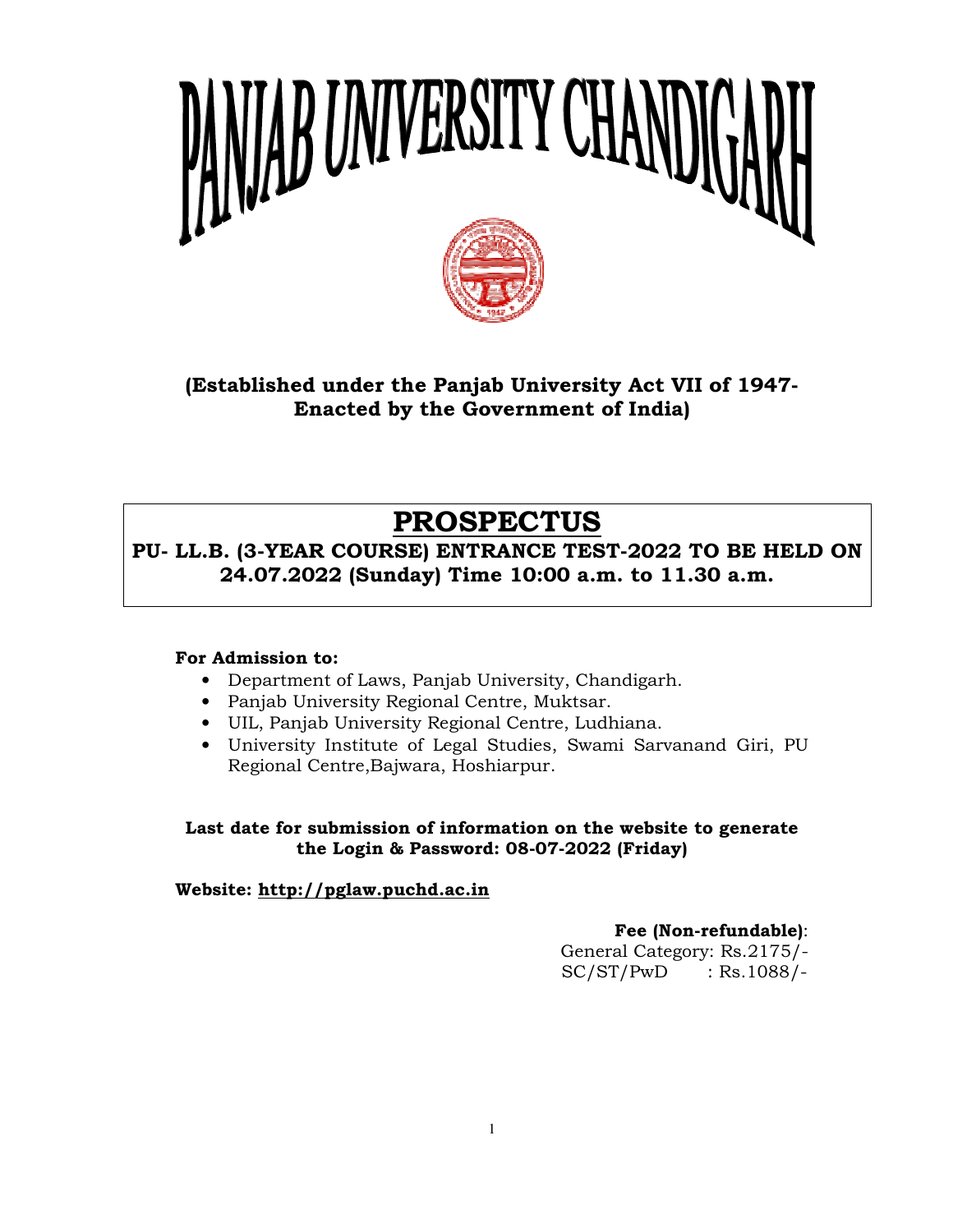## PANJAB UNIVERSITY ANTHEM

तमसो मा ज्योतिर्गमय: तमसो मा ज्योतिर्गमय: तमसो मा ज्योतिर्गमय: तमसो मा ज्योतिर्गमय: पंजाब विश्वविद्यालय तेरी ज्ञान-ओ-जौकत सटा रहे मन में तेरा आदर मान और मोहब्बत सदा रहे पंजाब विश्वविद्यालय तेरी शान-ओ-शौकत सदा रहे तू है अपना भविष्य विधाता पंख बिना परवाज सिखाता जीवन पुस्तक रोज पढा कर सही गलत की समझ बढाता जीवन पुस्तक रोज़ पढ़ा कर सही गलत की समझ बढ़ाता तेरी जय का शंख बजायें रौशन तारे बन जायें वरवरी तेरी शोहरत तेरी शोहरत सदा सदा रहे पंजाब विश्वविद्यालय तेरी शान-ओ-शौकत सदा रहे पंजाब विश्वविद्यालय तेरी शान-ओ-शौकत सदा रहे तमसो मा ज्योतिर्गमय: तमसो मा ज्योतिर्गमय:

Tamso ma jyotirgamaya Tamso ma jyotirgamaya Tamso ma jyotirgamaya Tamso ma jyotirgamaya Panjab vishaw vidyalaya Teri shaan-o-shauqat sada rahe Mann mein tera aadar maan Aur mohabbat sada rahe Panjab vishaw vidyalaya Teri shaan-o-shauqat sada rahe Tu hai apna bhavishya vidhata Pankh bina parwaaz sikhata Jeevan pustak roz padha kar Sahi galat ki samajh badhata Jeevan pustak roz padha kar Sahi galat ki samajh badhata Teri jai ka shankh bajayein Roshan tare ban jaayein Vakhari teri shohrat Teri shohrat sada sada rahe Panjab vishaw vidyalaya Teri shaan-o-shauqat sada rahe Panjab vishaw vidyalaya Teri shaan-o-shauqat sada rahe Tamso ma jyotirgamaya Tamso ma jyotirgamaya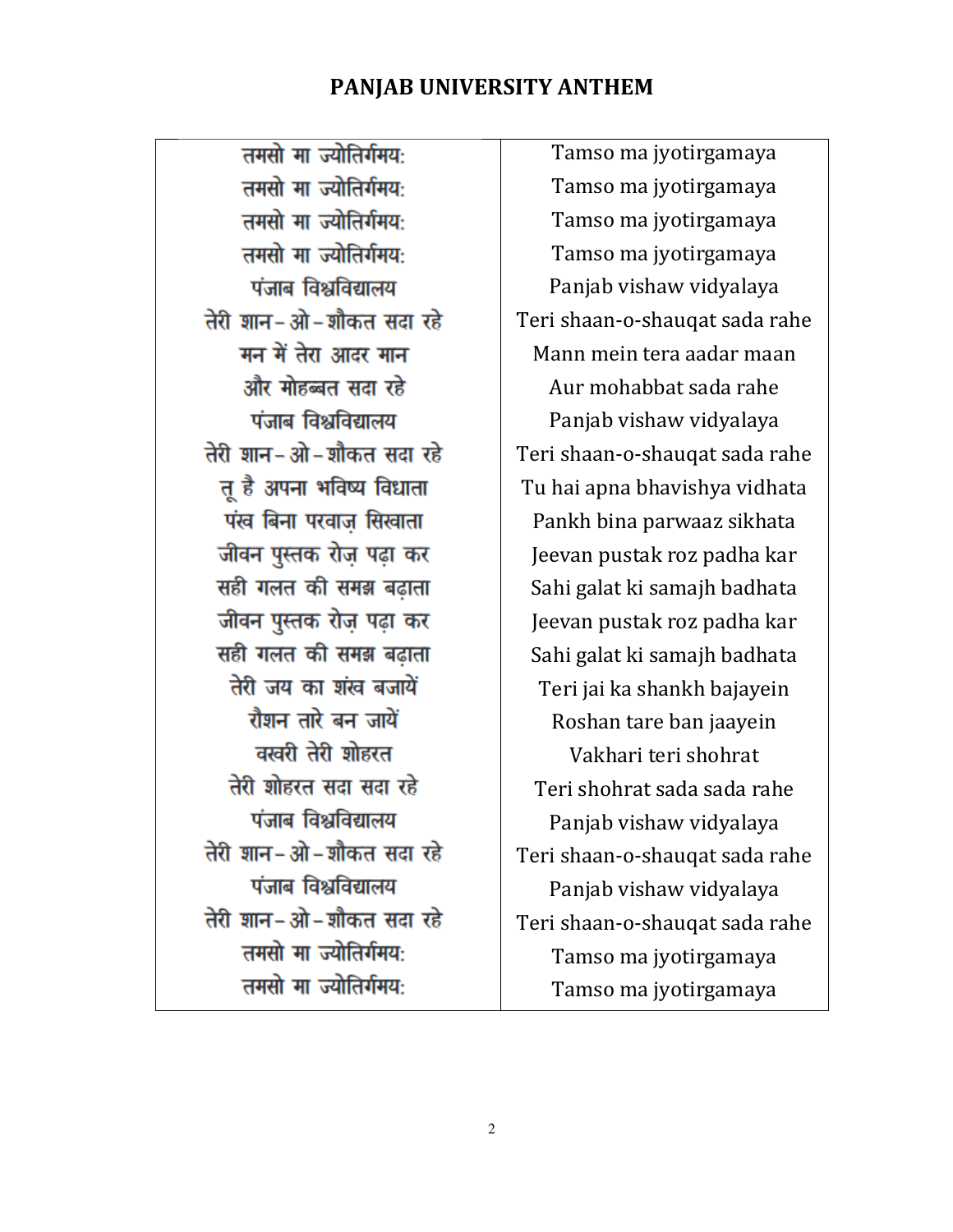## LL.B. (3-YEAR COURSE) – 2022

| Contents                                                                               | Page No.       |
|----------------------------------------------------------------------------------------|----------------|
| Number of Seats                                                                        | 4              |
| <b>Important Notes</b>                                                                 | 5              |
| Derecognized Universities and<br>Fake<br>and                                           | 6              |
| Institutes.                                                                            |                |
| Eligibility Condition, Schemes of Test                                                 | $\overline{7}$ |
| <b>General Rules</b>                                                                   | $8 - 11$       |
| Instructions for giving answers<br><b>OMR</b><br>on                                    | 12             |
| Answer Sheet                                                                           |                |
| Appendix-A: Guidelines<br>for<br>General/<br>Reserved Category                         | $13 - 18$      |
| Appendix B1: Specimen of Certificates for                                              | 19             |
| Scheduled castes/Scheduled Tribes                                                      |                |
| SUB APPENDIX B2: Backward Class Certificate                                            | 20             |
| SUB APPENDIX B 2 (A): Self declaration                                                 | 21             |
| Performa to be submitted by the person                                                 |                |
| belonging to backward class category at the                                            |                |
| time of recruitment / admission                                                        |                |
| SUB APPENDIX B3: Certificate for Only Girl                                             | 22             |
| Child / One out of two girl children                                                   |                |
| SUB APPENDIX B4: Certificate for admission                                             | 23             |
| under Defence Category                                                                 |                |
| SUB APPENDIX B5: Certificate of children /                                             | 24             |
| grandchildren of Freedom Fighter                                                       |                |
| Appendix C: Specimen of Forms/ certificates for                                        | 25-35          |
| <b>Medical Records</b>                                                                 |                |
| Appendix-D: Guidelines for Admission to the                                            | 36-38          |
| Reserved Category of Sports                                                            |                |
| ANNEXURE I: Undertaking for achievements in                                            | 39             |
| Sports                                                                                 |                |
| ANNEXURE II: Undertaking for attendance in                                             | 40             |
| sports ground                                                                          |                |
| <b>ANNEXURE III: List of Sports Disciplines</b>                                        | 41             |
| Eligible for Admission under Reserved Category                                         |                |
| of Sports<br><b>ANNEXURE IV: Criteria for General Fitness</b>                          | 42             |
|                                                                                        |                |
| Test, Skill & Game Performance Test for<br>Admission under Reserved Category of Sports |                |
| ANNEXURE V: Criteria for marking of merit /                                            | 43-45          |
| participation Sports Certificate out of maximum                                        |                |
| 100 marks                                                                              |                |
| Sample Questions                                                                       | 46-52          |
| Important Dates/ Information                                                           | 53             |

Published by: Prof. Jagat Bhushan, Controller of Examinations, Panjab University, Chandigarh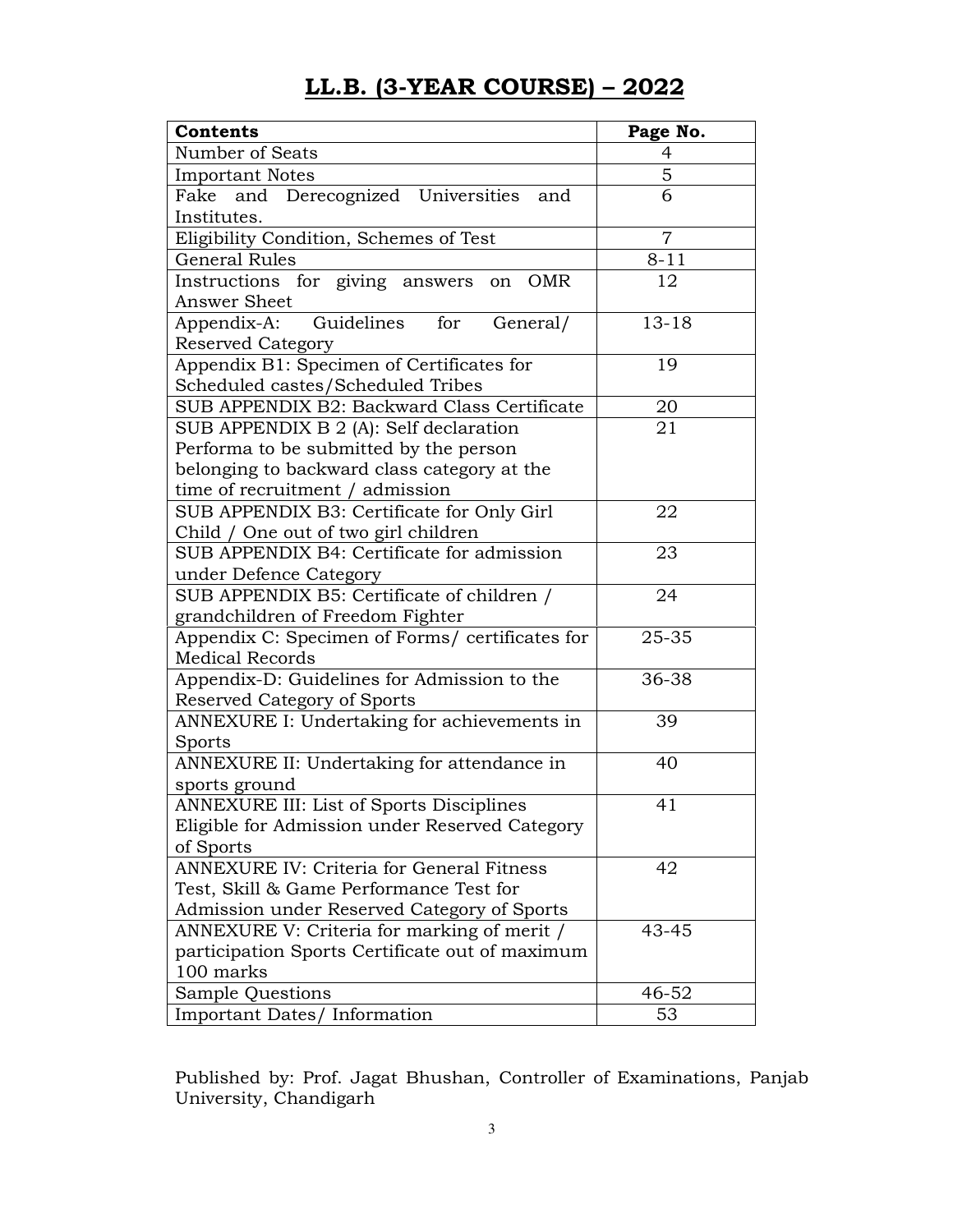## PANJAB UNIVERSITY, CHANDIGARH Total Number of Seats in Various Courses

| Course             | Name of the Departments offering the No. of Seats<br>Course: and where the forms for admission<br>after qualifying the entrance Test need to be<br>submitted |     |
|--------------------|--------------------------------------------------------------------------------------------------------------------------------------------------------------|-----|
|                    | Department of Laws, P.U., Chandigarh.                                                                                                                        | 300 |
| LL.B.              | P.U. Regional Centre, Muktsar (Punjab).                                                                                                                      | 60  |
| (3-Year<br>Course) | UIL, P.U., Regional Centre, Ludhiana (Punjab).                                                                                                               | 60  |
|                    | UILS, Panjab University Swami Sarvanand Giri<br>Regional Centre, Bajwara, Hoshiarpur.                                                                        | 60  |

### Enquiry Nos.:

The following functionaries may be contacted only in case of extremely urgent enquiry from 10.00 a.m. to 4.00 p.m. (on working days only)

| 2 | Department of Laws<br>UIL, PURC, Ludhiana | 0172-2541577,2534158<br>0161-2443830<br>Fax: 0161-2449558 |
|---|-------------------------------------------|-----------------------------------------------------------|
|   | PURC, Muktsar                             | 01633-263857, 261489,                                     |
|   | UILS, PUSSGRC, Hoshiarpur                 | 01882-282617, 282618<br>Fax: 01882-282221                 |
|   |                                           |                                                           |

Faculty members are available for consultation and guidance of students from 3:00 P.M to 4:00 P.M on working days.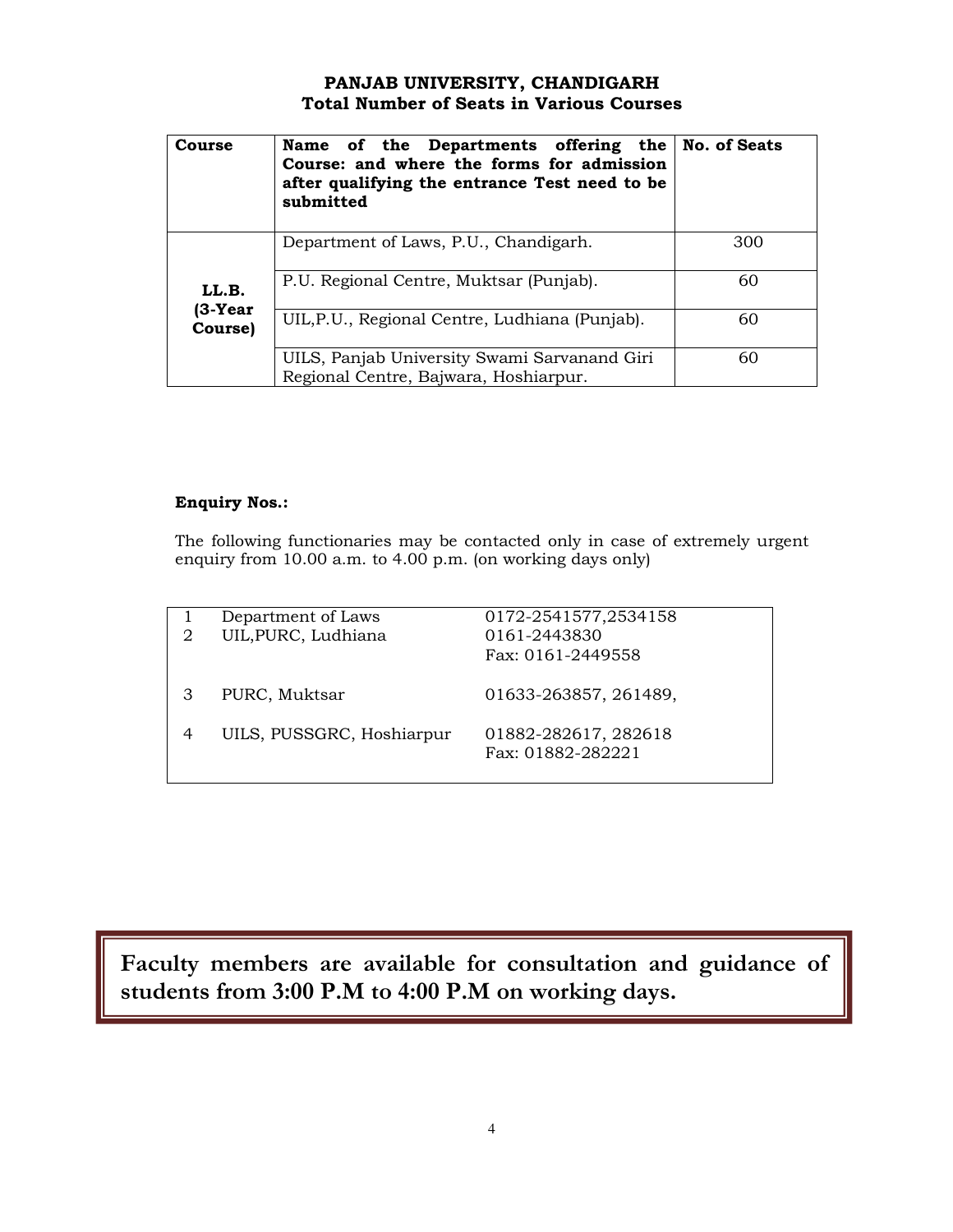## Important Notes

- 1. The Fee for PGLAW Entrance Test is Rs. 2175/- (Rs. 1088/- for SC/ST/PwD) candidates. The fee for the Entrance Test once paid shall not be refunded.
- 2. Class B/C Regular Employee of PU must send the copy of printout of their Entrance Test Form along with Performa for claiming 50% concession to P.U. Regular Employees ("B" and "C" Class) duly signed by Head/Chairperson, to Assistant Registrar, CET Cell, Aruna Ranjit Chandra, Hall, Panjab University, Chandigarh-160014 by registered post/speed post or by hand on or before 15.07.2022 upto 4:00 PM.
- 3. Only the candidates who have passed or are appearing in the qualifying examination for a particular Course can apply for the Entrance Test.
- 4. The Entrance Test will be of 100 marks consisting multiple-choice questions, there shall be negative marking for wrong answers i.e. ¼ marks will be deducted for wrong answers and for each correct answer 1 mark is to be awarded.
- 5. Qualifying an Entrance Test does not entitle a candidate to seek admission in a course. The candidate will have to fill up and submit an online Admission Form at http://onlineadmissions.puchd.ac.in and has to meet the eligibility requirements of the course.
- 6. The result of the Entrance Test will be available on http://results.puchd.ac.in. No separate Result Card will be issued.
- 7. The University will publish Merit List of the candidates on the basis of attainment of a minimum of 20% (15% in case of candidates belonging to SC/ST/BC/PwD) of aggregate of maximum marks in the Entrance Test taken as a whole.
- 8. Candidates securing equal marks in the Final Merit List shall be bracketed together. However, their inter-se merit rank shall be determined as under:
	- i. A candidate getting higher percentage of marks in qualifying examination (Bachelors degree) shall rank higher in order of merit.
	- ii. If the marks, as mentioned in (i) are also the same then the candidate obtaining higher percentage of marks in the immediate lower exam shall rank higher in order of merit.
	- iii. If two or more candidates secure equal marks in (i) and (ii) above, candidate senior in age shall rank higher in order of merit.
- 9. The final merit for admission shall be computed by the concerned Department/Centre after taking into account the relative weightage for final merit for admission in respective courses. The relative weightages as applicable to the department/centres are as follows:

| Course                   | Weight age (%)       |                               |  |  |
|--------------------------|----------------------|-------------------------------|--|--|
|                          | <b>Entrance Test</b> | <b>Qualifying Examination</b> |  |  |
| LL.B. (Bachelor of Laws) | 50                   | 50                            |  |  |

10 The date-wise schedule of, Tentative Merit List, Provisional Merit list (which will be updated after seeking objections, if any); Counselling(s), other than the once listed in "Important Dates and Information for Entrance Test" shall be put on the Online Notice Board of the department as well as Physical Notice Board.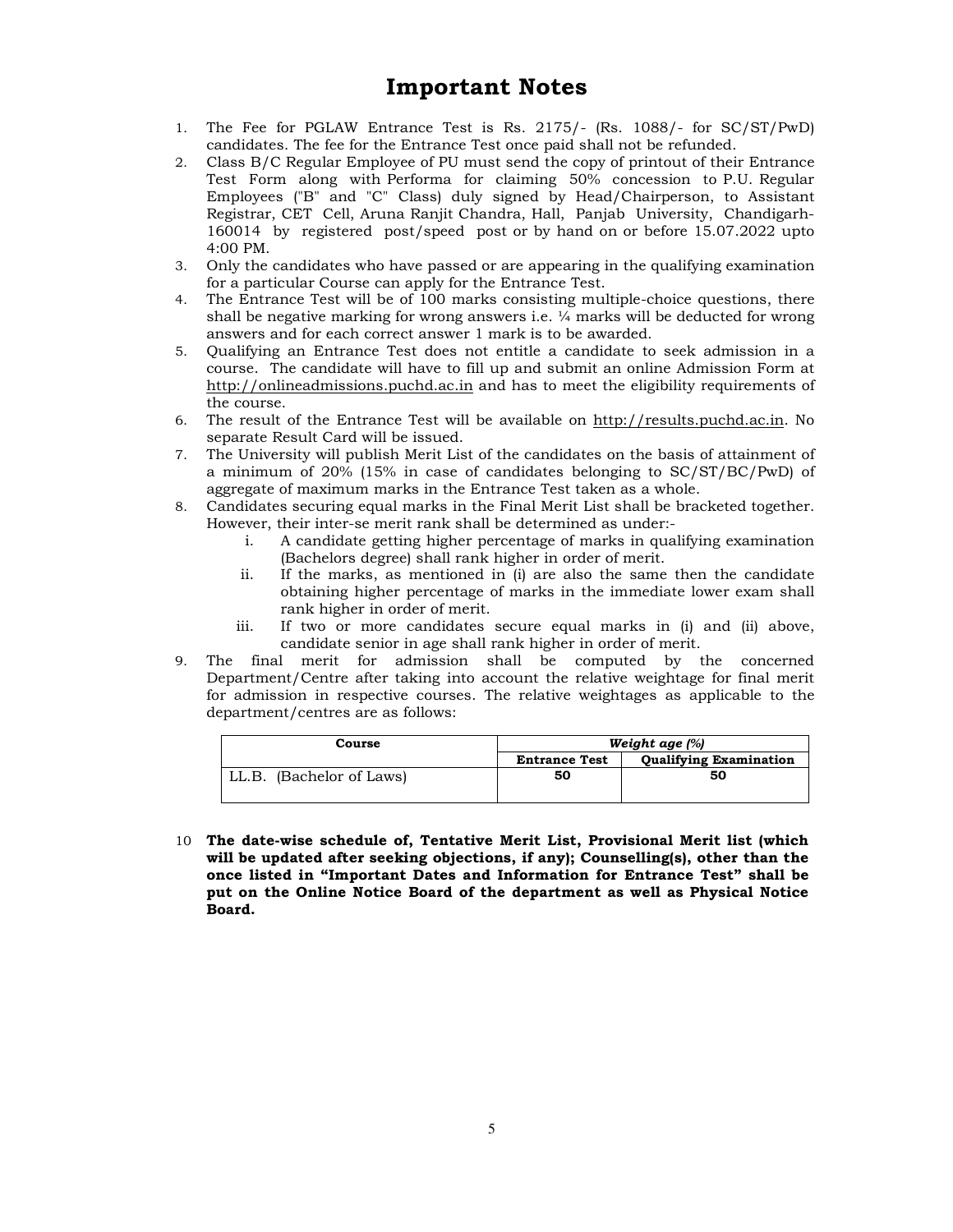## Fake & Derecognized Universities and Institutes

The candidates who have passed/appeared in the qualifying examination from any of the following Universities (declared as fake by the UGC) are ineligible to appear in the Entrance Tests, as these institutions have been derecognized by the Panjab University.

- Delhi<br>1. 1. Commercial University Ltd., Daryaganj, Delhi.<br>2. United Nations University. Delhi.
- United Nations University, Delhi.
- 3. Vocational University, Delhi.
- 4. ADR-Centric Juridical University, ADR House, 8J, Gopala Tower, 25 Rajendra Place, New Delhi-110008.
- 5. Indian Institute of Science and Engineering, New Delhi.
- 6. Viswakarma Open University for Self-employment, India, Rozgar Sewasadan,672, Sanjay Enclave. Opp. GTK Depot. New Delhi-110033
- 7. Adhyatmik Vishwavidyalaya (Spiritual University), 351-352, Phase-1, Block-A, Vijay Vihar, Rithala, Rohini, Delhi-110085
- 8. Indian Institute of Planning and Management (IIPM), 133/4, qutub Enclave, Phase-II, New Delhi-110 016

### Karnataka

9. Badaganvi Sarkar World Open University Education Society, Gokak, Belgaum (Karnataka).

### Kerala

10. St. John's University, Kishanttam, Kerala.

### **Maharashtra**

11. Raja Arabic University, Nagpur.

### West Bengal

- 12. Indian Institute of Alternative Medicine, 80, Chowringhee Road, Kolkatta 20.
- 13. Institute of Alternative Medicine and Research, 8-A, Diamond Harbour Road, Builtech inn, 2nd Floor, Thakurpurkur, Kolkatta - 700063.

### Uttar Pradesh

- 14. Varanaseya Sanskrit Vishwavidyalaya, Varanasi (U.P.), Jagatpuri, Delhi.
- 15. Mahila Gram Vidyapith/ Vishwavidyalaya, (Women's University) Prayag, Allahabad (U.P.).
- 16. Gandhi Hindi Vidyapith, Prayag, Allahabad (Uttar Pradesh)
- 17. National University of Electro Complex, Homeopathy, Kanpur (Uttar Pradesh).
- 18. Netaji Subhash Chandra Bose University (Open University), Achaltal, Aligarh (Uttar Pradesh).
- 19. Uttar Pradesh Vishwavidyalaya, Kosi Kalan, Mathura (Uttar Pradesh).
- 20. Maharana Partap Shiksha Niketan Vishwavidyalaya, Partapgarh (Uttar Pradesh).
- 21. Indraprastha Shiksha Parishad, Institutional Area, Khoda, Makanpur, Noida Phase-II, Uttar Pradesh.

### Odisha

- 22. Nababharat Shiksha Parishad, Anupoorna Bhawan, Plot No. 242, Pani Tanki Road, Shaktinagar, Rourkela-769014.
- 23. North Orissa University of Agriculture & Technology, University Road Baripada,, Distt. Mayurbhanj, Odisha- 757003

#### Puducherry

24. Sree Bodhi academy of Higher Education, No.186, Thilaspet,Vazuthavoor Road, Puducheey-605009

### Andhra Pradesh

- 25. Christ New Testament Deemed University, # 32-23-2003, 7th Lane, Kakumanuvarithota, Guntur, Andhra Pradesh-522 002 or # fit No. 301, Grace Villa Apts., 7/5, Srinagar, Guntur, Andhar Pradesh-522 002
- \* Bhartiya Shiksha Parishad, Lucknow, UP the matter is subjudice before the District Judge - Lucknow

University de-recognized by Panjab University (Syndicate para 7, dated 20.03.2017) 1. E.I.I.L.M. University Sikkim degrees received after 2013-14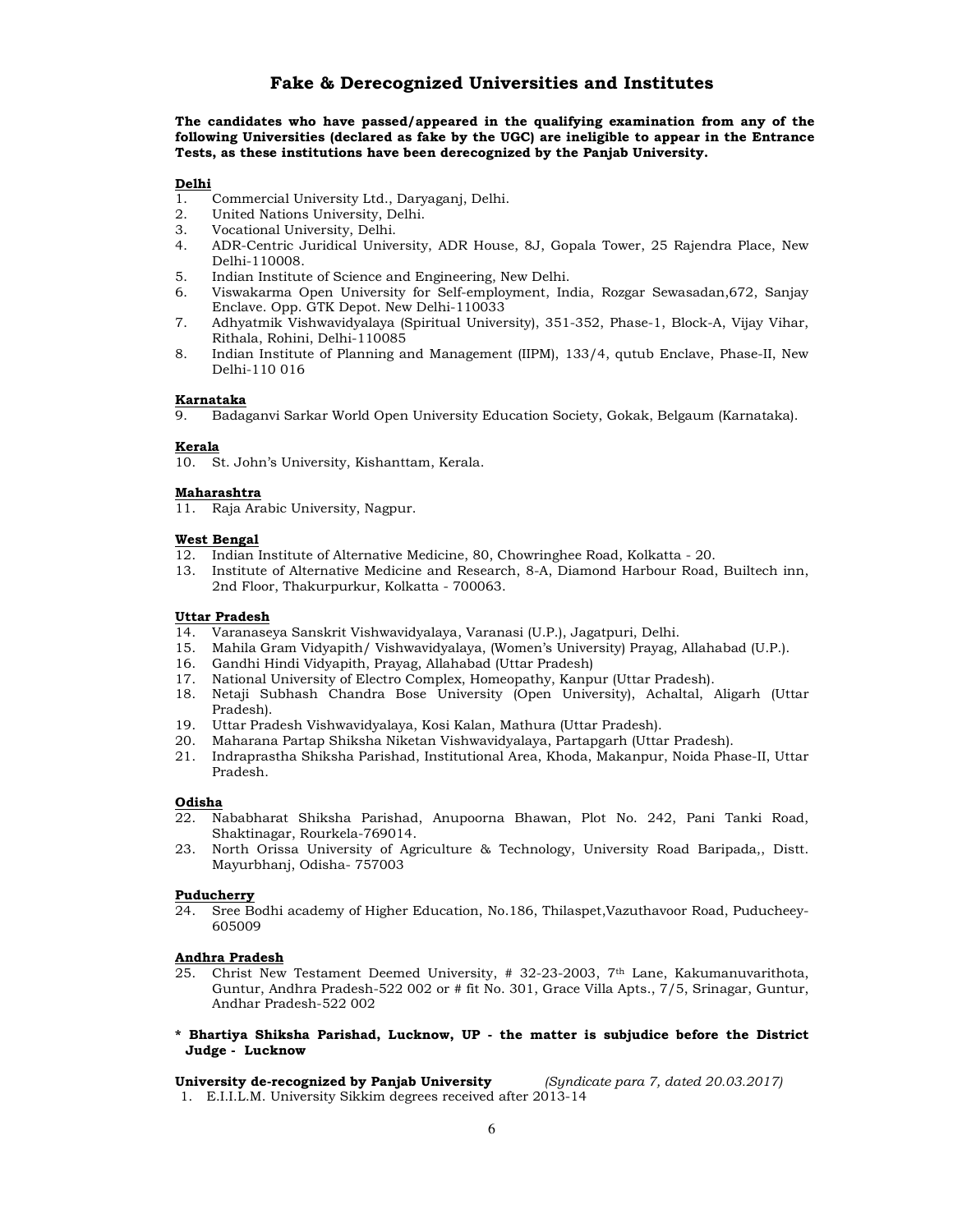## Eligibility Condition and Scheme of Test Bachelor of Laws (LL.B. Professional 3-Year Course) (Semester System)

## Eligibility Conditions

### The Entrance Test for Bachelor of Laws (LL.B) shall be open to all such candidates who possess the qualifications as mentioned below:

- (a) Bachelor's/Master's Degree in any discipline with at least 45%\* marks in aggregate from Panjab University or any other University recognized by Bar Council of India and Panjab University.
- (b) In case a candidates having Bachelor's degree of this University or any other University recognized by the Syndicate, through Modern Indian Languages Hindi or Urdu or Punjabi (Gurmukhi script) and/or in a Classical Language (Sanskrit or Persian or Arabic), the aggregate of 45% marks shall be calculated by taking into account the percentage of aggregate marks that he had secured at the language examination, excluding the marks for the additional optional paper, English and the elective subject taken together .

### \* 5% concession is admissible in eligibility marks to SC/ST/BC/PwD candidates.

### Scheme of Test

The duration of the Entrance Test will be of 1 hour and 30 minutes. The Entrance Test will be of 100marks consisting multiple-choice questions. The objective type questions will be available in Hindi and Punjabi also.

The questions will be based upon following three components:

| Sr.No. | Components                                 | Marks    |
|--------|--------------------------------------------|----------|
|        | Current Affairs and General Knowledge      | 40 Marks |
|        | Legal Aptitude                             | 40 Marks |
|        | Reasoning Ability and Knowledge of English | 20 Marks |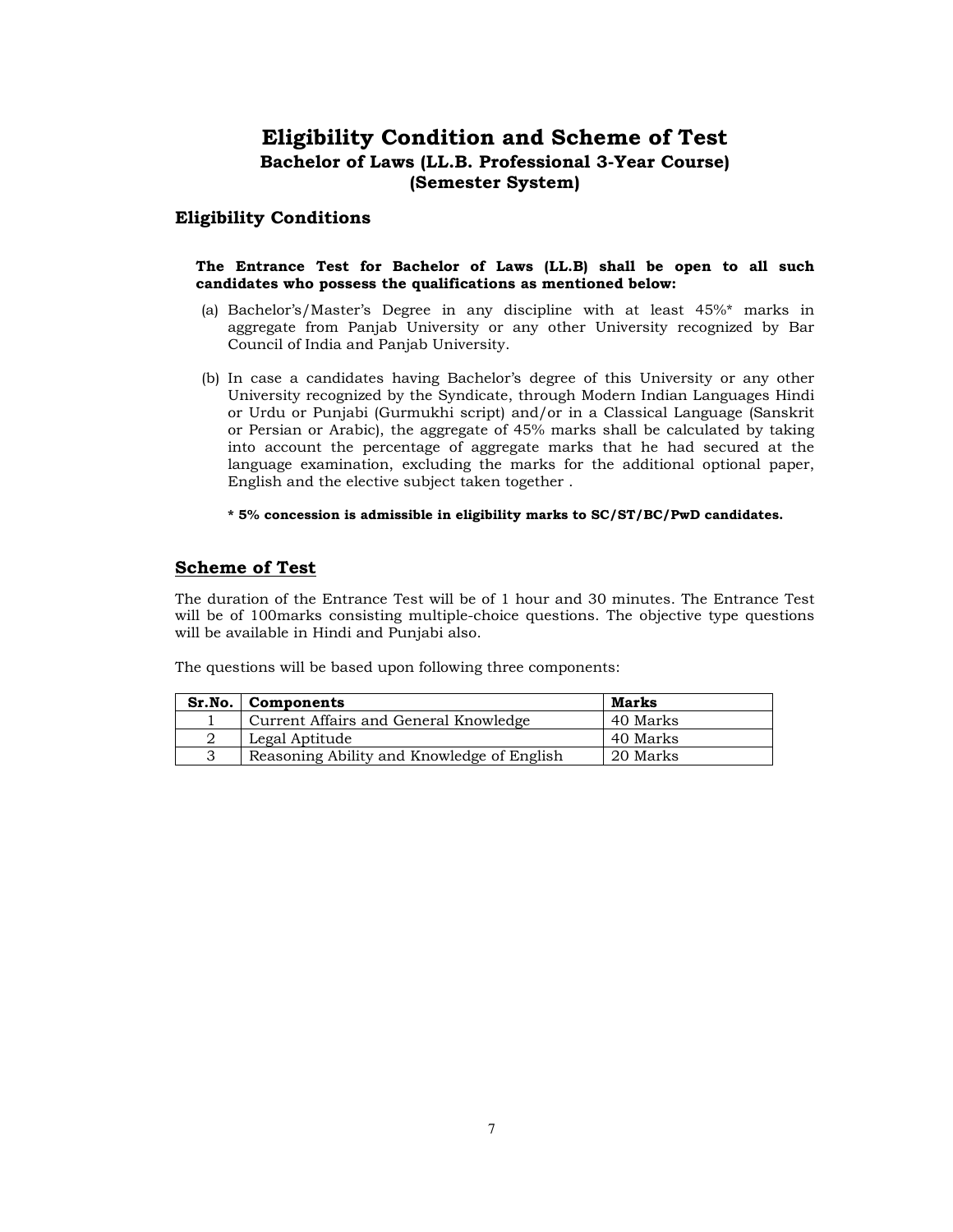### GENERAL RULES

1. The result of the Entrance Test shall, ipso facto, not entitle a candidate to get admission in an Institution/Department/Centre concerned where he/she intends to seek admission. It will be the responsibility of the candidate to make sure about his/her eligibility and fulfillment of such other conditions as may be prescribed for admission in the rules and regulations of University/Institution concerned. Merely because a candidate is allowed to appear in the Entrance Test does not mean that he/she is eligible and his/ her appearance therein will not stop or debar the university/ institution concerned from satisfying itself about his/her eligibility at any subsequent stage.

Notwithstanding anything contained in this prospectus, the eligibility conditions for admission to this course, shall be governed by the respective rules/regulations as enshrined in the P.U. Calendar, Volumes I, II and III (latest editions) and / or the General Guidelines for Admissions/ Handbook of Information-2022 issued by the University and / or decisions of the University Senate/ Syndicate. In case of any conflict or inconsistency between the prospectus on one hand and the aforesaid Panjab University rules and regulations/ guidelines / Handbook of Information-2021 / decisions of Senate/ Syndicate, on the other, the latter shall prevail.

- 2. The Entrance Test will be held on 24.07.2022 (Sunday) from 10:00 a.m. to 11:30 a.m. at CHANDIGARH only.
- 3. Once the candidate has submitted the Online Entrance Test Form, any change in the Form, including category once marked, shall not be allowed.
- 4. Last date of depositing fee through Online Mode is 11-07-2022 (Monday).
- 5. Last date for completing the Entrance Form including uploading of photograph, specimen of signatures, with rest of the information on the website is 13-07-2022 (Wednesday).
- 6. The fee for the Entrance Test once paid shall not be refunded.
- 7. The Question Papers will be available in English; Hindi and Punjabi (except for the portion "Reasoning Ability and Knowledge of English" and Legal Aptitude").However, the medium of instruction will be English only.
- 8. Special arrangements for amanuensis (writer of answer):

A candidate may be allowed help of an amanuensis (writer) if he/she is:

- (i) Blind OR
- (ii) Permanently disabled from writing with his/her own hand.
- (iii) Temporarily disabled from writing on account of fracture of the right or left arm, forearm or dislocation of a shoulder elbow or wrist etc. The candidate shall produce a certificate from a Professor of the speciality concerned of a Medical College and where there is no Medical College, from the Chief Medical officer of the District concerned to the effect that the candidate is unable to write his/her answer-books because of the temporary disablement.
- 9. 30 minutes extra would be given to the visually handicapped/persons with disability (PwD).
- 10. Every candidate is required to hand over both the OMR Answer Sheet and the Ouestion Booklet to the Centre Superintendent/Invigilator when the time allowed for the Entrance Test is over, even if she/he has not attempted any question. No page/part of the **Question** Booklet/ OMR Answer Sheet is to be removed/ torn/taken out of the Test Centre under any circumstances, failing which the candidate shall be straight disqualified from the Entrance Test.

### 11. The use of calculators is not allowed.

- 12. The University will provide logarithmic table. Borrowing or carrying the log table or other such material is not allowed.
- 13. No candidate shall be allowed to leave the examination hall/room before the expiry of the time allotted for the respective paper.
- 14. Rough work, if any, is to be done only in the space provided in the **Question Booklet** and nowhere else. No rough work shall be done on the OMR Answer Sheet under any circumstances.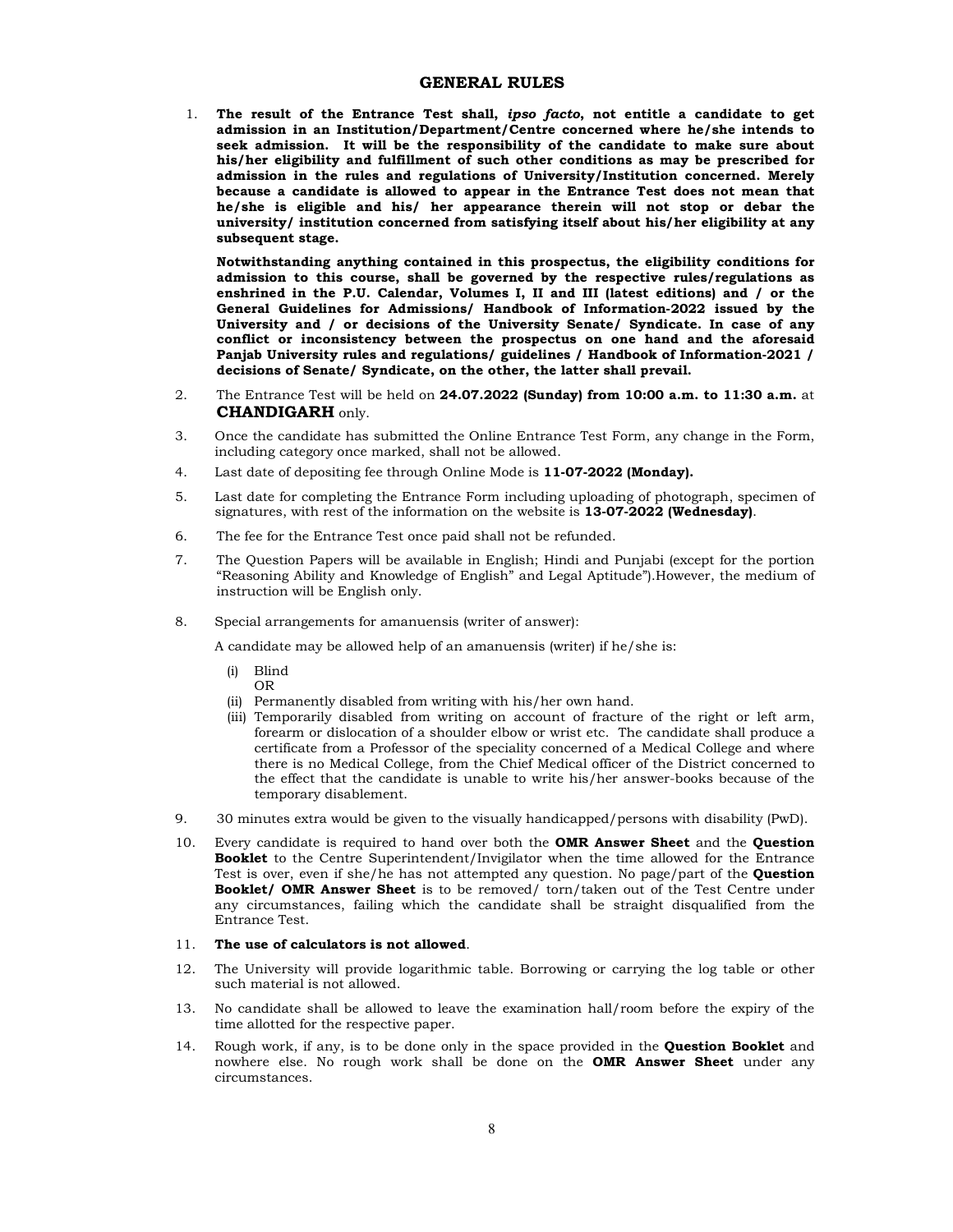- 15. Any candidate who carries any telecommunication equipment such as pager, cellular phone, wireless set, Bluetooth device, etc. inside the examination hall shall be expelled from the examination hall & disqualified.
- 16. If any candidate who submits multiple Online Entrance Test Form for the same Course his/her candidature shall be considered only on the basis of one Form.
- 17. The candidates must bring their own stationary items such as **Black Gel Pen. Borrowing of** material inside the Test Centre is strictly prohibited.
- 18. There shall be Negative Marking for Wrong Answers i.e. marks will be deducted for **wrong answers.** If for each correct answer 1 mark is to be awarded, for a wrong answer  $\frac{1}{4}$ mark will be deducted.
- 19. If a candidate wishes to verify his/her result, he/she will be provided a photocopy of his/her answer sheet on payment of Rs. 10,000/- within 10 days after the declaration of the entrance test result and the office should process the whole procedure within three working days. In case, a discrepancy is found in the result of the candidate, the result would accordingly be revised and the fee deposited will be refunded.
- 20. In case of Objective Type question papers, the candidate must ensure that the answers to the questions are attempted on the specifically prescribed OMR Answer Sheet only. No answer attempted on the Question Booklet will be considered for evaluation. Only those questions answered on the OMR sheet shall be taken into account.

### 21. RESOLVING OF TIES

 Candidates securing equal marks in the Final Merit List shall be bracketed together. However, their inter-se merit rank shall be determined as under:-

- i) A candidate getting higher percentage of marks in qualifying examination (Bachelors degree) shall rank higher in order of merit.
- ii) If the marks, as mentioned in (i) are also the same then the candidate obtaining higher percentage of marks in the immediate lower exam shall rank higher in order of merit.
- iii) If two or more candidates secure equal marks in (i) and (ii) above, candidate senior in age shall rank higher in order of merit.

### 22. The candidates will have to fill and submit an Online Admission Form at http://onlineadmissions.puchd.ac.in on or before the last date as prescribed by University.

- 23. The admission shall be based on the relative merit of the candidates as determined by the marks obtained in the qualifying degree examination and the result of the Entrance Test being held in the year of admission, subject to such reservation and weightage as are prescribed in the rules of admission of the University Department/Centre concerned.
- 24. Candidates are not allowed to carry eatables, drinks etc. into the Test Centre. Smoking inside and around the Centre is not permitted.
- 25. Any candidate who creates disturbance of any kind during examination or otherwise misbehaves in or around the examination hall or refuses to obey the Superintendent/Deputy Superintendent/Assistant Superintendent /any other official on examination duty or changes his/her seat with any other candidate or occupies any seat, other than the one allotted to him/her shall be expelled from the examination hall. ("Expulsion" for this purpose would mean cancellation of the Entire Entrance Test). The Centre Superintendent/Observer/any other authorized University Officer/Official shall be competent to expel a candidate from the examination centre.
- 26. Any candidate having in his/her possession or accessible to him/her paper/books or notes which may possibly be of any assistance to him/her or is found giving or receiving assistance, or copying from any paper/book or note or from anywhere else or allowing any other candidate to copy from his/her answer book or found writing on any other paper, questions set in the question paper, during examination or using or attempting to use any other unfair means or indulging in any kind of misconduct shall be expelled from the examination hall. ("Expulsion" for this purpose would mean cancellation of the Entire Entrance Test). The Centre Superintendent/Observer/any other authorized University Officer/Official shall be competent to expel a candidate from the examination centre.
- 27. If any Answer Sheet of a candidate shows or it is otherwise established that he/she has received or attempted to receive help from any source in any manner or has given help or attempted to give help to any other candidate in any manner, the relevant Answer Sheet shall be cancelled. The cancellation of the Answer Sheet shall mean cancellation of all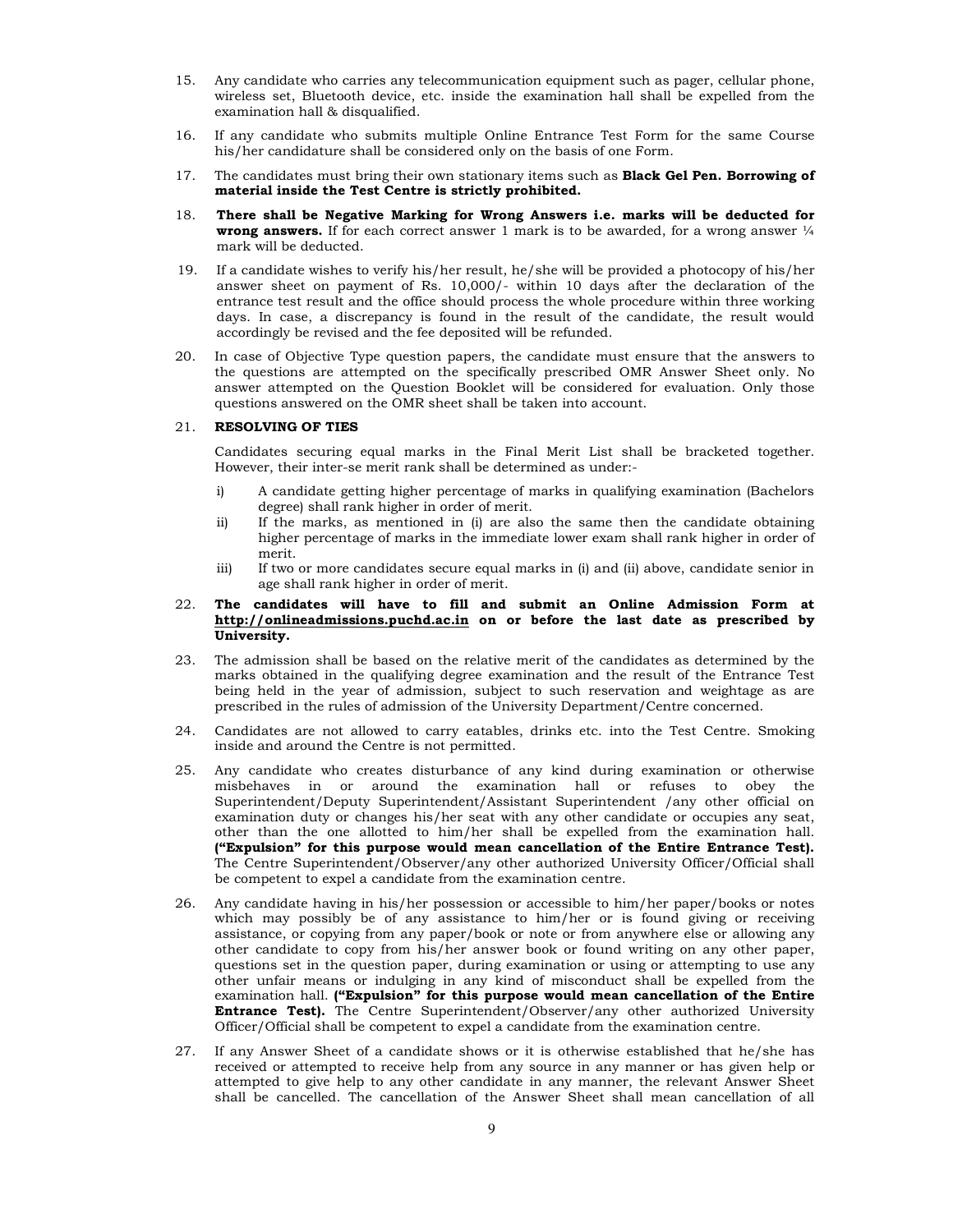Answer Sheets of the Common Entrance Test. The decision of the Controller of Examinations, Panjab University, Chandigarh in this regard shall be final.

- 28. If a candidate writes his/her name or puts any kind of identification mark or discloses his/her identity by any method whatsoever on the cover or anywhere else in the Question Booklet/Answer Sheet, the same shall be treated as cancelled. The cancellation of the Answer Sheet shall mean cancellation of all Answer Sheets of the Entrance Test. The decision of the Controller of Examinations, Panjab University, Chandigarh in this regard shall be final.
- 29. Any person, who impersonates a candidate, shall be disqualified from appearing in any Panjab University examination for a period of five years including this Entrance Test, if that person is a student on the rolls of a recognised School or College or University. But if the person is not on the rolls of a recognised School or College or University, s/he shall be declared as a person not fit and proper to be admitted to any examination of the Panjab University for a period of 5 years. The case, if necessary, shall also be reported to the police for any further action in the matter.
- 30. If it is found that a candidate has knowingly or willfully concealed or suppressed any information/fact which renders him/her ineligible to take the Entrance Test, his/her result of the Test as also admission to a Institution/Department/Centre of the University, if granted, shall stand cancelled and he/she shall have no claim whatsoever against the Institution/Department/Centre concerned and the case, if necessary shall be reported to the police.
- 31. If a dispute or controversy of any kind arises before, during or after conduct of Entrance Test, the decision of the Controller of Examinations, Panjab University, in all such cases, shall be final.
- 32. The candidates shall be admitted to the test only on the production of the Admit Card at the Test Centre. No candidate shall be allowed to take the test without the Admit Card under any circumstances. The candidates must retain the Admit Card with them till the admission process is over, since it will be required again at the time of counseling.
- 33. The Admit Cards will be issued to the candidates only provisionally, at their sole risk and responsibility subject to the final confirmation of their eligibility at the time of admission. It is further clarified that the candidates shall be taking the test at their own risk and responsibility as far as their eligibility is concerned and the University shall, in no way, be responsible if they are found to be ineligible, later, leading to cancellation of their result or any other consequence(s) emanating from the same.
- 34. The result of the Entrance Test will be made available at http://results.puchd.ac.in.
- 35. The final date by which Admit Card will be available online is 19-07-2022 (Tuesday). Admit Card required to be downloaded from the website by the candidate using their own Login and Password. There will be no physical communication for this purpose.
- 36. On 27-07-2022 (Wednesday), Answer Keys will be put on the website http://exams.puchd.ac.in/show-noticeboard.php. The candidates can file their objections regarding discrepancies and accuracy of the key, by e-mail to arcet@pu.ac.inlatest by 29-07-2022 (Friday). The valid concerns thus expressed will be given due consideration while evaluation.
- 37. There shall be no re-evaluation/re-checking/re-assessment of OMR Answer Sheet under any circumstances. Request for seeing the Question booklet or OMR Answer-Sheet by any candidate shall not be entertained at all. The evaluation once done by the university shall be absolutely final.
- 38. The following functionaries may be contacted only in case of extremely urgent enquiry from 10.00 a.m. to 4.00 p.m. (on working days only)
	-
	- 1. Assistant Registrar (C.E.T.) 0172-2534829<br>2. Office Superintendent (C.E.T.) 0172-2534829, 8283823191 2. Office Superintendent (C.E.T.)
	- 3. Dealing Official (C.E.T.) 9872414298<br>3. Controller of Examinations 0172-2534811
	- 3. Controller of Examinations<br>4. P.U., Main Enquiry
	-

39. ADMISSION PROCESS

a) Qualifying an Entrance Test does not entitle a candidate to seek admission in a course. The candidate will have to fill up and submit an online Admission Form at http://onlineadmissions.puchd.ac.in and has to meet the eligibility requirements of the course.

18001802065

0172-2534818, 2534819, 2534866

b) Every candidate must apply for the Reserved Category (ies) to which he/she belongs to in the Admission Form. All candidates will be considered in the General Category irrespective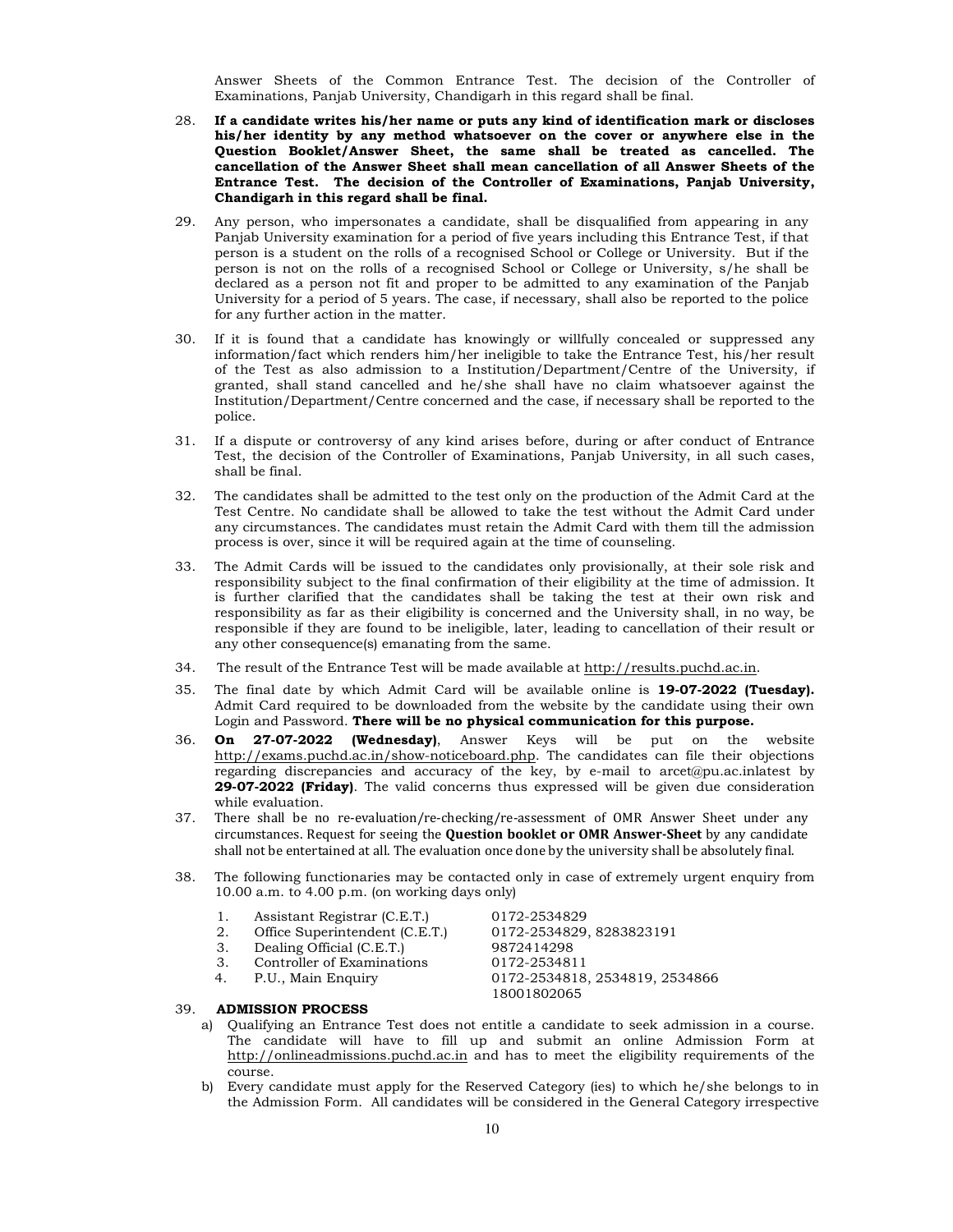of the fact that they have claimed for admission under Reserved Categories subject to the condition that the candidate of SC/ST/BC/PwD categories fulfills the minimum eligibility requirement of General Category and must not have availed of relaxation in eligibility marks. No candidate shall be considered for admission against any Reserved Category (ies) for which s/he has not applied.

- c) Once the candidate has submitted the online Admission Form, any change in the Form including category once marked shall not be allowed.
- d) The candidates who are applying under the Sports Category are required to see Appendix B of this document, for further procedures and guidelines.
- e) Candidates who wish to claim weightage on the basis of NCC, NSS, Youth Welfare, Adult Education and other activities should follow the guidelines as enshrined in the Handbook of Information-2022.

### 40. INSTRUCTIONS RELATED TO COUNSELLING

- a) A candidate, whose name appears in the Merit List will be required to attend counselling personally according to her/his merit position on the day(s) shown in the counselling schedule listed in "Important Dates and Information for Entrance Test." The dates of any further counselling(s), if any, will be uploaded on the Online Notice Board and also on the physical notice board of the department concerned. Physical presence in the counselling is mandatory for all the candidates on the notified dates. All those candidates who attend the counselling are required to sign the attendance sheet as a mark of their attendance. Only those candidates who report and mark their attendance on the day(s) of counselling shall be considered for admission in the subsequent counselling(s) for the filling up of vacant seats. The candidate must bring alongwith all the original documents.
- b) The candidate shall attend the counselling for admission at her/his own risk, expense and responsibility.
- 41. The admission of a candidate shall be PROVISIONAL and subject to approval by the appropriate authority of Panjab University.

### 42. CANCELLATION OF SEATS / ADMISSION

Admission of all such students who fail to attend at least 33% of the total lectures/tutorials/practicals etc. delivered/held in all the papers during the first ten working days from the start of teaching work shall be cancelled by the Board of Control/Joint Admission Cell after following the procedure given below:

- i) By the  $12<sup>th</sup>$  day after the start of classes for a particular course, the names of those students who fail to attend at least 33% of the total lectures / tutorials / practicals etc. shall be put up on the Notice Board and online Notice Board of the Department and also send a copy of the same to the office of the DUI. Within 4 days of the date of such notice, a student who is short of attendance may give in writing the reasons for his absence from the classes.
- ii) If a student does not submit an application in writing within the prescribed time as stated above, or the reasons adduced by the student in his application are not found to be sufficient and justified in the opinion of the Board of Control/Joint Admission Cell, his admission shall be cancelled.
- iii) All the seats thus falling vacant shall be filled strictly in the order of merit from the waiting list or through subsequent counselling before the expiry of the last date fixed for admissions by the University.
- iv) When the admission of the student(s) is cancelled as stated above, the Department shall display on the Notice Board and online Notice Board, the list of the person(s) next in the waiting list and make admissions accordingly.
- v) Approval of cancellation of admission and permission to fill up the cancelled seat(s) to be sought from the DUI.
- 43. For detailed Instructions related to admission, refer to Handbook of Information 2022 at http://admissions.puchd.ac.in/handbookofinformation.php.

## IMPORTANT NOTE: ANY MODIFICATION REGARDING PU- LL.B. (3 YEAR) COURSE ENTRANCE TEST - 2022 WILL BE UPLOADED ON THE WEBSITE FROM TIME TO TIME.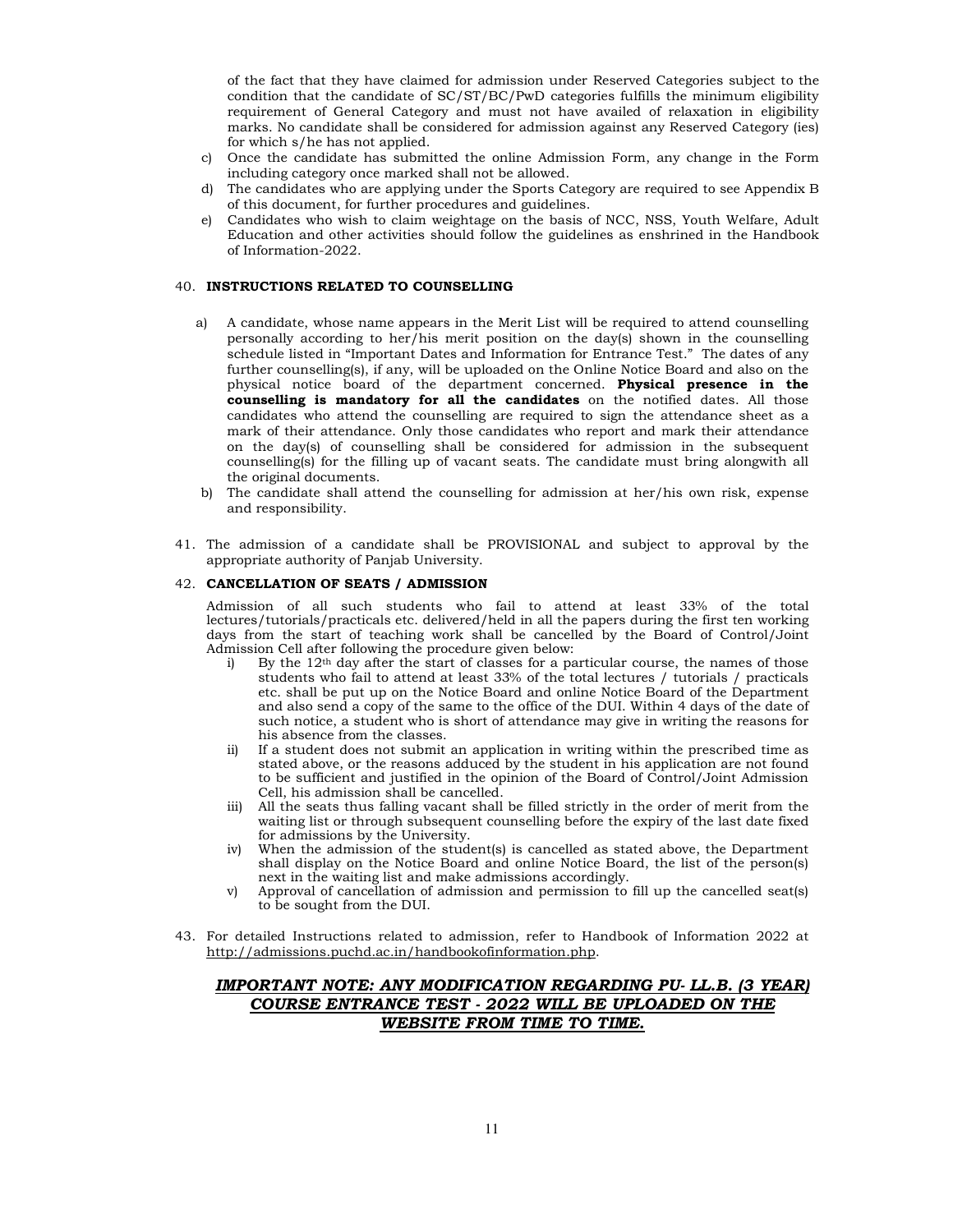## Instructions for giving Answers on OMR Answer Sheet

- 1. All questions are to be attempted on the answer sheet as per instructions printed on the question booklet and OMR Answer Sheet.
- 2. The Answer Sheet is designed for computer evaluation. Please follow the instructions given on the answer sheet strictly otherwise it may make evaluation by the computer difficult. Any resultant loss to the candidate on the above account i.e. not following the instructions completely shall be of candidate only.
- 3. Each question is followed by four answer choices labeled A, B, C and D. Select the answer you think is the best response and darken the bubble bearing the correct response label against the serial number of the question. For example if you think that the answer to question number 2 is D, then mark as follows:  $Q.2$   $\bigcirc$   $\bigcirc$   $\bigcirc$   $\bigcirc$

The Answer marked as under shall be considered as wrong:

| Οĩ   | or                                                                                                             | or             | or |      |
|------|----------------------------------------------------------------------------------------------------------------|----------------|----|------|
| @BC@ | @®©®                                                                                                           | 0000 0000 0000 |    | ⋒●©● |
|      | The contract of the compact of the start of the contract of the declines of the contract of the start of the s |                |    |      |

- 4. For marking answers use Black Gel Pen only to darken the corresponding circles.
- 5. If you do not want to answer any question, leave all the bubbles corresponding to that question blank. It will be considered as an unattempted question.
- 6. Be very careful in filling in the bubble in the first instance since erasing or changing it will spoil the response and go to the disadvantage of the candidate.
- 7. In order to open the Question Booklet remove the paper band gently.
- 8. Write your Roll Number on the answer-sheet as also on the Question Booklet, only in the space provided for the purpose and at no other place in the question Booklet and Answer Sheet.
- 9. The use of log tables is permitted, use of Calculator is not allowed.
- 10. Rough work, if any, is to be done only in the space provided in the **Question Booklet** and nowhere else. No rough work shall be done on the OMR Answer Sheet under any circumstances, failing which the same shall be cancelled.
- 11. Penalty for wrong answers (Negative marking) will be applied i.e. marks will be deducted for wrong answers. If for each correct answer 1 mark is to be awarded, for a wrong answer ¼ marks will be deducted. For example, these marks will be calculated as under: P = Number of correct answers.
	- Q = Number of wrong answers
	- R = Number of unattempted questions

 (An unattempted question means all the bubbles corresponding to that question are left blank).

It will also be checked that  $P + Q + R =$  Total marks allotted to the Paper.

**Final Score = P** -  $\frac{1}{4}Q$  (calculated to the second place of decimal)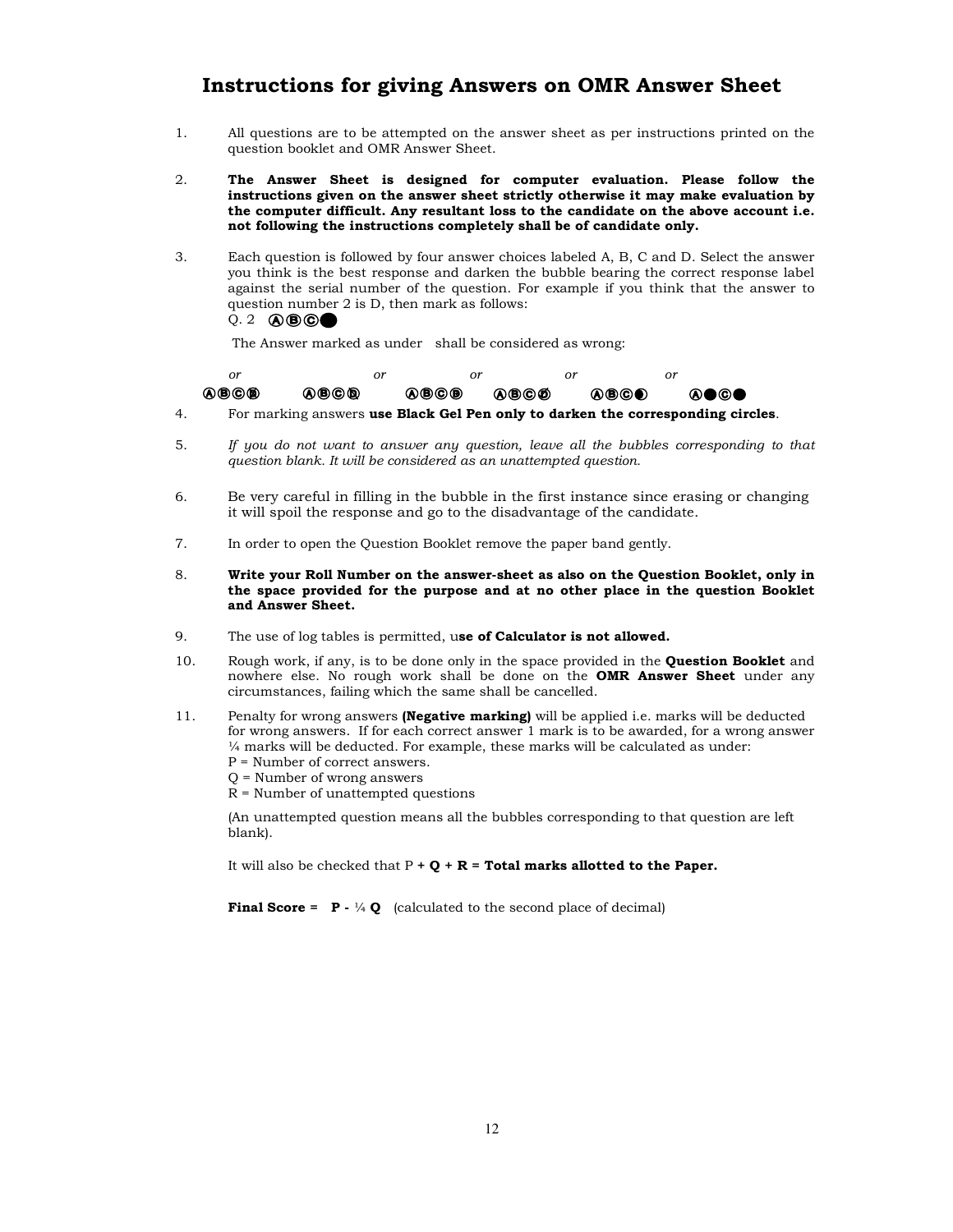## APPENDIX A

### GUIDELINES FOR GENERAL / RESERVED CATEGORY/ ADDITIONAL/NRI SEATS

### All these Guidelines in Appendix A, B and C are reproduced from "Handbook of Information". Please see Handbook of Information-2022 for complete information and updates.

#### IMPORTANT NOTE:

Admission in all categories shall be made subject to fulfilment of the eligibility conditions and in accordance with the provisions contained in the Handbook of Information and Rules for Admission, 2022.

### I. Seats: General and Reserved

- 1) 50% of the seats in each course shall be treated as belonging to the General Category.
- 2) 46.5% seats shall be treated as belonging to the Reserved Category, as per details given below:
	- (i) 15% for candidates belonging to the Scheduled Castes.
	- (ii) 7.5% for candidates belonging to the Scheduled Tribes.
	- (iii) 5% for candidates belonging to the Backward Classes

Provided that the reservation in (i) and (ii) can be inter-changeable, i.e. if sufficient number of applicants is not available to fill up the seats reserved for Scheduled Tribes, they may be filled up by suitable candidates from Scheduled Castes, and vice versa.

The above reservation shall be subject to the following conditions:

- a. the number of students admitted on merit of General Category shall not be included in the number of seats reserved;
- b. members of Scheduled Castes / Scheduled Tribes/ Backward Classes shall be allowed a concession of 5% marks for admission to the courses in which a certain percentage of minimum marks has been prescribed provided they have obtained minimum pass marks prescribed by the regulations;
- c. in case the seats earmarked for Scheduled Castes/Scheduled Tribes remains unfilled, a further relaxation in marks may be given, in order of merit inter-se amongst the candidates themselves, so that all the reserved seats are filled by candidates belonging to these categories; and
- d. a Scheduled Caste/Scheduled Tribe person on migration from the State of his origin will not lose his status as Scheduled Caste / Scheduled Tribe but he/she will be entitled to the concessions/benefits admissible to the Scheduled Castes / Scheduled Tribes from the State of his origin and not from the State where he has migrated. [Regulation 29.1, P.U. Cal. Vol. 1, 2007 (Page 168)].
- (iv) 5% seats will be horizontally reserved for persons or class of Persons with Disability (PwD)\* out of which 1% each shall be reserved for persons suffering from the disabilities specified under the RPWD 2016 Act:

### A) Physical Disability

- a. Locomotor disability
	- i) Leprosy cured persons
	- ii) Cerebral palsy
	- iii) Dwarfism
	- iv) Muscular dystrophy
	- v) Acid attack victims
- b. Visual Impairment
	- i) Blindness<br>ii) Low Vision
	- Low Vision
- c. Hearing Impairment
	- i) Deaf
	- ii) Hard of Hearing
- d. Speech and language disability

#### B) Intellectual disability

- i) Specific learning disabilities
- ii) Autism spectrum disorder

\* Claimant in this category should be capable of pursuing the course for which the admission is sought. The Persons with Benchmark Disability (as per section 2 (r) of the Rights of Persons with Disabilities [RPWD] Act 2016 should have a minimum of 40% disability duly certified by the Medical Board of District/State/UT/Medical Institution of National Importance. Such certificate shall be further certified by the Medical Board of the Panjab University Health Centre.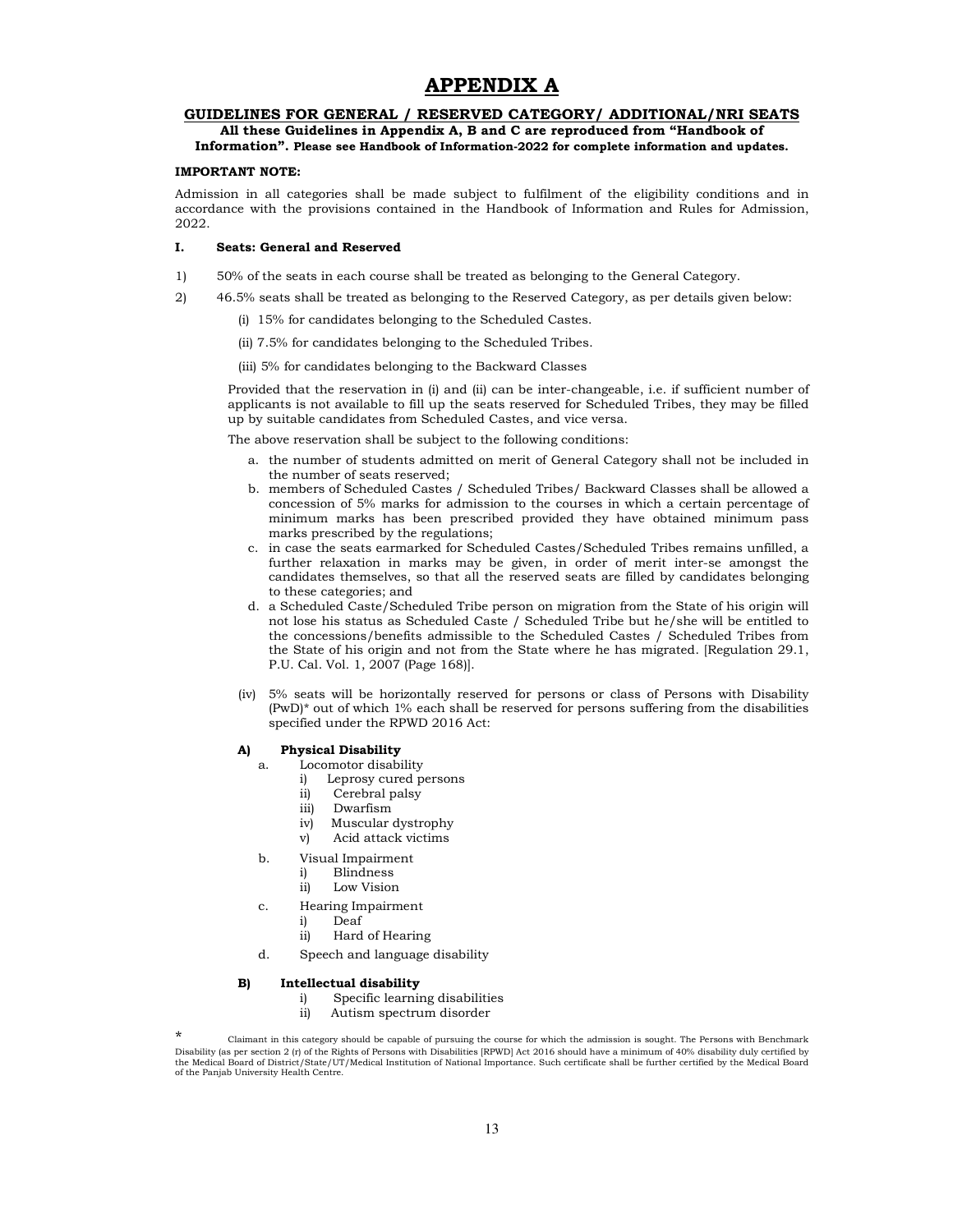#### C) Mental behavior (Mental Illness)

#### D) Disability caused due to

- a. Chronic neurological conditions due to: (i) Multiple sclerosis (ii) Parkinson's disease
- b. Blood Disorder
	- (i) Haemophilia
	- (ii) Thalassemia
	- (iii) Sickle Cell disease

#### E) Multiple Disabilities (Deaf Blindness)

#### F) Any other category as may be notified by the Central Government (the Schedule of RPWD Act 2016).

- If 5% of reservation of seats comes to 0.5 to 0.9, it shall be treated as one seat. However, if after calculating seats on the basis of 5%, the number of seats is divisible by 5, equal distribution of seats will be made for all the five categories. If after the division, any remainder is left, it shall be distributed on the basis of inter-se merit amongst all the five categories. If the seats after calculating on the basis of 5% comes to less than 5 it shall be distributed on the basis of interse merit amongst all the five categories.
- b) In the absence of availability of candidates in any of the categories, the seats shall be interchanged inter-se.
- c) If seats reserved for Persons with Bench mark Disabilities remained unfilled, these shall be treated in the sanctioned strength of seats for General Category.

 Applicants under the Reserved Category of Persons with Bench mark Disabilities shall be allowed a relaxation of 5% marks for calculation of merit in seeking admission to the courses in which a certain percentage of minimum marks has been specified, provided they have obtained minimum pass marks prescribed by the University regulations.

 The candidate under the Reserved Category of Persons with Bench mark Disabilities shall be allowed an upper age relaxation of 5 years for admission, in the courses wherever upper age restriction is applicable. A claimant who fraudulently avails or attempts to avail any benefit meant for persons with benchmark disability shall be punishable with imprisonment for a term which may extend to 2 years or with fine which may extend to one lakh rupees or with both.

- (v) 5% on the basis of achievement in Sports (see separate guidelines available at 36-38).
- (vi) 5% for candidates belonging to Defence (for all the under-mentioned categories taken together) for candidates who fall in one of the following categories (which are given there in order of precedence) :-
	- 1. Son/Daughter/ Spouse of such Defence personnel and CAPF personnel who died in action.(Only those who were wholly dependent on such personnel shall be considered).
	- 2. Son/Daughter/Spouse as are wholly dependent on such Defence Personnel and CAPF Personnel who were incapacitated<sup>2</sup>/died while in service.
	- 3. Defence and CAPF personnel who were incapacitated while in service.
	- 4. Son/daughter/spouse of ex-servicemen<sup>3</sup> who are wholly dependent on them.
	- 5. Son/daughter/spouse of serving Defence personnel and CAPF who are
	- wholly dependent on them.
	- 6. Ex-Servicemen
	- 7. Serving Defence personnel CAPF personnel

Union of India or in CAPF i) Who retired from the service after earning his/her pension; or

ii) Who has been boarded out of the service on medical grounds attributable to military service/CAPF or Circumstances beyond his control and

awarded medical or other disability pension; or<br>iii) Who has been released from the service as a result of reduction in establishment or<br>ii) Who has been released from the service after completing the specific period of en

- (a) Pension holders for continuous embodied service.
- (b) Disabled Territorial Army Personnel with disability attributable to military service.

(c) Gallantry award winners

Foradmissiontoeveningcourses,categories2,4and5abovewillnotbeconsideredsincetheterm`whollydependent' will exclude such persons as are `employed' or `self-employed'.

<sup>1.</sup> CAPF earlier known as Para-military forces, includes Assam Rifles(AR),Border Security Force(BSF), Central Industrial Security Force(CISF),Central

Reserve Police Force(CRPF),Indo Tibetan Border Police (ITBP), National Security Guard (NSG), Sashastra Seema Bal (SSB) etc.<br>Incapacitation will mean incapacitation leading to the discharge of the person by concerned author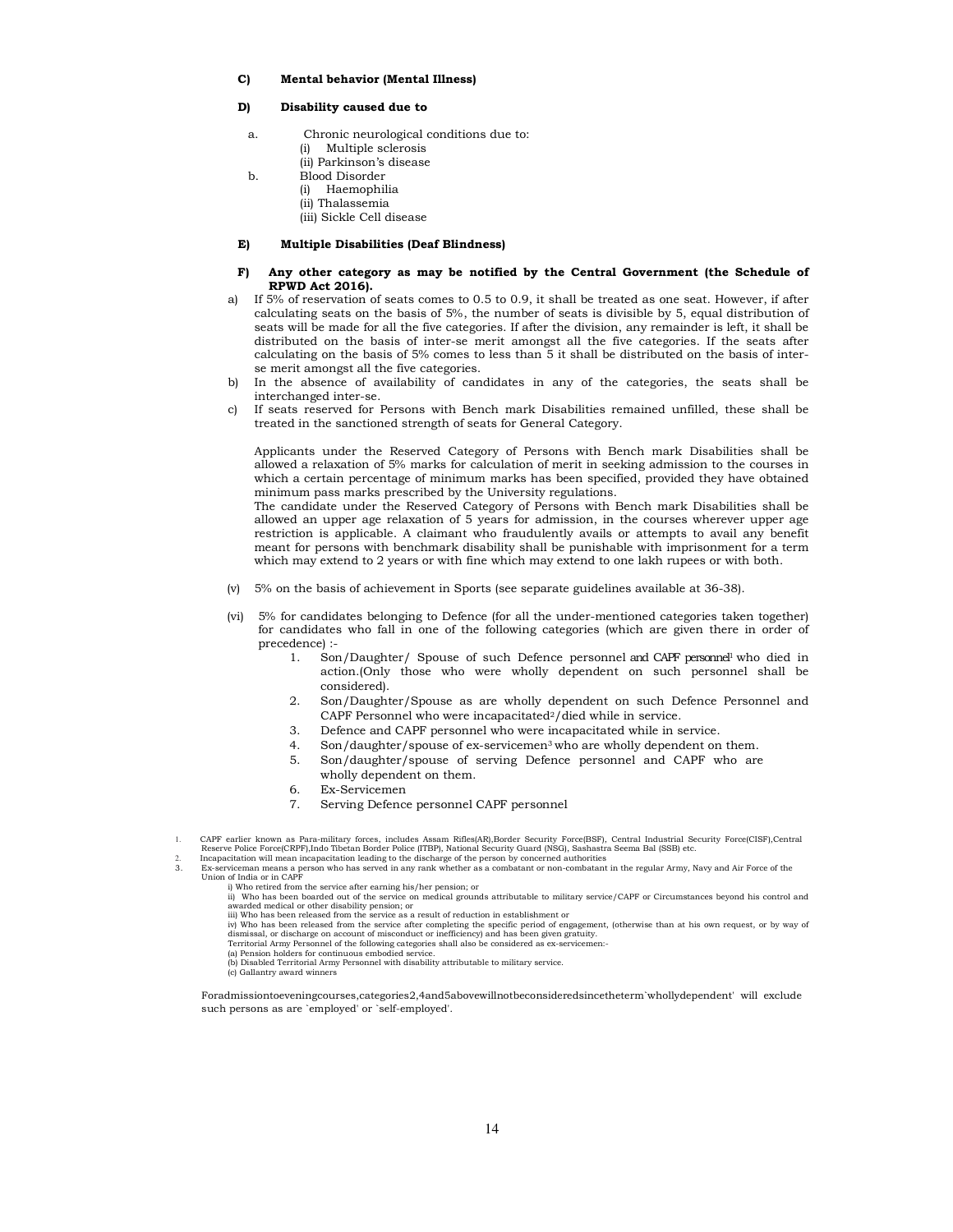- (vii) 2% for Sons/ Daughters / Husband / Wife / Brothers / Sisters of persons killed/incapacitated in November, 1984 riots and of persons killed / incapacitated in terrorist violence in Punjab and Chandigarh. A Certificate from the District Magistrate to this effect must be submitted by the candidate. Migrant Card alone is not enough.
- (viii) 2% for the Children/Grand Children of Freedom Fighters who have been sanctioned pension by Central/State Govt. or awarded Tamra Patra by Government of India (Syndicate Para 15, dated 30-5-1997) or those who have been certified to be Freedom Fighters by the Central/State Govts.
- (ix) Any other statutory reservation as prescribed by the Govt. of India, if any.
- 3) 3.5% seats be reserved for NRI candidate. In case any of such seat(s) remained unfilled, the same be converted to General seat(s). (Vide Syndicate Para 3 dt. 11.5.2019).

### Categorization of International/NRI Students

A foreign national may seek admission in any of the courses being offered by the University through the International Students Office under any of the following categories:

- Candidates with nomination / sponsorship by any foreign State, Embassy or authority in India under a Study in India / Exchange Programme, etc.
- ii) Foreign nationals or their wards who are self-financed students (not seeking admission through a mode as mentioned in (i) above).
- iii) Non- resident Indians or their Wards (not seeking admission through a mode as mentioned in (i) above).

The definition of the terms, "Foreign Nationals, Non-resident Indians and Wards" be considered as under:-

- 1. Foreign Nationals: Foreign Nationals holding passports issued by foreign countries including people of Indian origin who have acquired the nationality of foreign countries are included as foreign students. Provided any subsequent changes in the definition as may be notified by the Government of India shall have the same latest meaning respectively assigned to them. The other expressions not defined herein shall have the meaning as may be assigned in any subsequent notification of the Government of India.
- 2. Non-resident Indians: A person shall be deemed to be Non-resident Indian for seeking admission in Panjab University if he/she fulfils the criterion (as amended from time to time) for status of NRI under Income Tax Act, 1961, in the year in which he/she seeks admission in Panjab University.

As per Income Tax Act, 1961 the present criterion for determination of status of NRI is as follows:-

'Non-resident Indian' is an individual who is a citizen of India or a person of Indian origin and who is not a resident of India. Thus, in order to determine whether an Individual is a nonresident Indian or not, his residential status is required to be determined under Section 6. As per Section 6 of the Income-tax Act, an individual is said to be non-resident in India if he is not a resident in India and an individual is deemed to be resident in India in any previous year if he satisfies any of the following conditions:-

- (i) If he is in India for a period of 182 days or more during the previous year; or
- (ii) If he is in India for a period of 60 days or more during the previous year and 365 days or more during 4 years immediately preceding the previous year.

However, condition No. (ii) does not apply where an individual being citizen of India or a person of Indian origin, who being outside India, comes on a visit to India during the previous year.

A person shall be deemed to be of Indian origin if he, or either of his parents or any of his parents or any of his grand - parents, was born in undivided India.

- **3.** Wards of Foreign Nationals and NRIs: A student who seeks admission as a ward of Foreign National or Non-resident Indian should be in a first degree blood relationship with foreign national or Non-resident Indian. The term first degree blood relationship includes:
	- (a) spouse
	- (b) children (natural/adopted/foster)
	- (c) real brother and sister of father, i.e. real uncle and real aunt
	- (d) real brother and sister of mother, i.e. real maternal uncle and maternal aunt
	- (e) father and mother of father, i.e. grandfather and grandmother
	- (f) father and mother of mother, i.e. maternal grandfather and maternal grandmother (g) first degree-paternal and maternal cousins.

#### Eligibility and Admission Criterion:

- (i) The students who will be admitted in a course against the NRI quota should have the basic qualification fixed by the respective regulatory body, i.e., Medical Council / Dental Council / Bar Council of India / Pharmacy Council of India for admission in Medical / Dental / Law graduate / post graduate courses. The Rules of respective Regulatory Bodies shall apply as amended from time to time.
- (ii) NRI candidates seeking admission to any course will be required to produce the Test Scores of Scholastic Aptitude Test-II (SAT-II) with permissible combination of subjects, conducted by the Education Testing Service, Princeton, U.S.A., for admission to under graduate courses; Graduate Record Examination (General) (GRE) from Princeton, U.S.A., or GMAT for admission to Post Graduate Courses. In the case of foreign nationals (non-English speaking countries), TOEFL/IELTS Scores should also be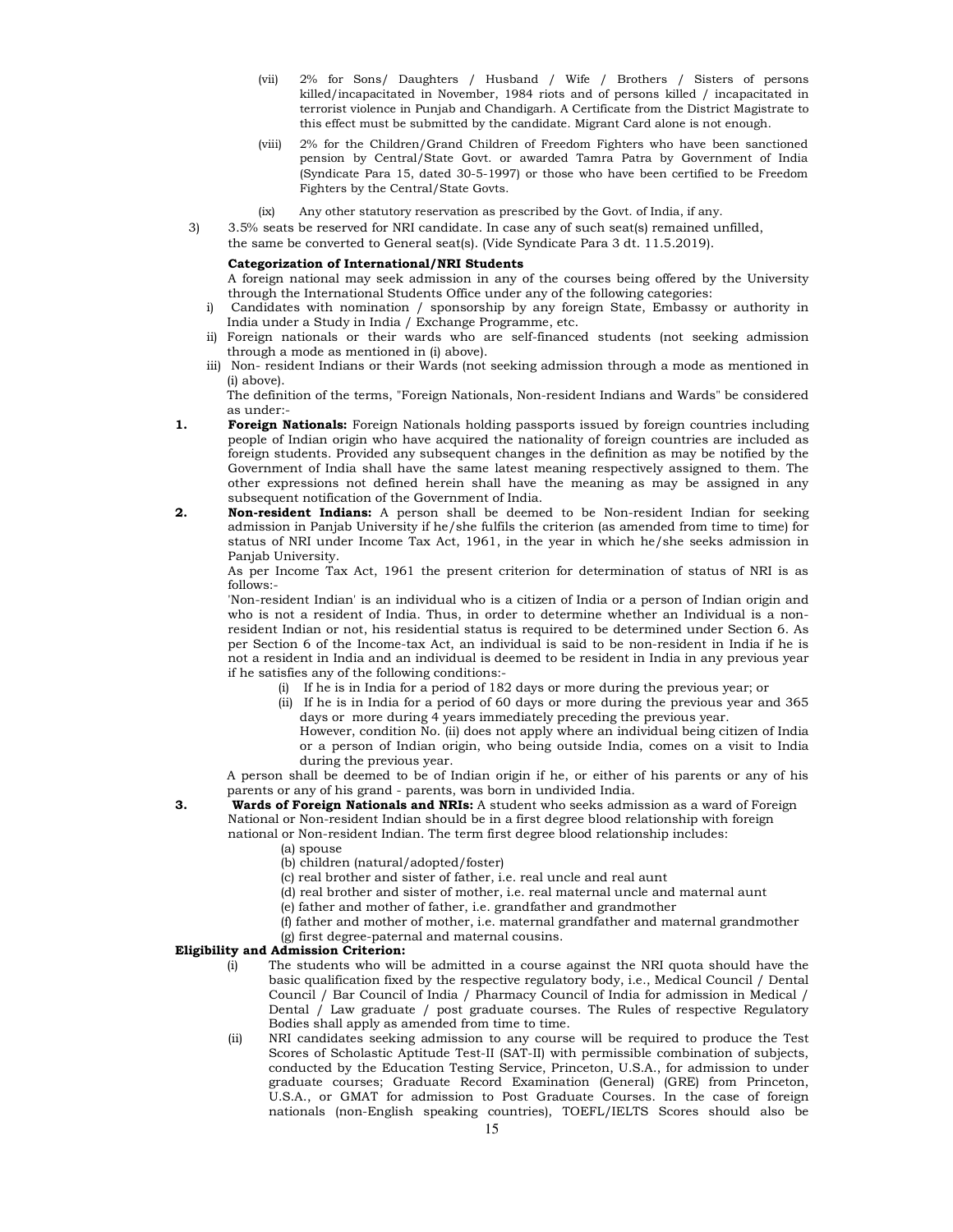produced. However, those who have passed the qualifying examination from India, shall qualify the entrance test conducted for the said course(s) or meet the eligibility requirement of the said course, to be eligible for admission.

For M.Pharm. Degree, non GPAT candidates with 55% marks in B.Pharm. is also eligible.

- (iii) Admission to all Engineering courses against NRI quota in the University Institute of Engineering & Technology (UIET), University Institute of Chemical Engineering & Technology (UICET) and P.U. Regional Centre, Hoshiarpur shall also be admissible through Direct Admissions Students Abroad (DASA) w.e.f. the academic session 2018- 2019.
- (iv) For admission University School of open learning USOL: Foreign Nationals working in the foreign missions in India and their dependents residing with them, subject to the condition that before submitting their Admission cum Examination Form, they are required to obtain Eligibility Certificate from the Registrar, Panjab University. Foreign students who have passed B.A. / B.Com Part-I Examination from this University, shall be allowed to complete the remaining parts of these courses through USOL even while staying in their respective countries, subject to the number of chances available in the respective examinations as provided in the Regulations.
- (v) NRI candidates shall compete amongst themselves for admission to various courses. Their inter-se merit shall be determined on the basis of the score obtained in SAT-II, GRE, GMAT etc.
- (vi) A candidate once admitted as NRI candidate in a Undergraduate course shall be covered under the definition of NRI for subsequent admission to any course at Panjab University.
- (vii) Candidates who take admission under the NRI quota and are promoted from Undergraduate to Postgraduate course in the Hons. School framework (ongoing program) shall not be allowed to change their category.
- (viii) A candidate admitted under NRI quota may change his/her admission to a vacant seat provided the candidate falls within the merit of admitted candidates in General or Reserve Category and has also applied for the same.
- (ix) NRI candidates shall have to comply with any other requirements prescribed by the Govt. of India and Panjab University from time to time.
- (x) For admission to B.P.Ed. and M.P.Ed. (Physical Education), a candidate will be required to undergo mandatory Physical Efficiency Test. The scores of Physical Efficiency Test will be counted for determining merit.
- (xi) Foreign Nationals and NRI candidates shall provide the following certificates / documents:
	- a) The Foreign Nationals and NRI students wishing to join any of the University Teaching Departments at Panjab University for the first time are required to obtain an eligibility certificate from the Deputy Registrar (General), Panjab University, Chandigarh or Academic certificates of passing the qualifying or equivalent examination approved by the Association of Indian Universities (AIU) / Commonwealth Universities / International Association of Universities (IAU) as equivalent to the corresponding Indian Degrees/ Certificates.
	- b) Test Score of Scholastic Aptitude Test II (SAT-II)/ GRE/GMAT/TOEFL/IELTS etc. (if the qualifying examination is not passed from India).
	- c) The foreign students admitted are required to fill up Foreign Student Information system (FSIS) Form complete in all respects, along with copies of passport and Visa and submit to the office of Dean International Students, Panjab University, Chandigarh. This form is an urgent requirement of the Foreign Registration Office (FRO), Sector-9, Chandigarh and the candidate has to report to the Foreign Registration Office (FRO) within fourteen days of arrival in Chandigarh, with the number generated after the online submission of this form. Foreign Students Information System (FSIS) is to be submitted by hand by the candidate and the FSIS No. will be issued by this Office personally to the students.
	- d) Foreign Students Welfare Fee @Rs.1500/- per student. Each NRI/Foreign Student is required to submit the same in cash, which may be deposited with the 'Extension Counter, State Bank of India, Administrative Block, Panjab University, Chandigarh. Original Receipts of the fee deposited is to be submitted to the office of the Dean International Students along with Registration Form (To be submitted after Confirmation of Admission).
- (xii) The seats of Foreign Nationals and NRI are "Inter-Changeable". That is, if sufficient number of eligible candidates are not available to fill up the seats of NRI, seats may be filled up from among the eligible candidates belonging to Foreign Nationals, and viceversa. The conversion of seats shall be done after second counselling for NRI / Foreign National or after exhausting the waiting list of NRI / Foreign Nationals. In case, the number of eligible Foreign Nationals seeking admission exceeds the number of seats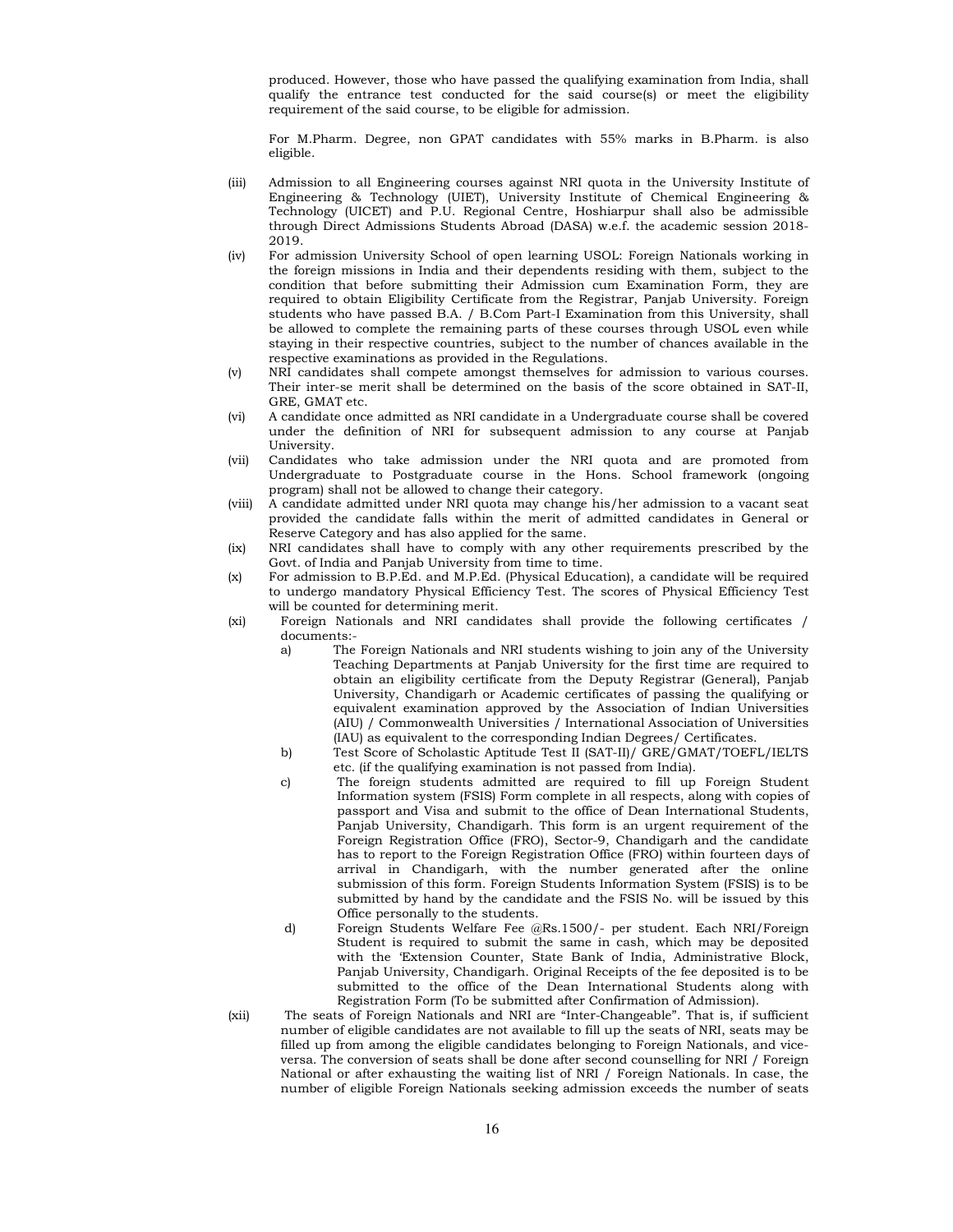available, the Vice-Chancellor, Panjab University may be authorized to sanction additional seats to the Foreign Nationals only.

- (xiii) Candidates belonging to NRI (for all the under mentioned categories taken together) who fall in one of the following categories shall be admitted in the following order of precedence:
	- 1. NRI candidates;
	- 2. Wards of NRI candidates;
	- 3. NRI candidates who have not appeared in the entrance Test. In case of regulatory body, if permitted by the said regulatory body;
	- 4. Wards of NRI candidates who have not appeared in the entrance Test. In case of regulatory body, if permitted by the said regulatory body;
- (xiv) Foreign Nationals/NRI candidates seeking admission to the concerned course are required to compete amongst themselves for the seats for them by appearing in the Entrance Test (wherever applicable) if they are in India, i.e., those living abroad at the time of entrance test will be exempted from the entrance test. However, those who have passed the qualifying examination from India, will not be exempted from the Entrance Test.

### NOTE:

#### Specimen of forms of certificates to be attached to admission forms wherever applicable has been provided in the prospectus (pp. 19 - 35)

The approved number of seats to be filled under different categories for admission in LL.B. 1<sup>st</sup> Semester for the session 2022-2023

| Class                 | Sanction<br>ed seat | 50%<br>GC | 3.5%<br>NRI<br>Category | 46.5%<br>Reserved<br>Category | 15%<br><b>SC</b> | 7.5%<br><b>ST</b> | 5%<br>BC | 5%<br>PwD | 5%<br><b>Sports</b> | 5%<br>Defence | 2%<br>Riot<br>Victim | 2%<br>Dependent<br>of<br>Freedom<br>Fighter | Total<br>Reserved<br>Seats | total |
|-----------------------|---------------------|-----------|-------------------------|-------------------------------|------------------|-------------------|----------|-----------|---------------------|---------------|----------------------|---------------------------------------------|----------------------------|-------|
| LL.B-<br>  st<br>Sem. | 300                 | 150       | 10                      | 140                           | 45               | 23                | 15       | 15        | 15                  | 15            | 6                    | 6                                           | 140                        | 300   |

- 1. Any candidate wishing to appear in the Entrance Test for seeking admission to the abovesaid course/s should submit an online **Admission Form**. The procedure and guidelines<br>for the same will be uploaded on Paniab University Website for the same will be uploaded on Panjab University https://onlineadmissions.puchd.ac.in
- 2. The latest information related to Entrance Test shall be uploaded on https://pglaw.puchd.ac.in from time to time. No separate communication will be issued/entertained for this purpose.
- 3 Once a candidate has submitted her/his Admission Form for Entrance Test, s/he will have no access to it at all. S/he shall not be allowed to make any addition / deletion / alteration / amendment of any particular in the same under any circumstances.

#### Inter-Changeability and transfer of seats

- a) In the Reserved categories given at (i) and (ii) under Paragraph I (Seats: General and Reserved at Page 13), i.e. Scheduled Castes and Scheduled Tribes, the seats shall be regarded as 'interchangeable'. That is to say, if sufficient number of eligible candidates are not available to fill up the seats reserved for Scheduled Tribes, seats may be filled up from among the eligible candidates belonging to Scheduled Castes and vice-versa.
- b) The seats in the Reserved Categories (SC/ST/BC/SP/Def/PwD/TV/FF) which remain unfilled shall be transferred to the General Category subject to the condition that the waiting list of each Reserved Category has been exhausted. Any seat created in the Reserved Categories because of rounding off fraction shall stand cancelled and shall not be converted to General Category.

Note: The Departments where admission is based on Entrance Test/ Aptitude Test, seats in reserved categories be converted in the General Category right from the beginning of admission in case there were no candidate belonging to these categories having qualified the Entrance Test were available.

c) If a candidate gets admitted under Reserved Category and is also placed on the consolidated waiting list of General Category and gets a General Category seat on merit, the seat shall be offered to him/her (subject to the condition that the candidate of SC/ST/BC/PwD categories fulfill the minimum eligibility requirement of General Category and must not have availed of relaxation in eligibility marks) and his/her Reserved Category seat shall fall vacant and shall be offered in order of merit to the next candidate of the Reserved Category.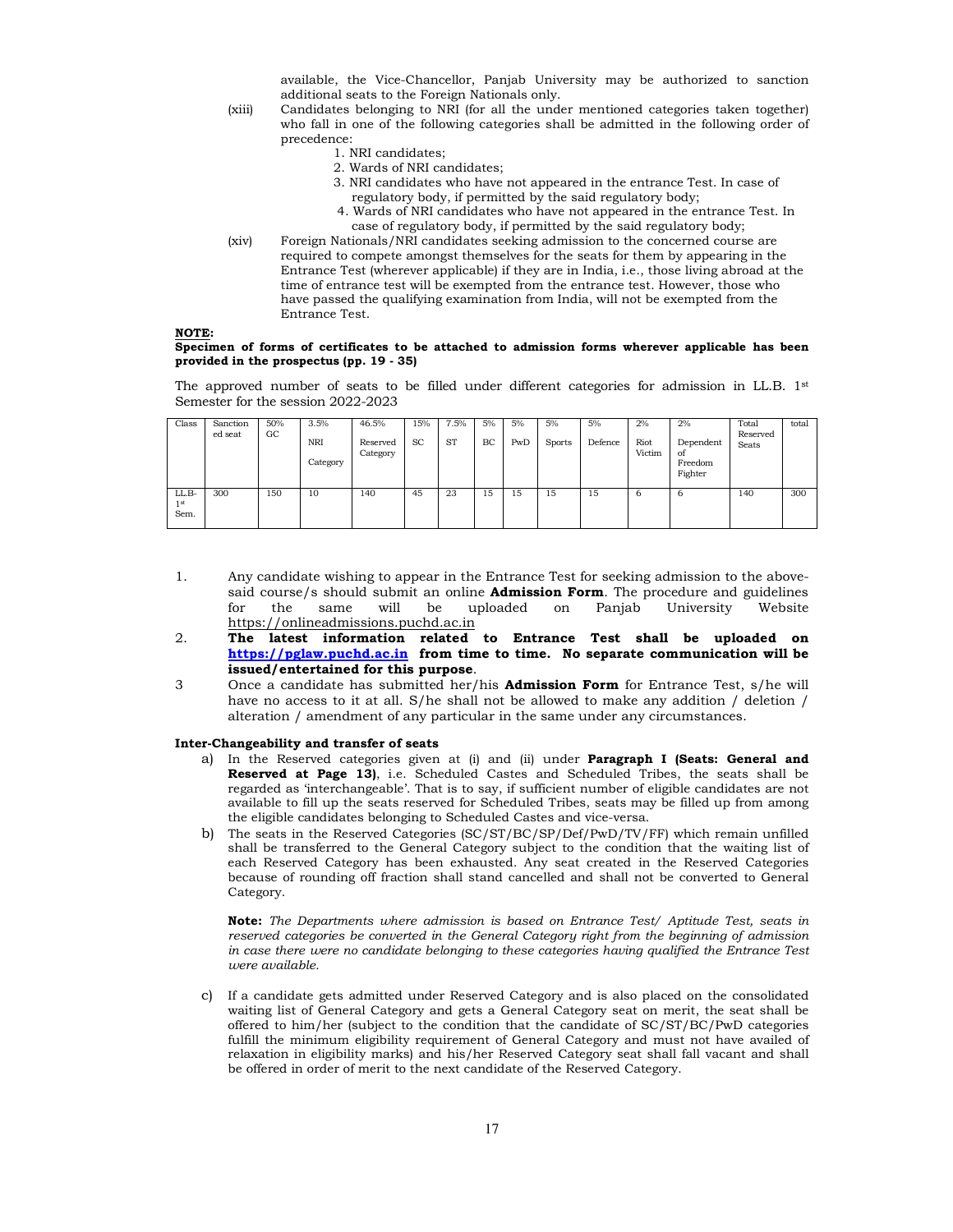#### Additional Seats :-

### (a) One Girl Child / One Girl Child out of the only two girl Children

- 1. Two additional seats per unit per course subject to maximum limit of four (4)out of the two girl children from the session 2015-16 are created for admission to a given course in the Panjab University Teaching Departments, Regional Centres and its affiliated Colleges provided they are otherwise eligible from all angles. The additional seats will be only for those girl Children who are either a single girl child of her parents or one amongst the only two girl Children with no male Child. The additional seat will be available to only one of the two girl children of a couple.
- 2. A certificate is to be obtained from the parents of the girl children declaring therein that the benefit of this scheme is being claimed for only One Girl Child out of the two girl Children and the parent shall not claim the same for the 2nd girl child elsewhere in future the specimen of the certificate is enclosed.

Single Girl Child- As per the orders of the Hon'ble Punjab & Haryana High Court in CWP No. 19305 of 2018 admission under additional seats of One Girl Child out of the only two girl children mentioned in Panjab University Handbook of Information will be held subject to the approval from Bar Council of India.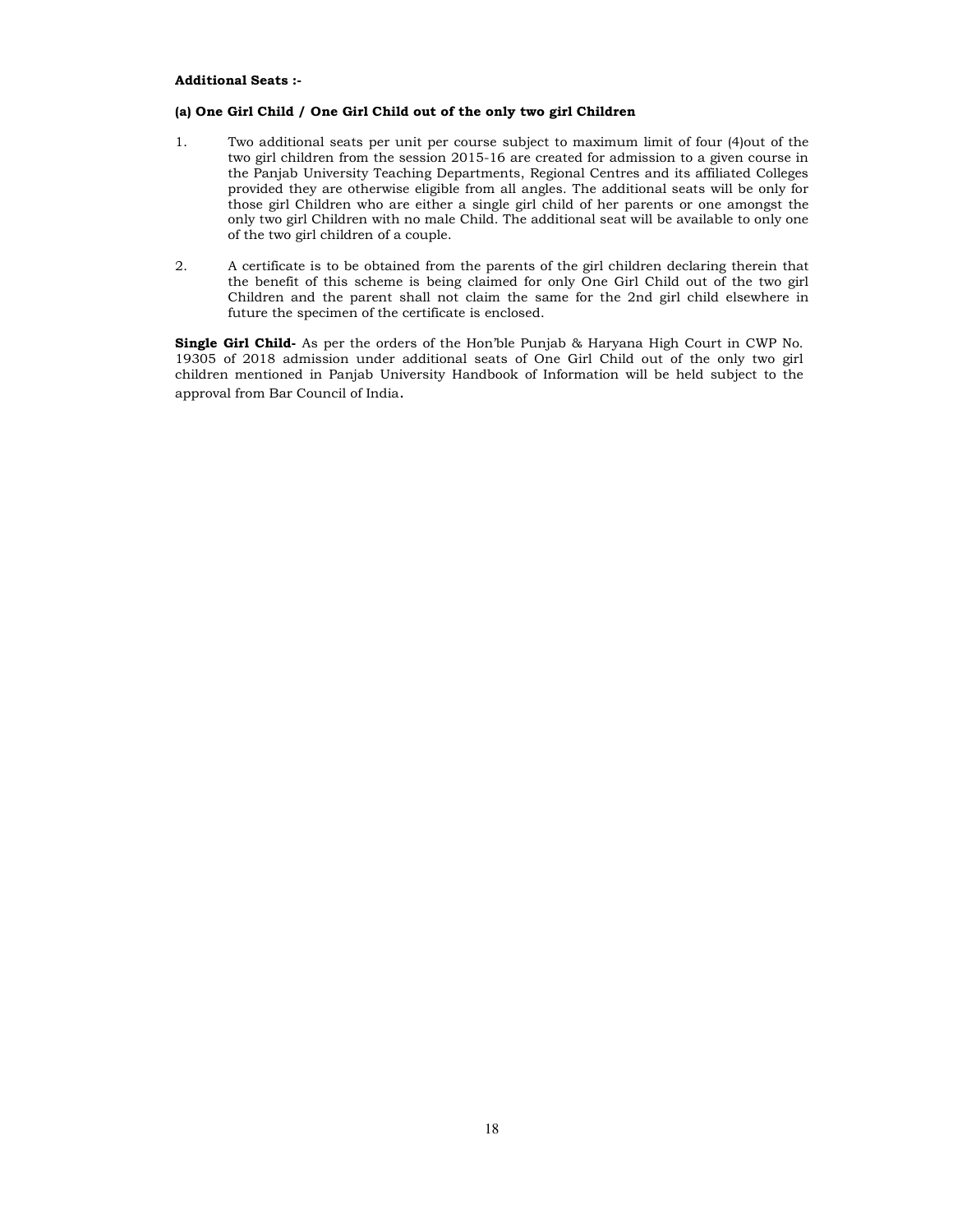## APPENDIX B

## Specimen of Certificates for reserved categories and additional seats (To be attached to admission form wherever applicable) SUB APPENDIX B1 SCHEDULED CASTE / SCHEDULED TRIBE CERTIFICATE

The Caste/Tribe Certificate should necessarily contain the following information about:

(a)Name of the person :  $\frac{1}{2}$ 

(b)Father's name : \_\_\_\_\_\_\_\_\_\_\_\_\_\_\_\_\_\_\_\_\_\_\_\_\_\_\_\_\_\_\_\_\_\_\_\_\_\_\_\_\_\_\_\_

(c)Permanent place of residence : \_\_\_\_\_\_\_\_\_\_\_\_\_\_\_\_\_\_\_\_\_\_\_\_\_\_\_\_\_\_\_\_\_

 $(d)$ Name of the Caste/ Tribe :

- (e)Constitutional order under which the caste/ tribe has been notified
- (f) Signature of issuing authority along with the designation, seals and date

## Authorities Empowered to issue SC/ST certificate

- 1. District Magistrate/ Additional District Magistrate/ Collector/Deputy Commissioner/ Additional Deputy Commissioner/ Deputy Collector/1st Class Stipendiary Magistrate/ Sub-Divisional Magistrate/ Taluka Magistrate/ Executive Magistrate/ Extra Assistant Commissioner.
- 2. Chief Presidency Magistrate/ Additional Chief Presidency Magistrate/ Presidency Magistrate.
- 3. Revenue Officer not below the rank of Tehsildar.
- 4. Sub-Divisional Officer of the area where the candidate and/or his/her family normally resides.
- 5. Administrator/ Secretary to Administrator/ Development Officer (Lakshdweep Islands)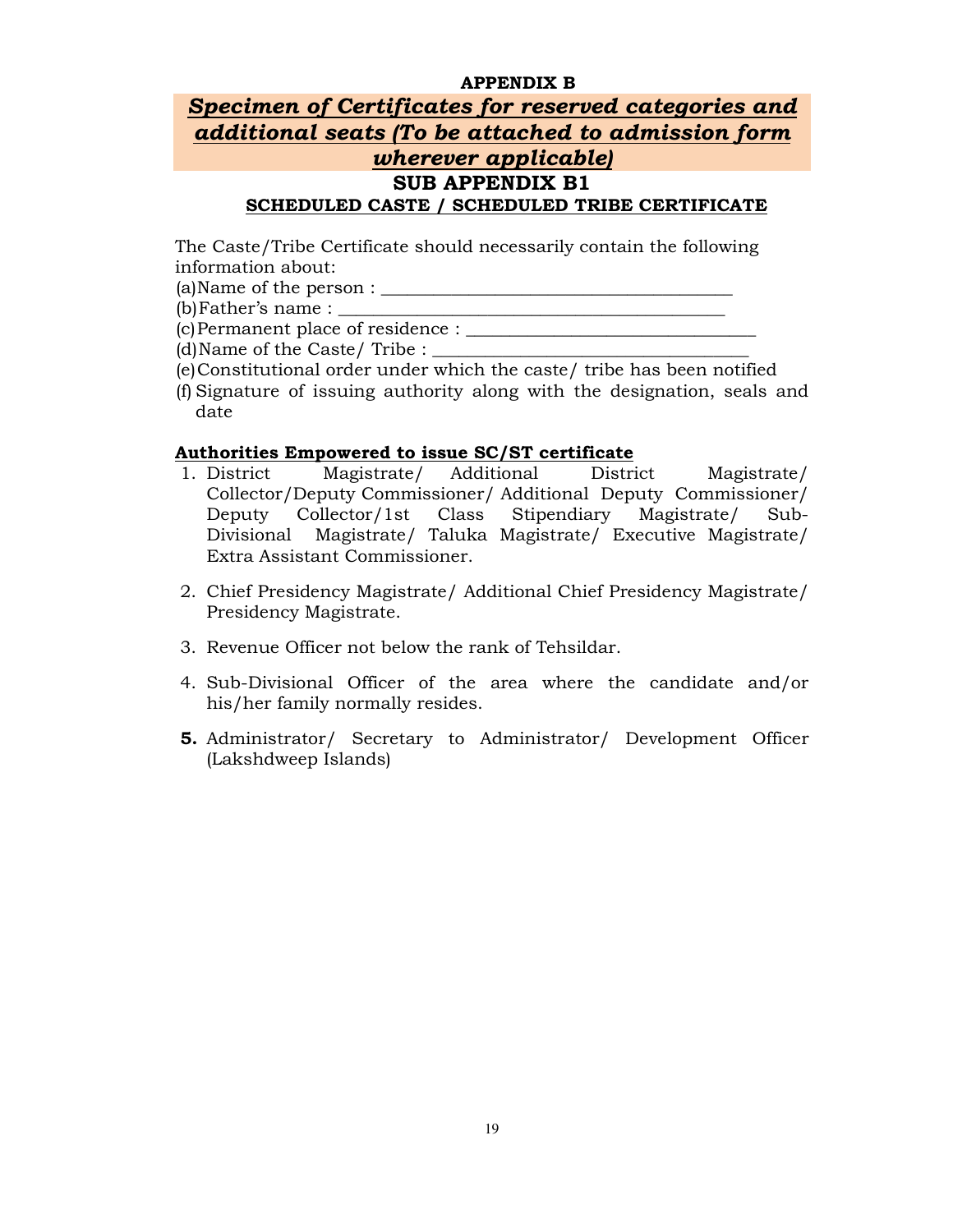## SUB APPENDIX B2

## CERTIFICATE FOR BACKWARD CLASS\* (Persons belonging to OBC/SBC will not be considered under this category)

| This is to certify that Shri / Smt/ Kumari _________________ son/daughter of |  |     |
|------------------------------------------------------------------------------|--|-----|
| Sh.                                                                          |  |     |
|                                                                              |  |     |
|                                                                              |  |     |
| Backward Class under the Government of Punjab, Department of Welfate         |  |     |
| of SCs and BCs vide notification No.                                         |  |     |
|                                                                              |  | and |
| / or his / her family ordinarily reside(s) in the                            |  |     |
| District / Division of the State of Punjab.                                  |  |     |

This is also to certify that he/she does not belong to the persons / sections (creamy Layer) mentioned in the column 3 of the Schedule to the Government of Punjab, Department of Welfare and SCs and BCs notification No. 1/41/93-RCI/ dated 17-01-1994, as amended vide Notification No. 1/41/93-RCI/1597 dated 17-08-2005, Notification No. 1/41/93-RCI/209 dated 24-02-2009 and notification No. 1/41/93- RCI/609 dated 24.10.2013.

 $\frac{1}{2}$  ,  $\frac{1}{2}$  ,  $\frac{1}{2}$  ,  $\frac{1}{2}$  ,  $\frac{1}{2}$  ,  $\frac{1}{2}$  ,  $\frac{1}{2}$  ,  $\frac{1}{2}$  ,  $\frac{1}{2}$  ,  $\frac{1}{2}$  ,  $\frac{1}{2}$  ,  $\frac{1}{2}$  ,  $\frac{1}{2}$  ,  $\frac{1}{2}$  ,  $\frac{1}{2}$  ,  $\frac{1}{2}$  ,  $\frac{1}{2}$  ,  $\frac{1}{2}$  ,  $\frac{1$ 

Date of Issuance Signature of Issuing Authority:

| Space for Photograph | Design |
|----------------------|--------|
|                      | Date:  |
|                      | Place: |
|                      |        |

| Space for Photograph | Designation |
|----------------------|-------------|
|                      | Date:       |
|                      | Place:      |

Note: The term "Ordinarily" used here will have same meaning as in Section 20 of Representative of People Act, 1950

|    | <b>Authorities</b><br><b>Empowered to issue</b><br><b>Backward Class</b><br>Certificate |             | Criteria for Admission under this Category       |
|----|-----------------------------------------------------------------------------------------|-------------|--------------------------------------------------|
|    | 1. Deputy                                                                               | 1.          | 50% Seats Reserved for persons belongs to this   |
|    | Commissioner                                                                            |             | category                                         |
| 2. | <b>Additional Deputy</b>                                                                | 2.          | Candidate must belong to non-creamy layer as     |
|    | Commissioner                                                                            |             | defined by the latest rules of Govt. Of India    |
| 3. | Sub Divisional                                                                          | 3.          | * A BC Certificate issued by a competent         |
|    | Magistrate                                                                              |             | authority in any format and on any date shall be |
| 4. | Executive                                                                               |             | accepted by PU.                                  |
| 5. | Magistrate                                                                              | $4_{\cdot}$ | Candidate whose certificate is older than one    |
|    | Tehsildar                                                                               |             | year from the date of issue must submit the      |
| 6. | Naib Tehsildar                                                                          |             | self declaration as per Sub Appendix B 2 (A)     |
| 7. | <b>Block Officer</b>                                                                    |             |                                                  |
| 8. | District Revenue                                                                        |             |                                                  |
|    | Officer                                                                                 |             |                                                  |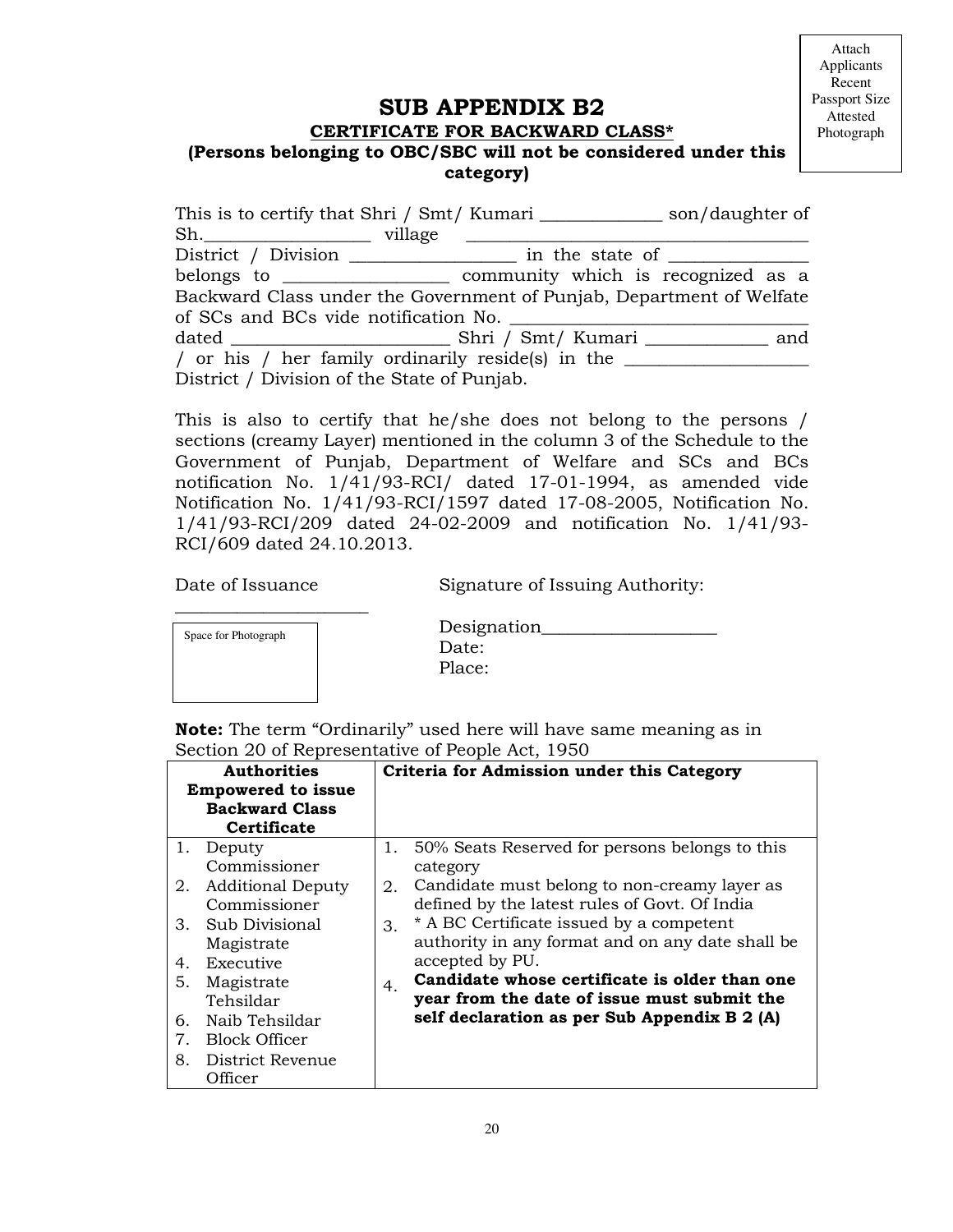## SUB APPENDIX B 2 (A)

## Self declaration Performa to be submitted by the person belonging to backward class category at the time of recruitment / admission

|    | $S/O$ , $D/O$                                               | Resident of |       |
|----|-------------------------------------------------------------|-------------|-------|
|    | Village / Tehsil/ City                                      | District    |       |
|    | hereby declare that I _____________                         | belong      |       |
| to | caste and this caste has been declared as backward          |             |       |
|    | class by State Government as per letter No. _______________ |             | dated |
|    |                                                             |             |       |

I hereby declare that, I do not come under Column-3 of the Schedule to the Government of Punjab, Department of Welfare of SCs and BCs notification No. 1/41/93-RC-1/459 dated 17.01.94 as amended vide notification No. 1/41/93-RCI/1597 dated 17-08-1005, notification No. 1/41/93-RCI/209 dated 04.02.2009 and notification No. 1/41/93- RCI/609 dated 24.10.2013.

Declarant

| Place: |  |
|--------|--|
| Date:  |  |

## Verification:

I hereby declare that the above submitted information is correct as per my understanding and nothing has been concealed herein. I am well versed with the facts that I would be liable to face any punishment prescribed by law in case my above information is found to be false and the benefits granted to me (the applicant) will be withdrawn.

Declarant

| Place: |  |
|--------|--|
| Date:  |  |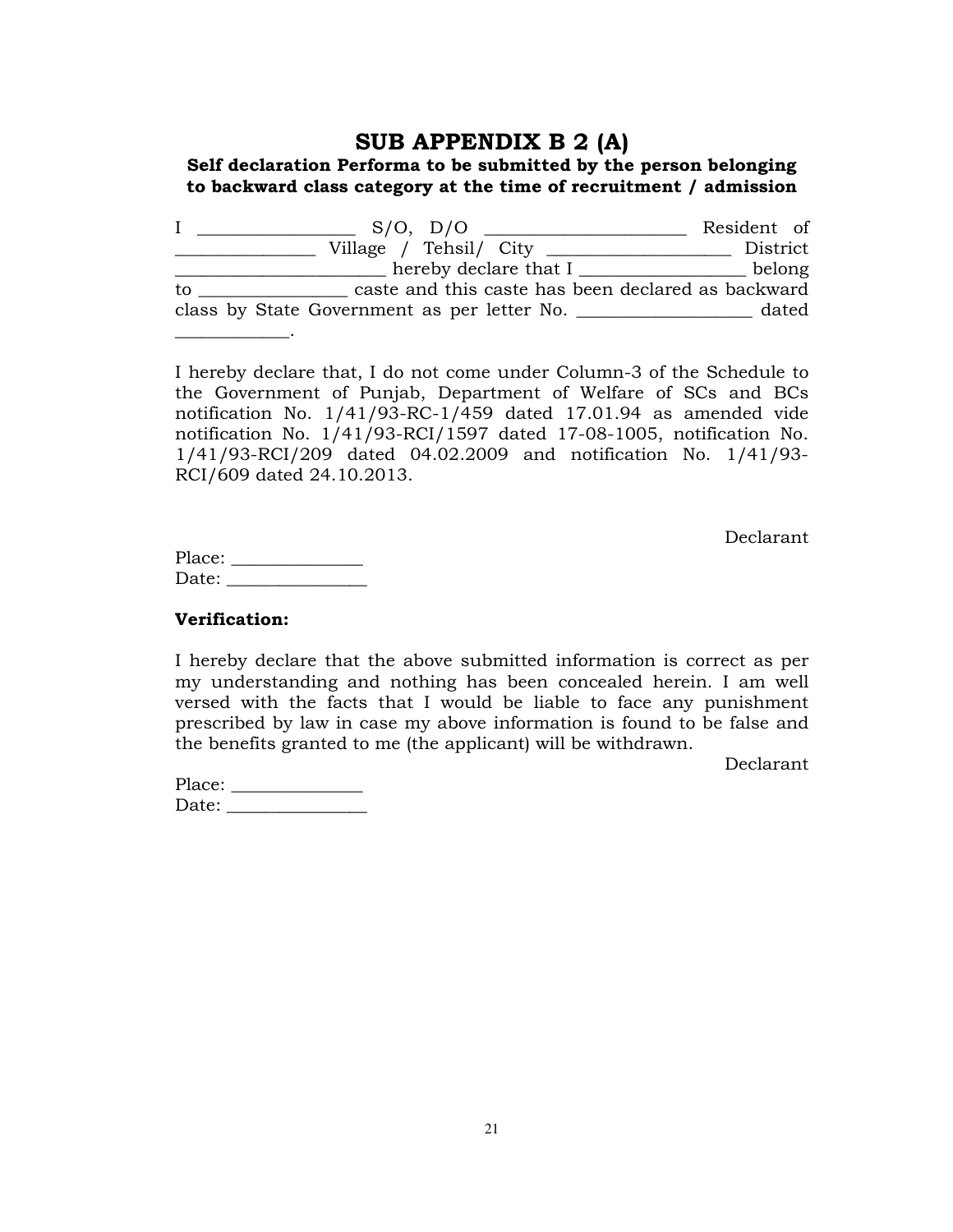## SUB APPENDIX B 3

## CERTIFICATE FOR ONLY GIRL CHILD/ ONE OUT OF TWO GIRL CHILDREN

I / We,\_\_\_\_\_\_\_\_\_\_\_\_\_\_\_(father) and\_\_\_\_\_\_\_\_\_\_\_\_\_\_(mother) of Miss (full address to be given) resident of House No. \_\_\_\_\_\_\_\_\_\_\_\_\_\_\_\_\_\_ Street/Sector \_\_\_\_\_\_\_\_ Town/City/Village\_\_\_\_\_\_\_\_\_\_\_\_\_\_\_\_\_\_\_\_\_\_\_\_\_\_District/State\_\_\_\_\_\_\_\_\_\_\_\_\_\_ \_\_\_\_\_\_\_\_\_\_\_\_do hereby solemnly declare and affirm as under:– 1. That I am / we are citizens of India. 2. That Miss born on is our girl child. 3. That we have no male child. 4. That we have the following only two girls and none else : (i)  $Name$  (i)  $Name$ (ii) Date of Birth\_\_\_\_\_\_\_\_\_\_\_\_ (ii) Date of Birth\_\_\_\_\_\_\_\_\_\_\_ 5.That none of the above mentioned two girl children has obtained/availed the benefit granted under this category, in this University/Institute including its affiliated colleges. Signature Signature (Father) (Mother) Place:

Dated: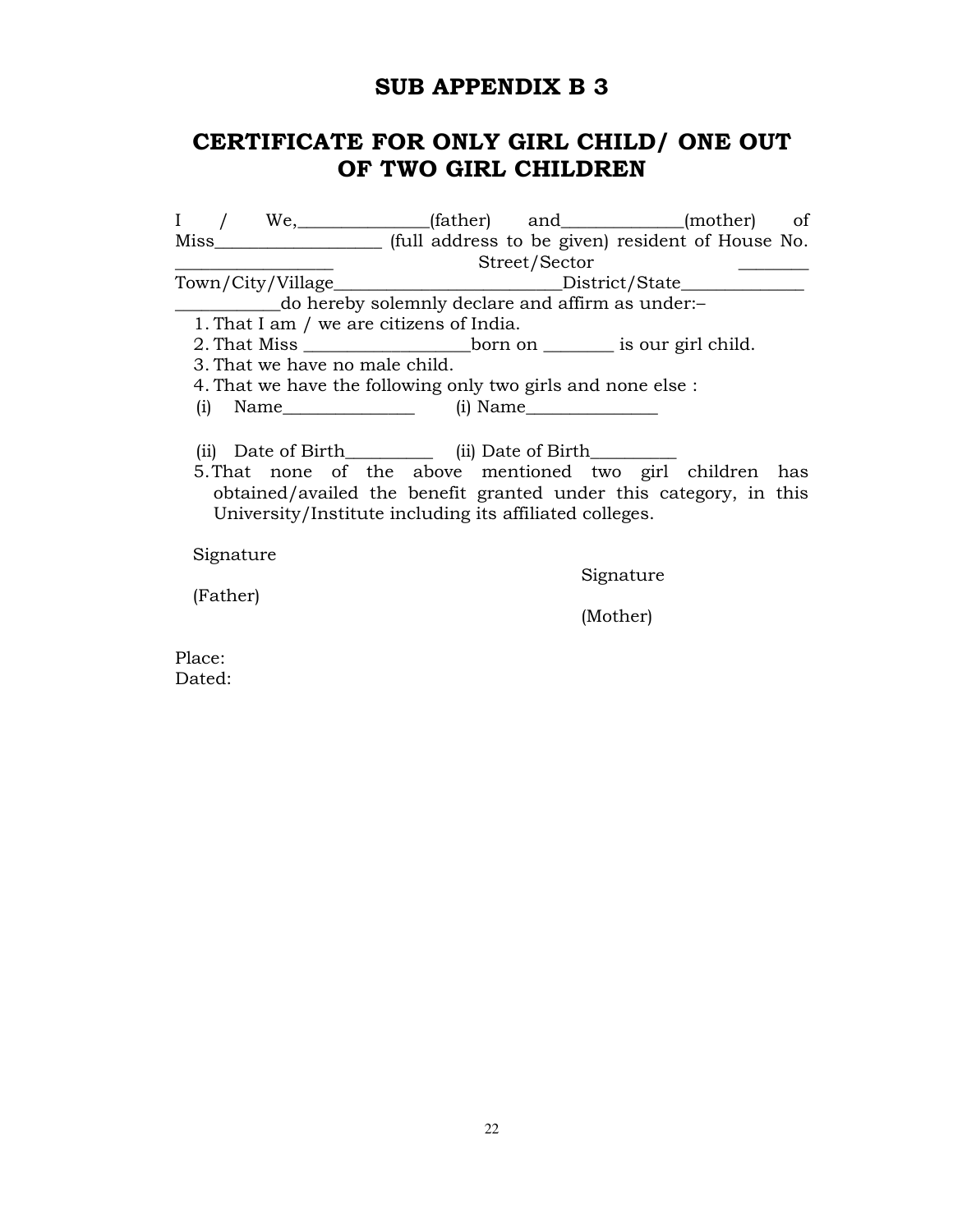## SUB APPENDIX B4 CERTIFICATE FOR ADMISSION UNDER DEFENCE CATEGORY

| Dispatch No.                      |               |           | Dated |           |            |        |
|-----------------------------------|---------------|-----------|-------|-----------|------------|--------|
| Certified that                    |               |           | Rank  | son       | /daughter/ | (iif   |
| spouse of $\equiv$<br>applicable) | an            | applicant | for   | admission | course(s)  | to     |
| in the<br>University, is          | department of |           |       |           |            | Panjab |

- 1.Son/Daughter/Spouse of such Defence and Central Armed Police Force (CAPF)\* personnel who died in action on\_\_\_\_\_\_\_\_\_\_\_\_\_\_\_\_\_\_\_\_\_\_\_\_\_\_\_\_\_\_\_\_. (Only those who are wholly dependent on such personnel shall be considered).
- 2.Son/Daughter/Spouse who is wholly dependent on such Defence and CAPF personnel who were incapacitated/died on while in service.
- 3.Defence and CAPF personnel who were incapacitated while in service.
- 4.Son/daughter/spouse of ex-servicemen who are wholly dependent on them.
- 5.Son/daughter/spouse of serving Defence personnel and CAPF who are wholly dependent on them.
- 6.Ex-servicemen.
- 7.Serving Defence personnel and CAPF personnel.

\_\_\_\_\_\_\_\_\_\_\_\_\_\_\_\_\_\_\_\_\_\_\_\_\_\_\_\_\_\_\_\_\_\_\_\_ Name of the Certifying Officer Signature of authorized

Military/Central Armed Police Forces Officer

Designation \_\_\_\_\_\_\_\_\_\_\_\_\_\_\_ (with official seal)

\* CAPF earlier known as Para-military forces, includes Assam Rifles (AR), Border Security Force (BSF), Central Industrial Security Force (CISF), Central Reserve Police Force (CRPF), Indo Tibetan Border Police (ITBP), National Security Guard (NSG), Sashastra Seema Bal (SSB) etc.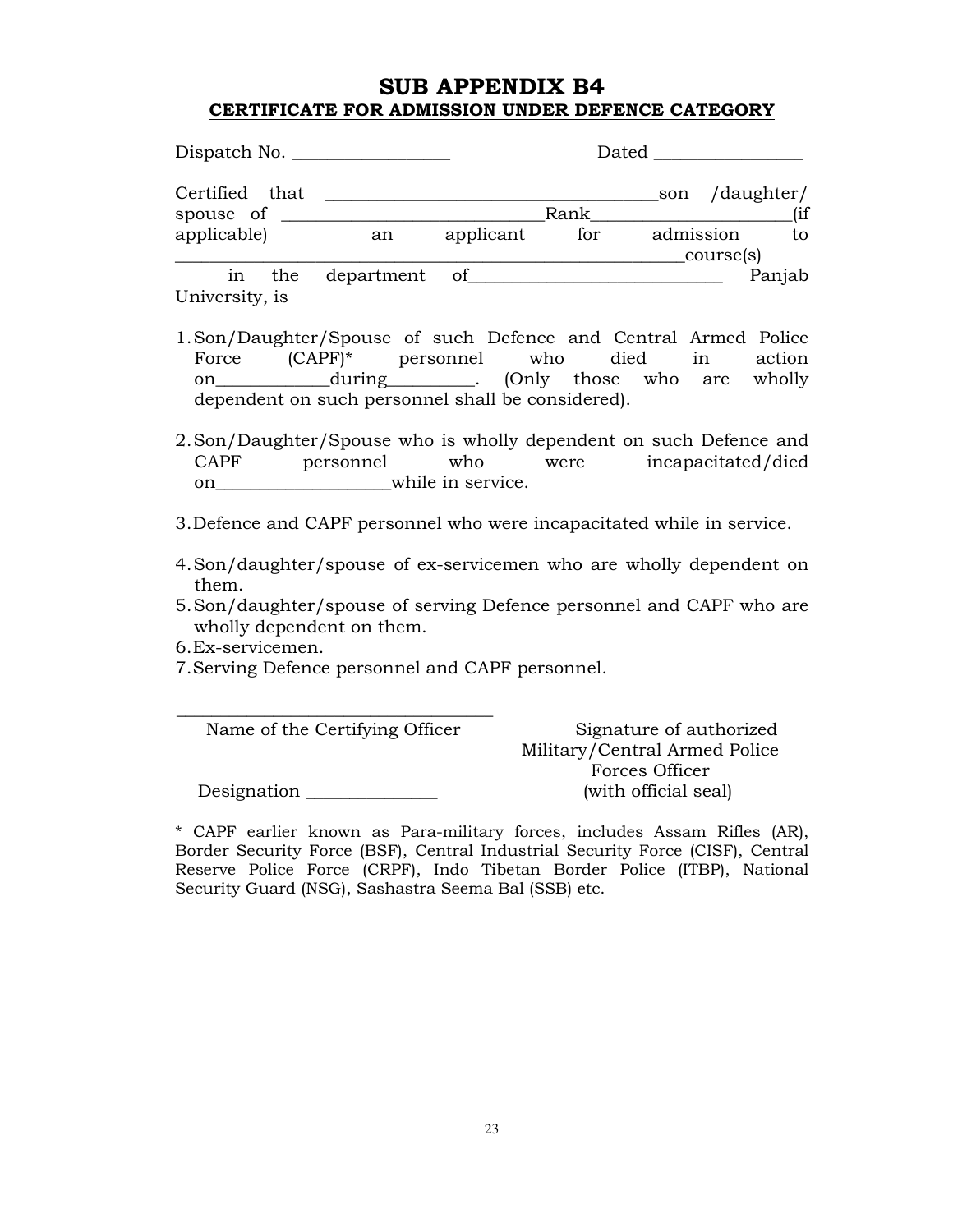## SUB APPENDIX B5

## CERTIFICATE OF CHILDREN/GRANDCHILDREN OF FREEDOM FIGHTER

| Despatch No:                                                              |      |        | Dated: |                              |          |
|---------------------------------------------------------------------------|------|--------|--------|------------------------------|----------|
| Certified that Mr./Ms. Mx.                                                |      |        |        |                              | (freedom |
| fighter) son/daughter of Shri                                             |      |        |        |                              | - of     |
| Village                                                                   | Post | Office |        |                              | Tehsil   |
| District                                                                  |      |        |        | and Parent / Grand Parent of |          |
|                                                                           |      |        |        | (Name of the Candidate), a   |          |
| bonafide political sufferer and has been drawing freedom fighter's        |      |        |        |                              |          |
| pension from ___________________ Treasury or has been awarded Tamar Patra |      |        |        |                              |          |
| for his/her political suffering.                                          |      |        |        |                              |          |

Place: Date:

> \*Deputy Commissioner (with Seal of the Court)

\* Certificate from no other than Deputy Commissioner will be  $\begin{array}{c}\n \text{accepted.} \\
* \cdot \quad \text{In} \n\end{array}$ 

In case the certificate is found to be false or incorrect, the candidate will be render himself/ herself liable for criminal prosecution.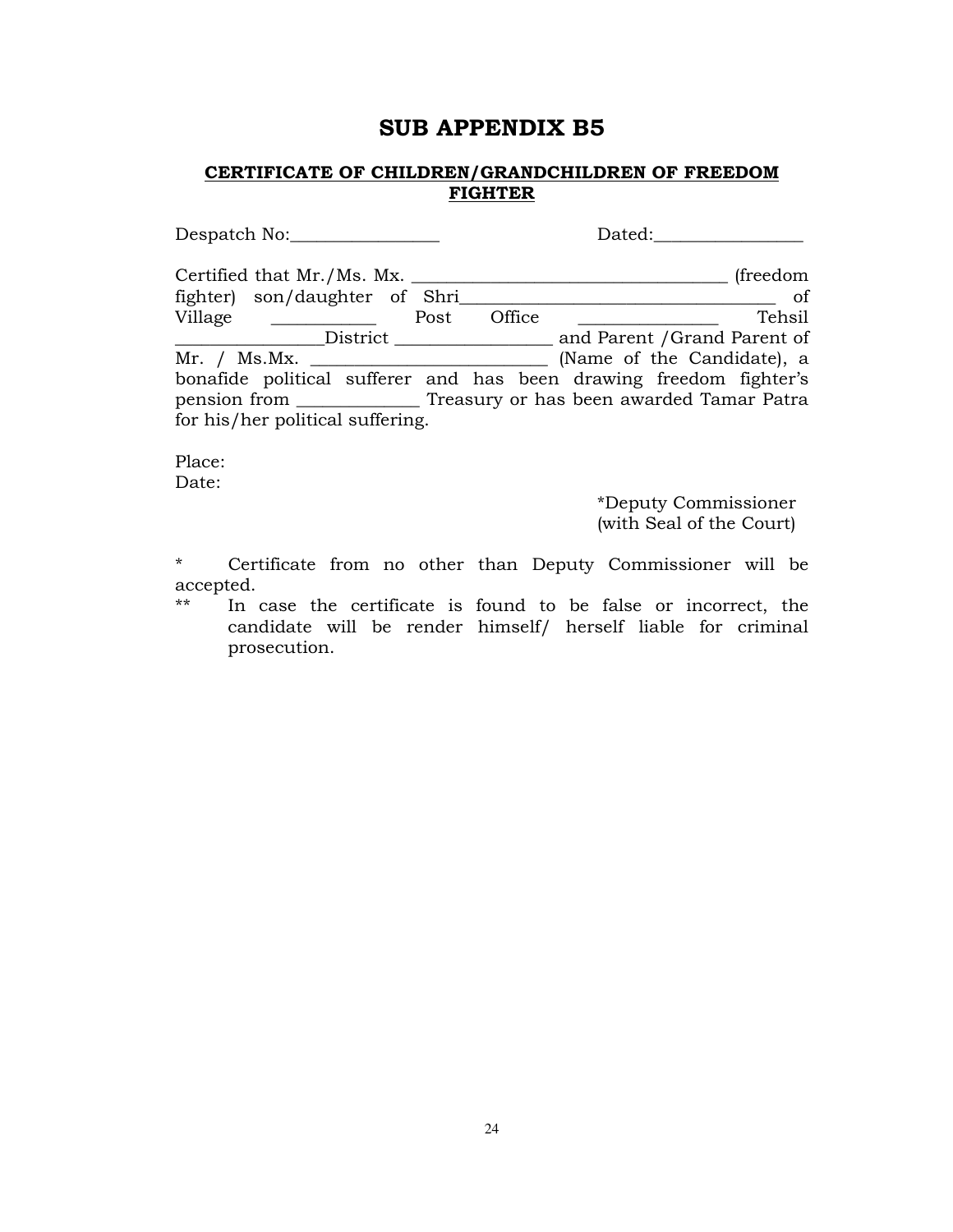## APPENDIX C

## Specimen of Forms/ certificates for Medical records FORMAT FOR MEDICAL RECORD

Name of the patient:

Age:

Sex:

Address:

Occupation:

Date of 1st visit:

Clinical note (summary) of the case:

Prov. : Diagnosis :

Investigations advised with reports:

Diagnosis after Investigation:

Advice:

## Follow up

Date:

Observations:

Signature in full \_\_\_\_\_\_\_\_\_\_\_\_\_\_\_\_\_\_\_\_\_\_\_\_\_\_\_\_\_\_\_\_\_

Name of Treating Physician (MBBS or above with Mobile #)

Important Note:- Under this category of Physically Challenged, persons only with Permanent Physical Disability (PPD) will be considered. Candidates with temporary physical disability will not be eligible for applying under this category.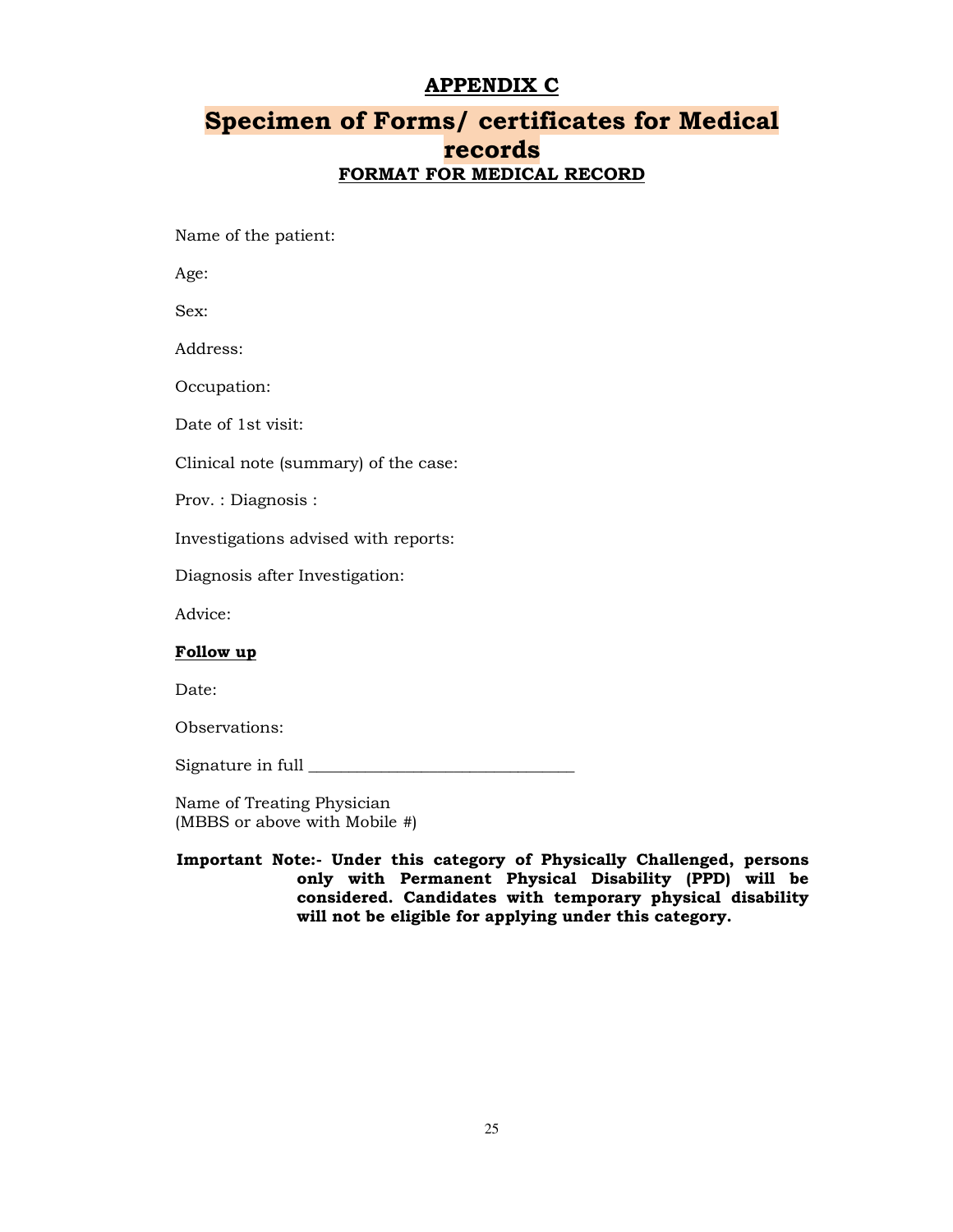## Medical Examination Form

(The Medical Examination will be conducted by any Govt. Gazatted Officer/Medical Officer at BGJIH) Items Nos. 1 to 8 below to be filled in by the candidate 2. Name of the candidate 3. Father's Name 4. Mother's Name\_\_\_\_\_\_\_\_\_\_\_\_\_\_\_\_\_\_\_\_\_\_\_\_\_\_\_\_ 5. Date of Birth\_\_\_\_\_\_\_\_\_\_\_\_\_\_\_\_\_\_\_\_\_\_\_\_\_\_\_\_\_\_ 6. Department (in which admission is being sought)\_\_\_\_\_\_\_\_\_\_\_\_\_\_\_\_\_\_\_\_\_\_ 7. University Receipt for Medical Examination Fee No. The Date of the Date of the Rs. 8. Roll No. (allotted by the Department): 9. History of any previous or existing illness: Yes/No (If yes mention details) I. Like Epilepsy (seizures), Hypertension, Bronchitis, Bronchial Asthma, Tuberculosis, Rheumatic Heart Disease, Diabeties etc: Yes/No II. History of any operation/Surgery Yes/No III. History of any regular medication : Yes/No IV. History of any kind of allergy : Yes/No  $\overline{\phantom{a}}$  ,  $\overline{\phantom{a}}$  ,  $\overline{\phantom{a}}$  ,  $\overline{\phantom{a}}$  ,  $\overline{\phantom{a}}$  ,  $\overline{\phantom{a}}$  ,  $\overline{\phantom{a}}$  ,  $\overline{\phantom{a}}$  ,  $\overline{\phantom{a}}$  ,  $\overline{\phantom{a}}$  ,  $\overline{\phantom{a}}$  ,  $\overline{\phantom{a}}$  ,  $\overline{\phantom{a}}$  ,  $\overline{\phantom{a}}$  ,  $\overline{\phantom{a}}$  ,  $\overline{\phantom{a}}$ (Signature of the candidate to be (Signature of the candidate in the Attested by the chairman) presence of the examining Doctor) \_\_\_\_\_\_\_\_\_\_\_\_\_\_\_\_\_\_\_\_\_\_\_\_\_\_\_\_\_\_\_ (Signature of the chairman with seal of the department) Medical Examination a) Pulse / min. Blood Pressure mmHg (sitting) b) Vision (without glasses) Right Left Colour Vision\_\_\_\_\_\_\_\_\_\_\_ c) Vision (with glasses) Right\_\_\_\_\_\_\_\_\_\_\_ Left\_ A. Systemic Examination of CNS/Chest/CVS/Abdomen/Limbs B. Recommendation of the examining physician if any

(Signature of the Medical Officer with seal and date)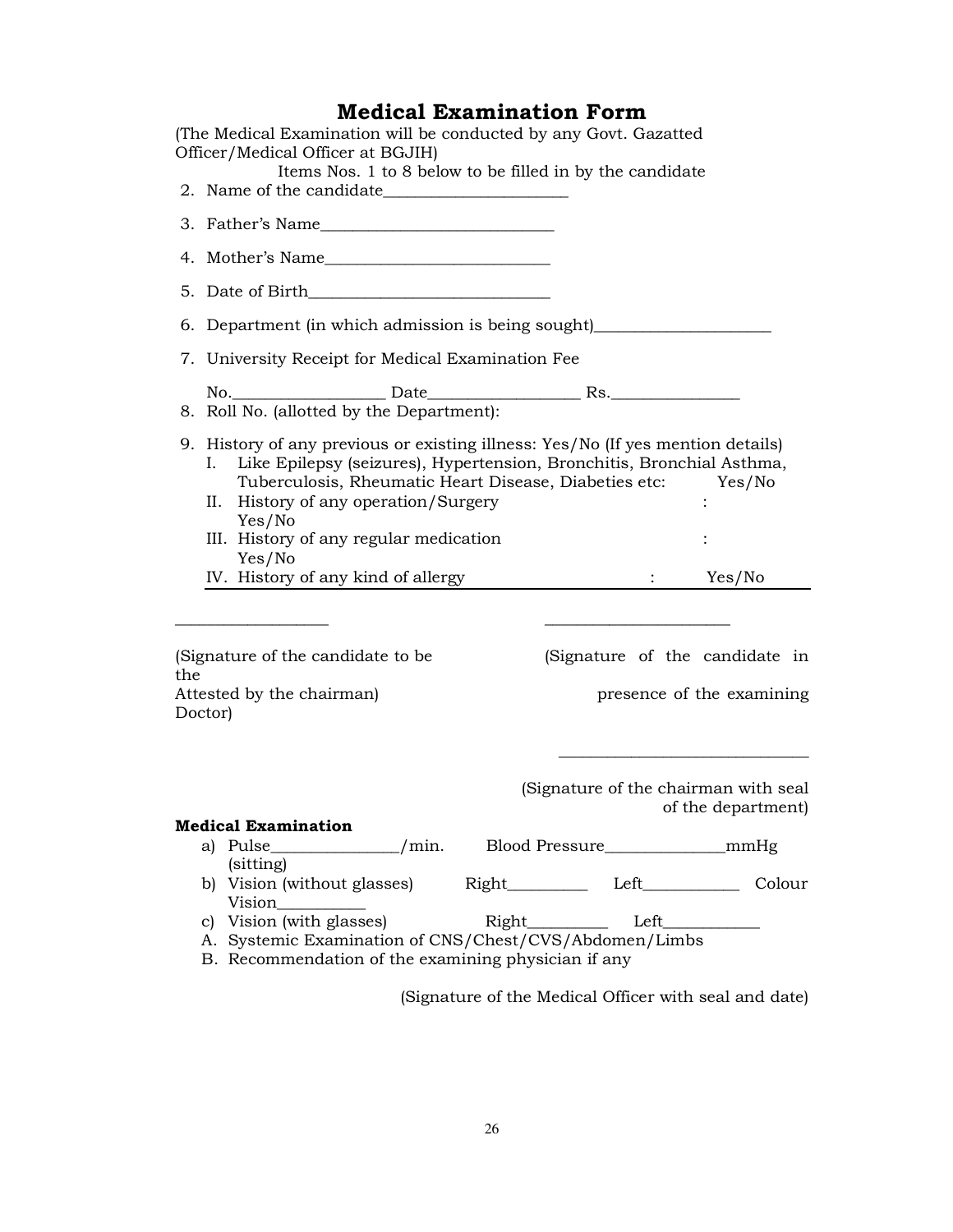## FORM OF CERTIFICATE RECOMMENDED FOR LEAVE OR EXTENSION OR

## COMMUNICATION OF LEAVE AND FOR FITNESS

Signature of patient Or thumb impression \_\_\_\_\_\_\_\_\_\_\_\_\_\_\_\_\_\_\_\_\_\_\_\_\_\_\_\_\_\_\_\_\_\_\_\_\_\_\_\_\_\_

To be filled in by the applicant in the presence of the Government Medical Attendant or Medical Practitioner. (with qualifications-MBBS or above)

Identification marks:-

a. \_\_\_\_\_\_\_\_\_\_\_\_\_\_\_\_\_\_\_\_\_\_\_

| I, $Dr.$                      | after careful examination of the                           |
|-------------------------------|------------------------------------------------------------|
| case certify hereby that      | whose signature is                                         |
| given above is suffering from | and I consider that a period of                            |
| absence from duty of          | with effect from                                           |
|                               | is absolutely necessary for the restoration of his health. |

| I, Dr.                                            | after careful |
|---------------------------------------------------|---------------|
| examination of the case certify hereby that       | on            |
| restoration of health is now fit of join service. |               |

## Signature of Medical attendant

Registration No.\_\_\_\_\_\_\_\_\_\_\_\_\_ (MBBS or above with Mobile  $#$ )

Note:- The nature and probable duration of the illness should also be specified. This certificate must be accompanied by a brief resume of the case giving the nature of the illness, its symptoms, causes and duration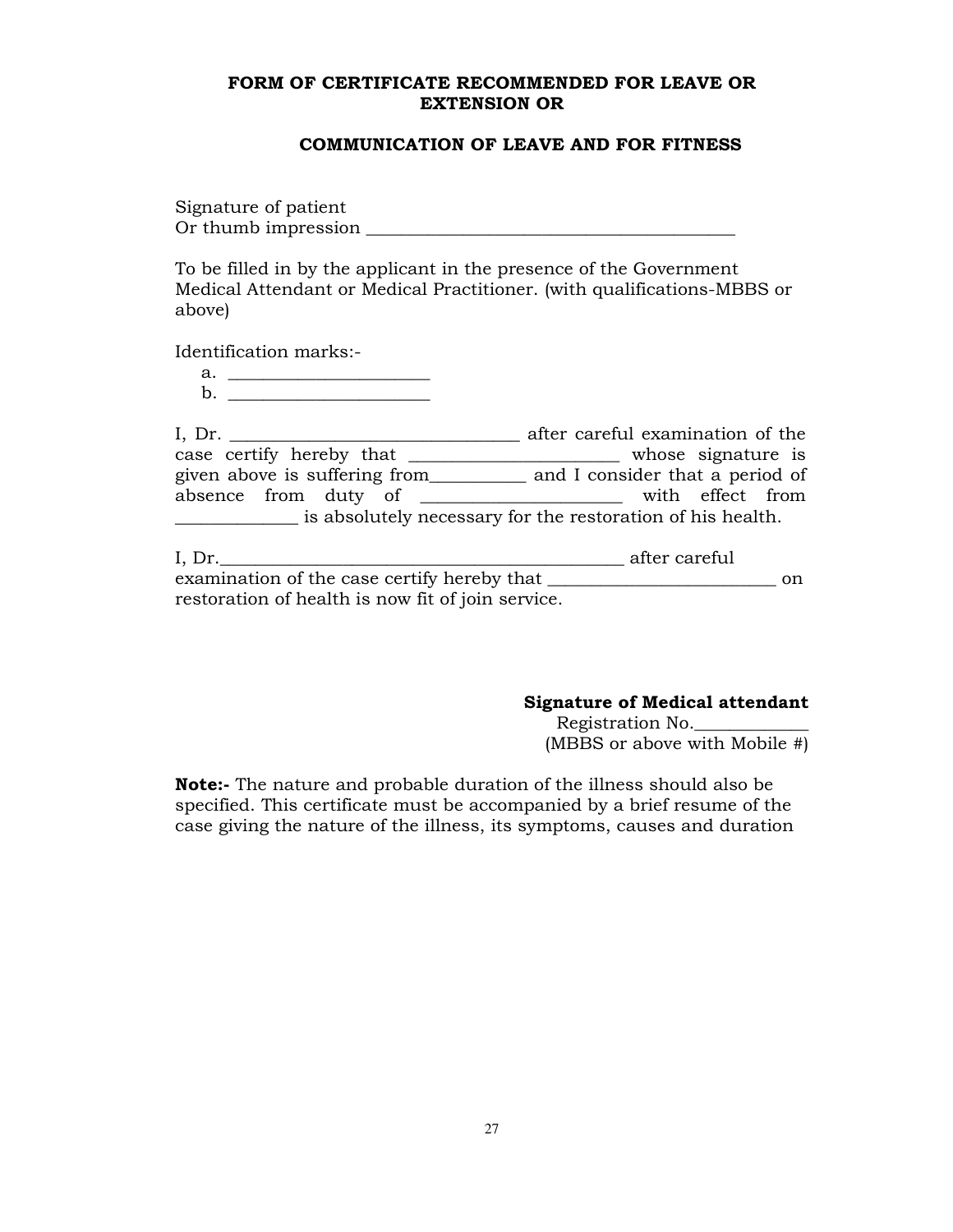## COPY OF CERTIFICATE OF PERSONS WITH DISABILITY (PwD) CATEGORY FOR APPLYING FOR ADMISSION

(Detailed information is available at Ministry of Social Justice and Empowerment, Government of India website: www.socialjustice.nic.in as per PART-II Section 3, subsection (i) Notification as amended on 30th December, 2009 for persons with disability (Equal Opportunities and full participation Rules, 1996) (Copies of Form-I, Form-II, Form-III and Form-IV, attached).

### Form-I

## APPLICATION FOR OBTAINING DISABILITY CERTIFICATE BY **PERSONS** WITH DISABILITIES

| 1. Name: (Surname)___________________ (First name)______________________________ |  |
|----------------------------------------------------------------------------------|--|
|                                                                                  |  |
|                                                                                  |  |
| 3. Date of Birth: (date) ______/ (month) _____/ (year) _________________________ |  |
|                                                                                  |  |
| 5. Sex: ____________ Male/Female/Transgender                                     |  |
| 6.Address:                                                                       |  |
| (a) Permanent address                                                            |  |
|                                                                                  |  |
|                                                                                  |  |
|                                                                                  |  |
| (b) Current Address (i.e. for communication)                                     |  |
|                                                                                  |  |
|                                                                                  |  |
|                                                                                  |  |
| (c) Period since when residing at current address                                |  |
|                                                                                  |  |
|                                                                                  |  |
|                                                                                  |  |
| 7. Educational Status (Pl. tick as applicable)<br>I. Post Graduate               |  |
| II. Graduate                                                                     |  |
|                                                                                  |  |
| III. Diploma<br>IV. Higher Secondary                                             |  |
| V. High School                                                                   |  |
| VI. Middle                                                                       |  |
| VII. Primary                                                                     |  |
| VIII. Non-literate                                                               |  |
|                                                                                  |  |
|                                                                                  |  |
| 10. Nature of disability:                                                        |  |
| 11. Period since when disabled: From Birth/Since                                 |  |
| year                                                                             |  |
|                                                                                  |  |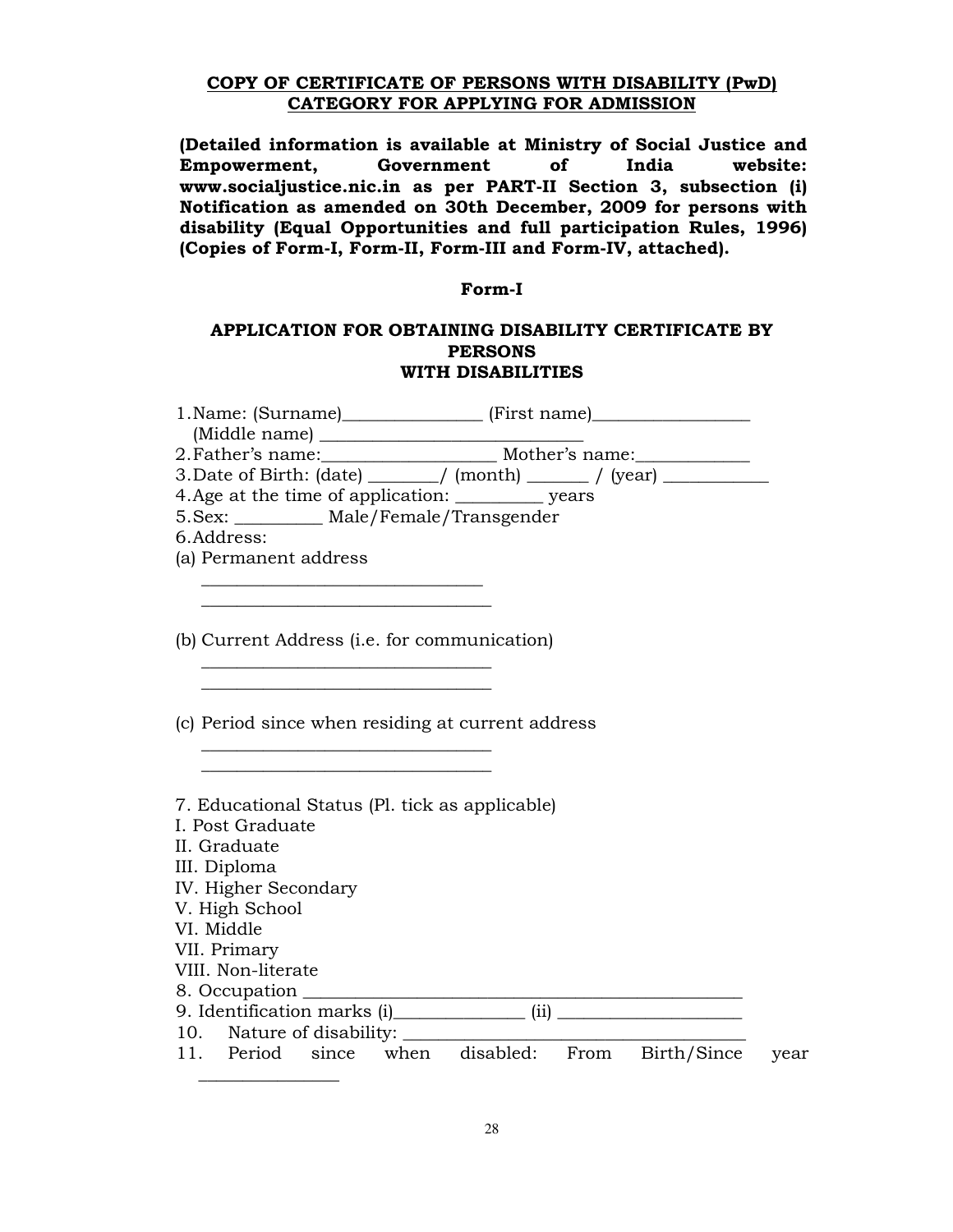12. (i) Did you ever apply for issue of a disability certificate in the past\_\_\_\_\_\_YES/NO

(ii) If yes, details:

a. Authority to whom and district in which applied \_\_\_\_\_\_\_\_\_\_\_\_\_\_\_\_\_\_\_\_\_\_\_\_\_\_\_\_\_\_\_\_\_\_\_\_\_\_\_\_\_\_\_\_\_\_\_\_\_\_\_

b.Result of application

13. Have you ever been issued a disability certificate in the past? If yes, please enclose a true copy.

Declaration: I hereby declare that all particulars stated above are true to the best of my knowledge and belief, and no material information has been concealed or misstated. I further, state that if any inaccuracy is detected in the application, I shall be liable to forfeiture of any benefits derived and other action as per law.

> (Signature or left thumb impression of person with disability, or of his/her legal guardian in case of persons with mental retardation, autism, cerebral palsy and multiple disabilities)

\_\_\_\_\_\_\_\_\_\_\_\_\_\_\_\_\_\_\_\_\_\_\_\_\_\_\_\_\_

### Date:

Place:

### Encl:

- 1. Proof of residence (Please tick as applicable)
	- a. ration card,
	- b.voter identity card,
	- c. driving license,
	- d.bank passbook,
	- e. PAN card,
	- f. Passport,
	- g. Telephone, electricity, water and any other utility bill indicating the address of the parent/ guardian
	- h.A certificate of residence issued by a Panchayat, municipality, cantonment board, any gazette officer, or the concerned Patwari or Head Master of a Govt. school,
	- i. In case of an inmate of a residential institution for persons with disabilities, destitute, mentally ill, etc., a certificate of residence from the head of such institution.
- 4.Two recent passport size photographs

## (For office use only)

Date:

Place: Signature of issuing authority

Stamp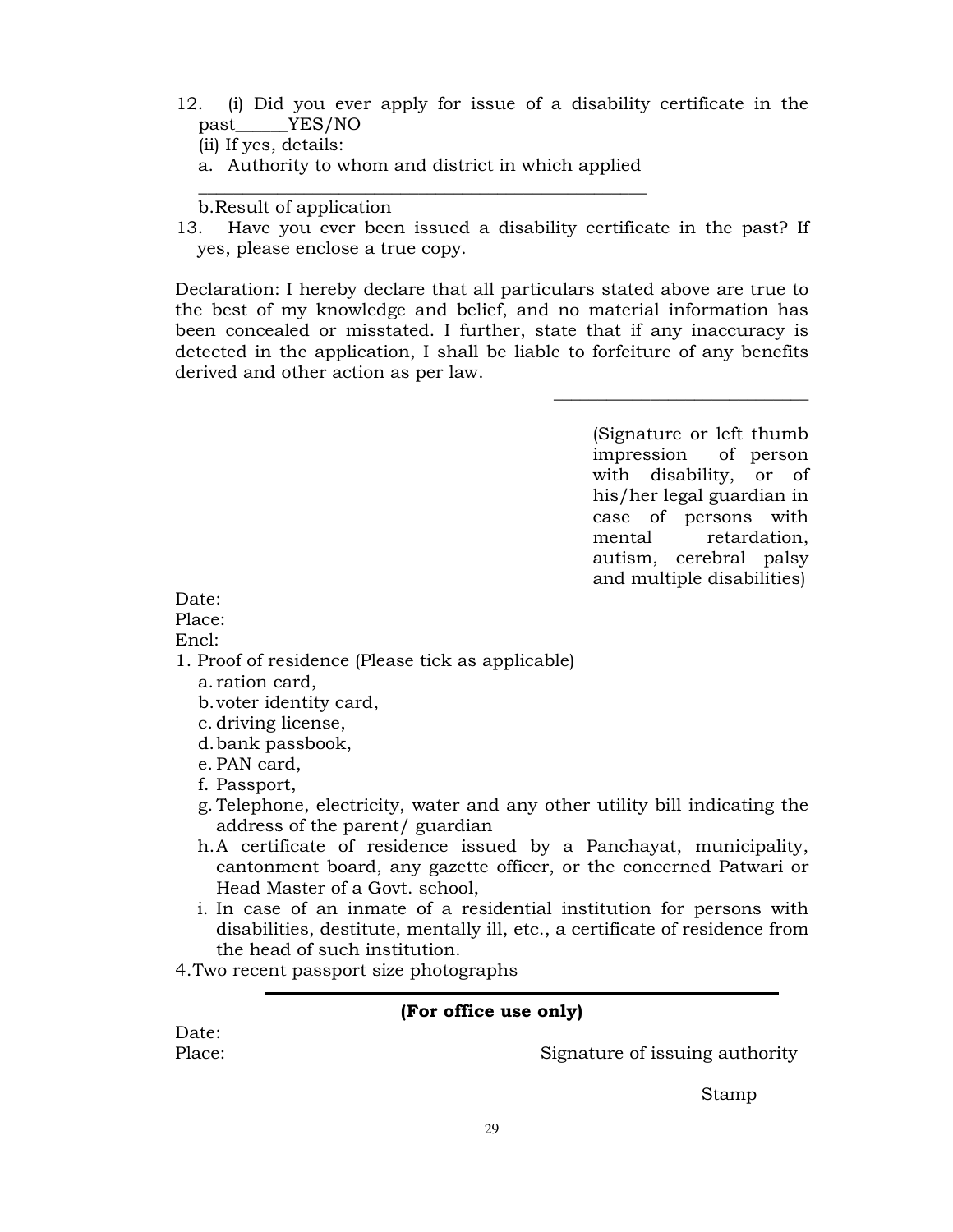## Form-II

## Disability Certificate

## (In cases of amputation or complete permanent paralysis of limbs Or dwarfism and in case of blindness)

## (NAME AND ADDRESS OF THE MEDICAL AUTHORITY ISSUING THE CERTIFICATE)

| Certificate No.                                                                                                                                                                                                                                                                      |  |  |
|--------------------------------------------------------------------------------------------------------------------------------------------------------------------------------------------------------------------------------------------------------------------------------------|--|--|
| This is to certify that I have carefully examined<br>Date of Birth (DD/MM/YY) _____ Age____                                                                                                                                                                                          |  |  |
| years, male/female, Registration No. 1990.                                                                                                                                                                                                                                           |  |  |
| permanent resident of House No.                                                                                                                                                                                                                                                      |  |  |
|                                                                                                                                                                                                                                                                                      |  |  |
| District __________, State________________, whose photograph is affixed                                                                                                                                                                                                              |  |  |
| above, and am satisfied that:                                                                                                                                                                                                                                                        |  |  |
| $(B)$ He/she is a case of:<br>•locomotor disability<br>$\cdot$ dwarfism<br>•blindness                                                                                                                                                                                                |  |  |
| (Please tick as applicable)                                                                                                                                                                                                                                                          |  |  |
|                                                                                                                                                                                                                                                                                      |  |  |
| (C) He/She has _________ % (in figure) ________________ percent (in<br>words) permanent locomotor disability / dwarfism / blindness in<br>relation to his her ________________ (part of body) as per guidelines (<br>number and date of issue of the guidelines to be<br>specified). |  |  |

2.The applicant has submitted the following document as proof of residence:-

| Nature of<br>Document | Date of Issue | Details of authority issuing<br>certificate |
|-----------------------|---------------|---------------------------------------------|
|                       |               |                                             |

Signature /Thumb impression of the person in whose favour disability certificate is issued

Signature and Seal of Authorised Signatory of Notified Medical Authority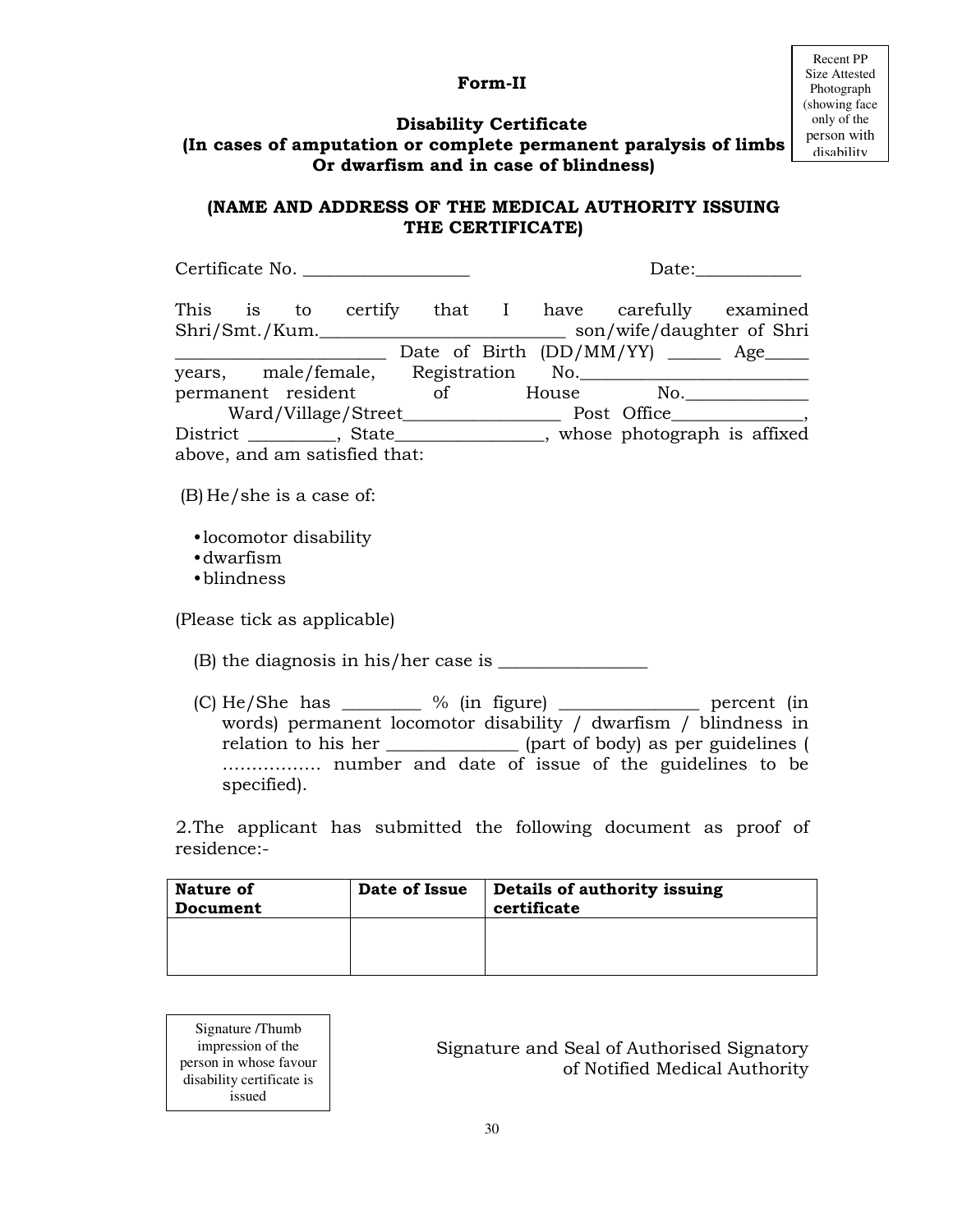## Form-III Disability Certificate

Recent PP Size Attested Photograph (showing face only of the person with disability

## (In case of multiple disabilities) (NAME AND ADDRESS OF THE MEDICAL AUTHORITY ISSUING THE CERTIFICATE)

Certificate No. Date:

|                                                      |     |  |                |  |  |                                     |                       | This is to certify that we have carefully examined |
|------------------------------------------------------|-----|--|----------------|--|--|-------------------------------------|-----------------------|----------------------------------------------------|
|                                                      |     |  | Shri/Smt./Kum. |  |  |                                     | _son/wife/daughter    | of                                                 |
| Shri                                                 |     |  |                |  |  |                                     |                       | Date of Birth (DD/MM/YY) _______                   |
| $Age$ <sub>_________</sub>                           |     |  | years,         |  |  |                                     |                       | male/female, Registration                          |
| No.                                                  |     |  |                |  |  |                                     | permanent resident of | House                                              |
|                                                      | No. |  |                |  |  | __ Ward/Village/Street______        |                       | Post                                               |
| Office                                               |     |  |                |  |  | _, District ____________, State____ |                       | whose                                              |
| photograph is affixed above, and are satisfied that: |     |  |                |  |  |                                     |                       |                                                    |

(A) He/she is a case of Multiple Disability. His/her extent of permanent physical impairment/disability has been evaluated as per guidelines (…………. Number and date of issue of the guidelines to be specified) for the disabilities ticked below, and shown against the relevant disability in the table below:

| Sr.<br>No. | <b>Disability</b>            | Affected<br><b>Part of BodyDiagnosis</b> | <b>Permanent physical</b><br>impairment/mental<br>disability (in %) |
|------------|------------------------------|------------------------------------------|---------------------------------------------------------------------|
| 1.         | Locomotor disability         | $^{\textregistered}$                     |                                                                     |
| 2.         | Muscular Dystrophy           |                                          |                                                                     |
| 3.         | Leprosy Cured                |                                          |                                                                     |
| 4.         | Dwarfism                     |                                          |                                                                     |
| 5.         | Cerebral Palsy               |                                          |                                                                     |
| 6.         | Acid attack Victim           |                                          |                                                                     |
| 7.         | Low vision                   | #                                        |                                                                     |
| 8.         | <b>Blindness</b>             | <b>Both Eyes</b>                         |                                                                     |
| 9.         | Deaf                         | £                                        |                                                                     |
| 10.        | Hard of Hearing              |                                          |                                                                     |
|            | Speech and language          |                                          |                                                                     |
| 11         | disability                   |                                          |                                                                     |
| 12         | Intellectual disability      | $\mathbf x$                              |                                                                     |
| 13         | Specific Learning Disability |                                          |                                                                     |
|            | Autism Spectrum              |                                          |                                                                     |
| 14         | Disability                   |                                          |                                                                     |
| 15         | Mental-illness               | X                                        |                                                                     |
|            | Chronic Neurological         |                                          |                                                                     |
| 16         | conditions                   |                                          |                                                                     |
| 17         | Multiple selerosis           |                                          |                                                                     |
| 18         | Parkinson's disease          |                                          |                                                                     |
| 19         | Haemophlia                   |                                          |                                                                     |
| 20         | Thalassemia                  |                                          |                                                                     |
| 21         | Sickle Cell disease          |                                          |                                                                     |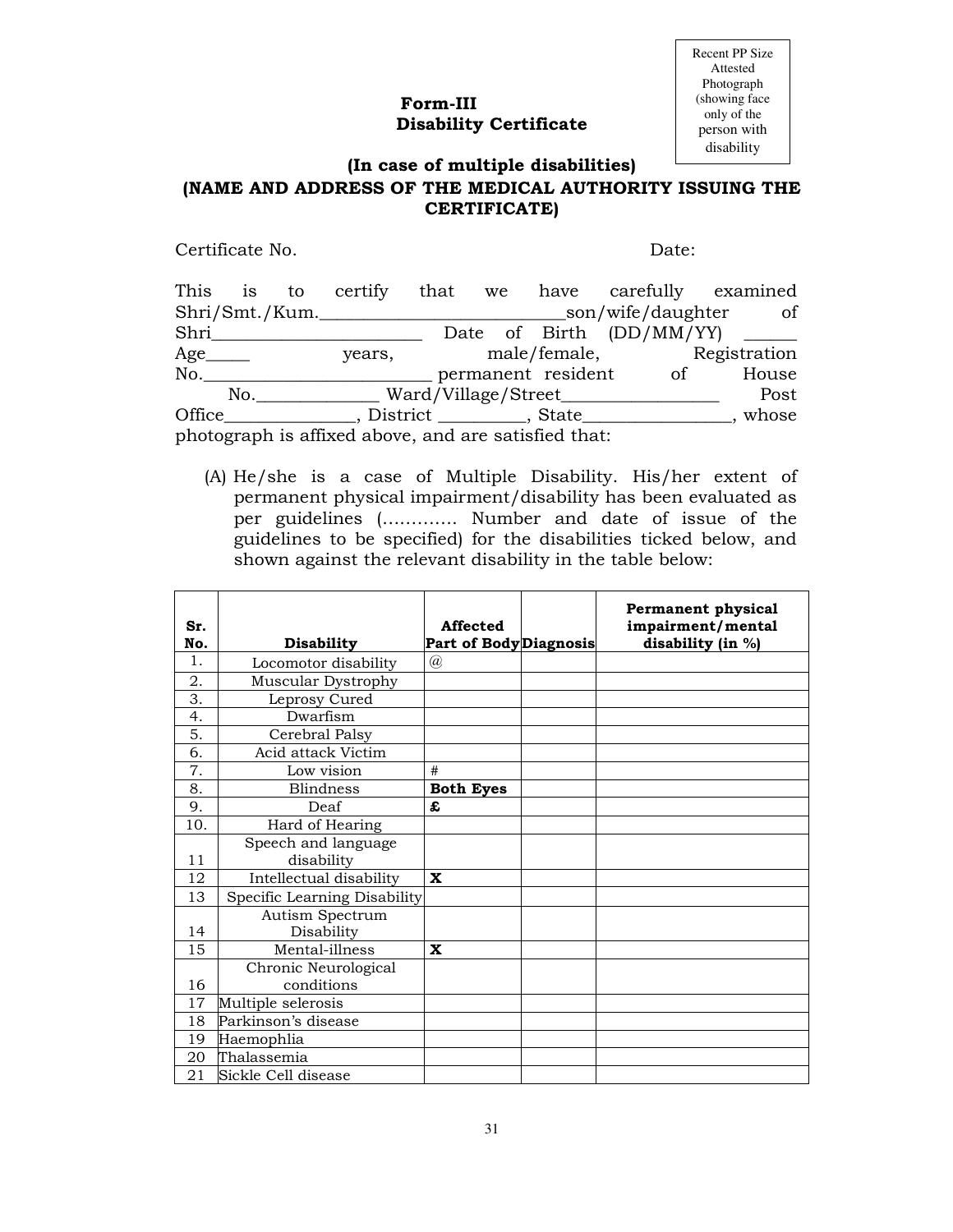(B) In the Light of the above, his /her over all permanent physical impairment as per guidelines (………….. number and date of issue of the guidelines to be specified), is as follows

In figures :- \_\_\_\_\_\_\_\_\_\_\_\_\_\_\_\_\_\_\_\_\_\_\_\_\_\_\_\_percent In words: where the set of  $\alpha$  is the set of  $\alpha$  is the percent percent of  $\alpha$ 

2.This condition is progressive/non-progressive/likely to improve/not likely to improve.

3.Reassessment of disability is:

(i) not necessary.

Or

(ii) is recommended/after\_\_\_\_\_\_\_\_\_\_\_ years \_\_\_\_\_\_\_\_\_\_\_\_\_\_ months, and therefore, this certificate shall be valid till (DD / MM /YY)  $\_$ 

@ - e.g. Left/Right/both arms/legs

- # e.g. Single eye/both eyes
- £ e.g. Left/Right/both ears
- 4.The applicant has submitted the following document as proof of residence:-

| Nature of<br>Document                          | Date of<br><b>Issue</b> | Details of authority issuing certificate    |  |  |  |
|------------------------------------------------|-------------------------|---------------------------------------------|--|--|--|
| 5. Signature and seal of the Medical Authority |                         |                                             |  |  |  |
| Nature of Document   Date of Issue             |                         | Details of authority issuing<br>certificate |  |  |  |

j Signature /Thumb impression of the person in whose favour disability certificate is issued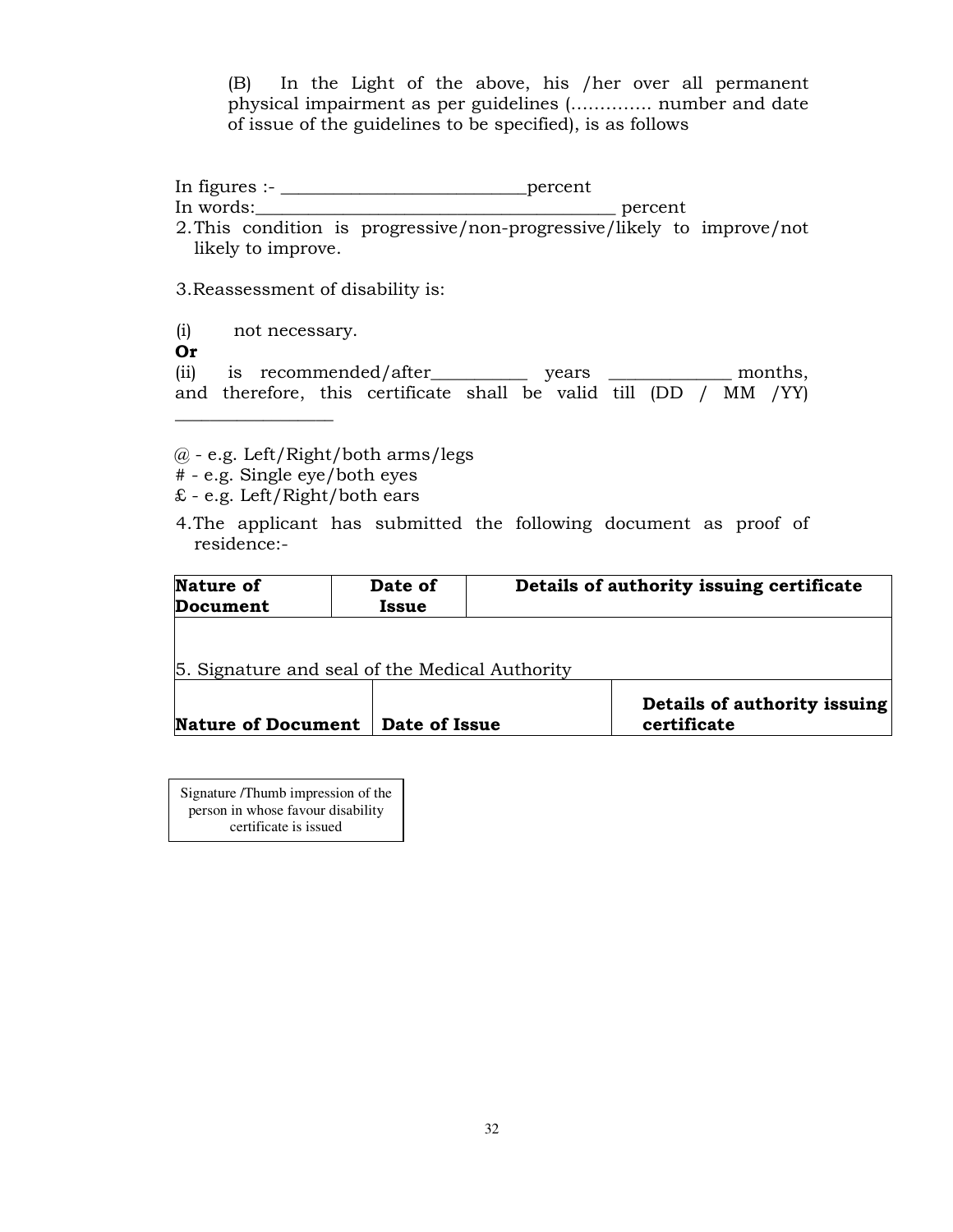## Form-IV

Recent PP Size Attested Photograph (showing face only of the person with disability

## Certificate of Disability (In cases other than those mentioned in Forms II and III)

## (NAME AND ADDRESS OF THE MEDICAL AUTHORITY ISSUING THE CERTIFICATE)

Certificate No. Date:

| This is        |  |                                                      |  | to certify that I have carefully examined                               |  |
|----------------|--|------------------------------------------------------|--|-------------------------------------------------------------------------|--|
| Shri/Smt./Kum. |  |                                                      |  | son/wife/daughter of                                                    |  |
| Shri           |  |                                                      |  | Date of Birth (DD/MM/YY) ______ Age _____                               |  |
|                |  | years, male/female, Registration No.                 |  |                                                                         |  |
|                |  | permanent resident of House No.                      |  |                                                                         |  |
|                |  |                                                      |  |                                                                         |  |
|                |  |                                                      |  | District __________, State_______________, whose photograph is affixed  |  |
|                |  | above, and am satisfied that he/she is a case of     |  |                                                                         |  |
|                |  |                                                      |  | disability. His/her extent of percentage physical impairment/disability |  |
|                |  |                                                      |  | has been evaluated as per guidelines (to be specified) and is shown     |  |
|                |  | against the relevant disability in the table below:- |  |                                                                         |  |

| Sr.<br>No.     | <b>Disability</b>             | Affected<br><b>Part of BodyDiagnosis</b> | <b>Permanent physical</b><br>impairment/mental<br>disability (in %) |
|----------------|-------------------------------|------------------------------------------|---------------------------------------------------------------------|
| $\mathbf{1}$ . | Locomotor disability          | $^{\textregistered}$                     |                                                                     |
| 2.             | Muscular Dystrophy            |                                          |                                                                     |
| 3.             | Leprosy Cured                 |                                          |                                                                     |
| 4.             | Cerebral Palsy                |                                          |                                                                     |
| 5.             | Acid attack Victim            |                                          |                                                                     |
| 6.             | Low vision                    | #                                        |                                                                     |
| 7.             | Deaf                          | £                                        |                                                                     |
| 8.             | Hard of Hearing               |                                          |                                                                     |
|                | Speech and language           |                                          |                                                                     |
| 9.             | disability                    |                                          |                                                                     |
| 10.            | Intellectual disability       | $\mathbf x$                              |                                                                     |
| 11             | Specific Learning Disability  |                                          |                                                                     |
| 12             | Autism Spectrum<br>Disability |                                          |                                                                     |
| 13             | Mental-illness                | $\mathbf x$                              |                                                                     |
|                | Chronic Neurological          |                                          |                                                                     |
| 14             | conditions                    |                                          |                                                                     |
| 15             | Multiple selerosis            |                                          |                                                                     |
| 16             | Parkinson's disease           |                                          |                                                                     |
| 17             | Haemophlia                    |                                          |                                                                     |
| 18             | Thalassemia                   |                                          |                                                                     |
| 19             | Sickle Cell disease           |                                          |                                                                     |

(Please strike out the disabilities which are not applicable)

2. The above condition is progressive/non-progressive/likely to improve/not likely to improve.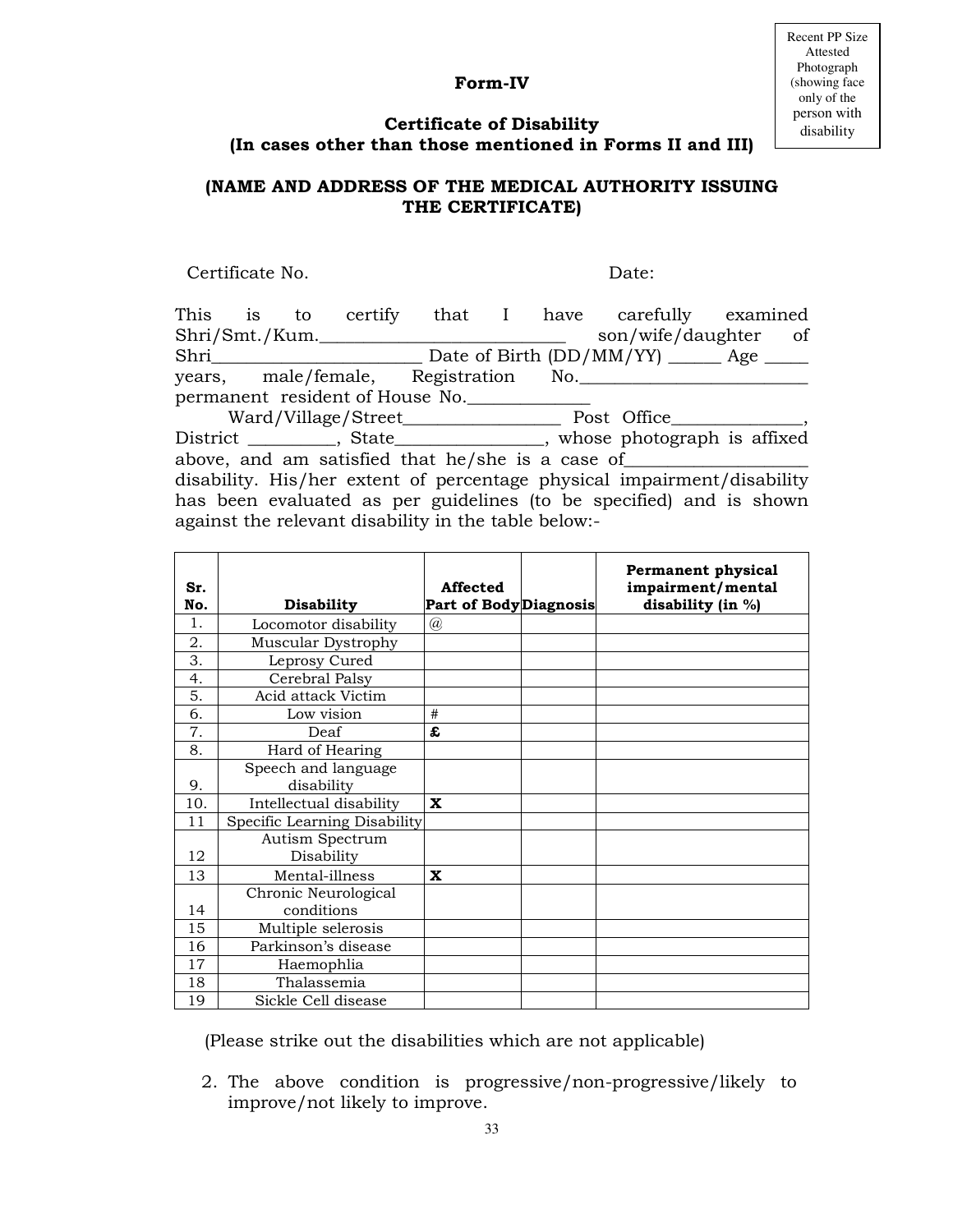3. Reassessment of disability is:

(i) not necessary.

\_\_\_\_\_\_\_\_\_\_\_\_\_\_\_\_\_\_

Or

(ii) is recommended/after\_\_\_\_\_\_\_\_\_\_\_ years \_\_\_\_\_\_\_\_\_\_\_\_\_\_ months, and therefore, this certificate shall be valid till (DD / MM /YY)

- $@$  e.g. Left/Right/both arms/legs
- # e.g. Single eye/both eyes
- £ e.g. Left/Right/both ears
- 4.The applicant has submitted the following document as proof of residence:-

## Nature of Document Date of Issue Details of authority issuing certificate

(Authorised Signatory of notified Medical Authority) (Name and Seal)

Countersigned

{Countersignature and seal of the CMO/Medical Superintendent/Head of Government Hospital, in case the certificate is issued by a medical authority who is not a government servant (with seal)}

Signature /Thumb impression of the person in whose favour disability certificate is issued

Note: 1. "In case this certificate is issued by a medical authority who is not a government servant, it shall be valid only if countersigned by the Chief Medical Officer of the District"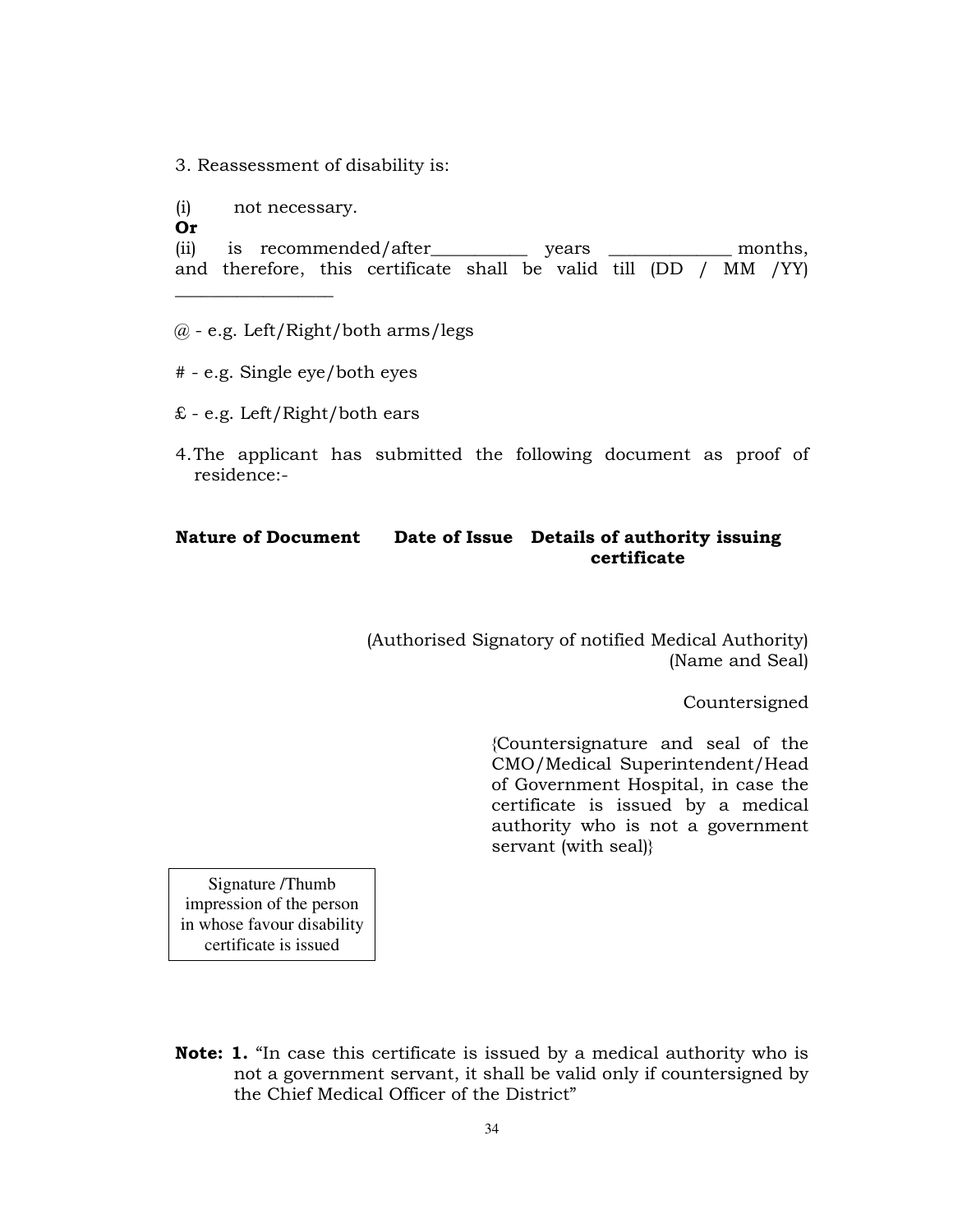### Form-V

## (intimation of rejection of Application for Certificate of Disability)

 $No.$ 

 $Dated$ 

To

 (Name and address of applicant For Certificate of Disability

 $\frac{1}{2}$  ,  $\frac{1}{2}$  ,  $\frac{1}{2}$  ,  $\frac{1}{2}$  ,  $\frac{1}{2}$  ,  $\frac{1}{2}$  ,  $\frac{1}{2}$  ,  $\frac{1}{2}$  ,  $\frac{1}{2}$  ,  $\frac{1}{2}$  ,  $\frac{1}{2}$  ,  $\frac{1}{2}$  ,  $\frac{1}{2}$  ,  $\frac{1}{2}$  ,  $\frac{1}{2}$  ,  $\frac{1}{2}$  ,  $\frac{1}{2}$  ,  $\frac{1}{2}$  ,  $\frac{1$ 

Sub: Rejection of Application for Certificate of Disability

Sir/Madam,

Please refer to your application dated \_\_\_\_\_\_\_\_\_\_\_\_ for issue of a Certificate of Disability for the following disability:

2. Pursuant to the above application, you have been examined by the undersigned / Medical Authority on \_\_\_\_\_\_\_\_\_\_\_, and I regret to inform that, for the reasons mentioned below, it is not possible to issue a Certificate of Disability in your favour:-

(i)

(ii)

(iii)

3. In case you are aggrieved by the rejection of your application, you may represent to \_\_\_\_\_\_\_\_\_\_\_\_, requesting for review of this decision.

Yours faithfully,

(Authorised Signatory of the notified Medical Authority ) (Name and Seal)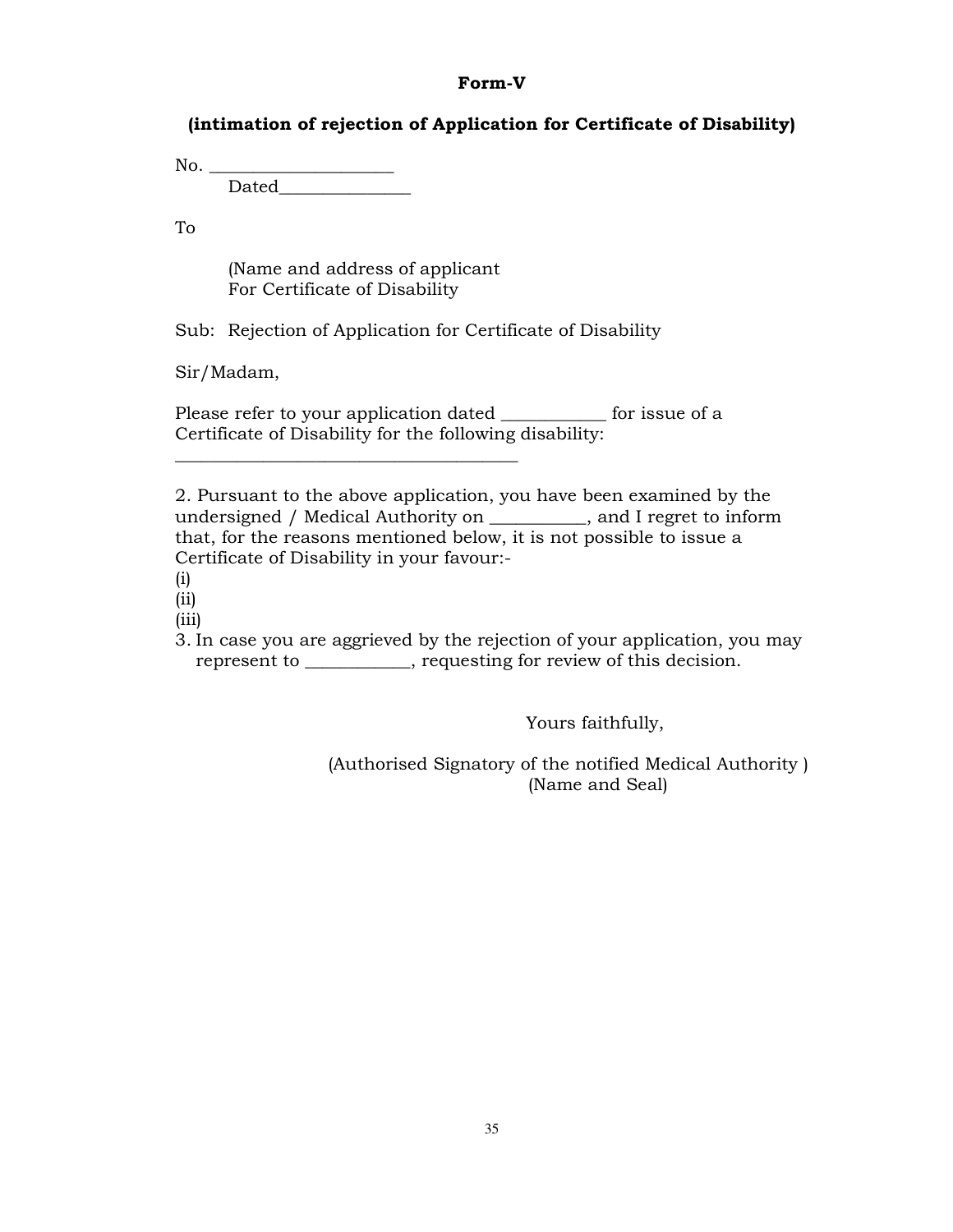## APPENDIX D\*

### GUIDELINES FOR ADMISSION TO THE RESERVED CATEGORY OF SPORTS (Candidates are advised to visit website of Sports Department at www.sports.puchd.ac.in)

Five percent seats of the total number of seats in each course are reserved under this category. No benefit on the basis of sports shall be given to candidates who did not apply for the admission under reserved category of sports.

- 1. Each candidate applying for admission in this category shall, along with the Admission Form, will submit following documents to the concerned department and photocopy of one complete set of Admission Form, along with the all relevant documents after paging all the documents, will submit in the office of Campus Sports, (Gymnasium Building), P.U. Chandigarh before the last date of submission of form. The candidate has to submit the form complete in all respect within stipulated date in the concerned department and in the Campus Sports Department.
	- a) Self-attested photocopies of sports certificates with photograph duly attested by the respective issuing authority (i.e. National Federation of Concerned game/ State Association/ Head of the Institution of last attended / self attested).
	- b) Self attested photocopies of Class  $10<sup>th</sup>$  and Class  $10+2$  and Bachelor's Detailed Marks Certificates.
	- c) Undertaking of the sports achievements (Annexure-I) and attendance in sports grounds (Annexure-II)
	- d) List of players of the team/ competitors of the concerned sports tournaments duly attested by the respective issuing authority / Head of the Institution of last attended/ downloaded from concerned official website.
- 2. The D.U.I. has the authority to cancel admission at any time, if it is found that the candidate has obtained such admission on the basis of a false certificate or incorrect statement/record.
- 3. Candidates seeking admission under Sports category will be considered for admission only in the games / events / sports which are included in the Olympic Games / Asian Games / Commonwealth games immediately preceding the year of admission. Along with the games included in the above said tournaments, four games namely Chess, Cricket, Kho-kho and Yoga will also be considered as eligible sports disciplines for admission under reserved category of Sports (Annexure-III).
- 4. Reservation under Sports Category is meant only for those active sports-person<sup>1</sup> who would participate in the Campus, University, State, National, International level Sports Tournaments. Such students will be considered for admission only if:
	- i. Their achievement in sports relates to their activities in any of the **four years** immediately preceding the year of admission<sup>2</sup> (relaxable to 5 years in exceptional cases, on merit, for outstanding sportspersons<sup>3</sup>).

 $\ddot{\phantom{a}}$ 

<sup>1&</sup>lt;br>Means a person attending the grounds regularly so as to appear himself for participation in the Inter-College and Inter-University Tournaments. However, his/her age fall within the age group which is eligible for participation in Inter-College/Inter-University Competition.

<sup>2</sup> *Preceding four years means from 1st July 2018 to 30th June 2022.*

<sup>3&</sup>lt;br>Securing first three positions in All India University / Senior National Championships/ National Games / Participation in International Competition (competitions/ tournaments which are mentioned in Annexure V) at senior or junior level recognized by Competent Authority of the respective game as mentioned in Clause 14.

<sup>\*</sup> Subject to the approval of the Competent Authority.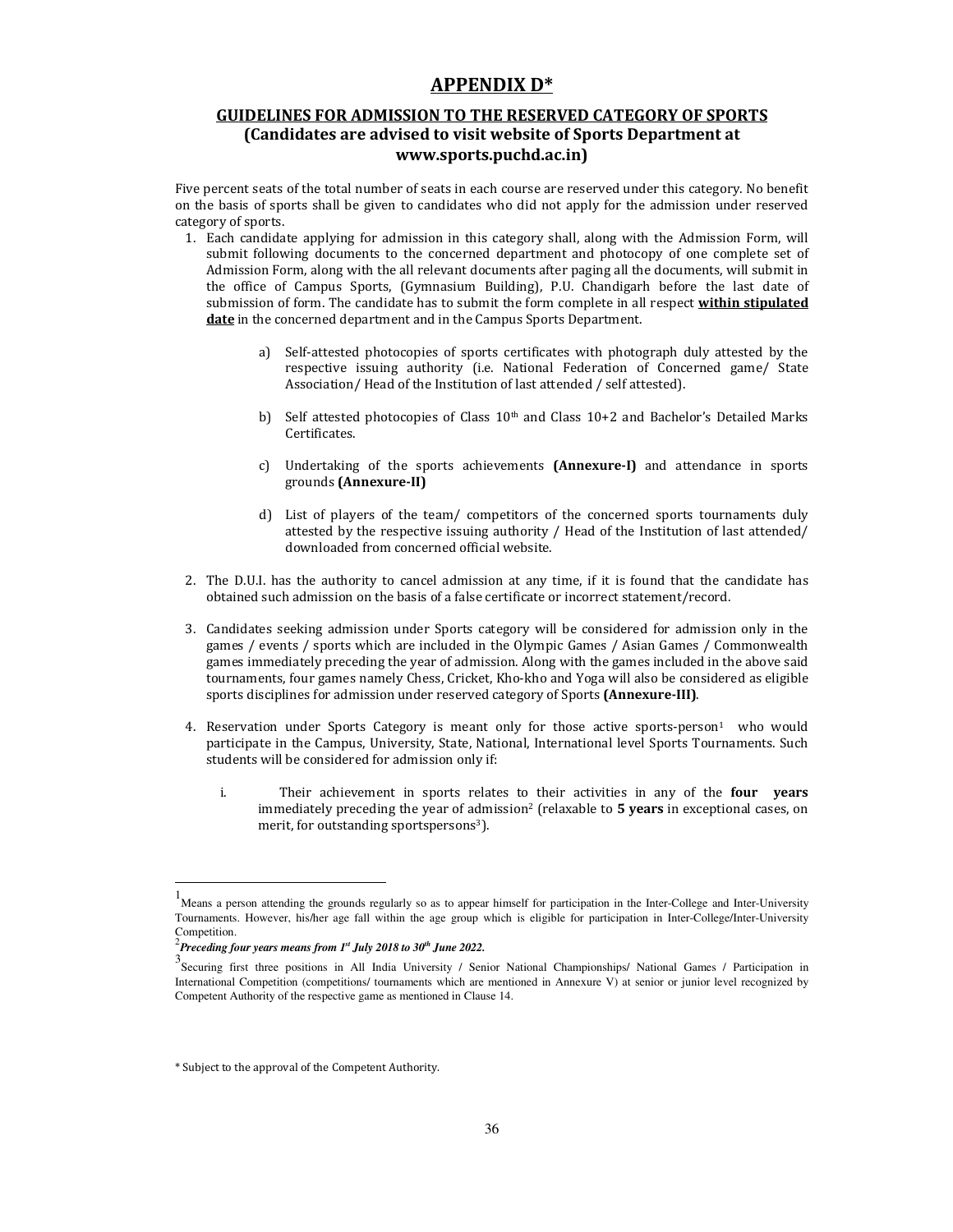- ii. They are otherwise also eligible for participation in Inter-College, Inter-University tournaments. Candidates applying for sports quota must also be eligible on the basis of age to participate in the Inter University Competitions representing Panjab University for the next one year of their course duration.
- iii. The Candidate qualify in the Sports trials i.e. General Fitness test and Skill & Game Performance Test in the concerned game. Dates of the trails will be notified later on. It is essential to qualify the General Fitness Test as per the norms laid in (Annexure – IV) for appearing in Skill & Game Performance Test and it is essential to qualify the Skill and Game Performance test to be eligible for verification of original sports certificates for awarding marks. The Sports Merit will be prepared as per **Annexure - V.**
- iv. No document including Undertaking etc. will be accepted after the last date of submission of Admission Form by the Campus Sports Department. However, in case any sportsperson earns any achievement up to June 30, 2022, he/she may submit supplementary copy of the document to the Campus Sports Department along with additional Undertaking.
- v. Sports Participation in the same game in two different competitions in two different academic sessions (irrespective of the event) is essential for the candidates seeking admission under this category within the prescribed period of **four years i.e. from**  $1<sup>st</sup>$  **July** 2018 to 30<sup>th</sup> June 2022. The merit for admission in the Sports Category will be purely on the basis of criteria given in **Annexure-V**. However, the minimum level of sports participation to be considered for supporting certificates will be Inter school / Inter College /Regional/ Cluster /District/ State Level Participations.
- 5. A committee constituted by the Vice-Chancellor shall prepare the sports merit of applicants applying under reserved category of Sports by screening the applications, conducting General Fitness Test, Skill & Game Performance Test and verifying the original Merit / Participation Sports Certificates of the applicants as per norms incorporated in **Annexure – V.** Only such applicants will be allowed to appear for the actual sports trials, whose application is found in conformity with the requirement/ qualifications mentioned in the Guidelines by the Campus sports Department. Candidates are to appear for sports trials in proper sports kit with all the original sports certificates and required academic certificates.
- 6. The Campus Sports Department, Panjab University shall take an undertaking (Annexure-II) from the candidates that they will attend the grounds regularly and must have 75% of attendance in the sports ground and would also participate in the Inter-College, Inter-University, State, National and International sports tournaments, if selected. Their admission would be liable to be cancelled if the terms of the undertaking thus given are not adhered to.
- 7. The order of precedence in the selection of candidates for admission will be as per Annexure-V.
	- i. Applicant securing higher marks in sports merit will be placed / given higher preference.
	- ii. If there is a tie within the same category, the tie shall be resolved by considering the 'academic merit' i.e. as per admission criteria of the concerned department and even then if there is tie, it will be resolved by the seniority in age i.e. date of birth of the candidate and such tie will be resolved by the concerned Department in which an applicant applied for admission.
- 8. Age category tournaments such as sub-junior, junior, youth, cadet etc. are vary from game to game. In this regard, P.U. Admission Committee for sports will take the decision whether the performance of the players fall under junior/ youth category as per age criteria mentioned in **Annexure - V**.
- 9. It is mandatory to participate actively in all sports competitions, if selected, and at least 75% attendance in Panjab University sports grounds is required to enable to sit in the examination for all the candidates admitted against reserved category of sports. The attendance certificates shall be issued by the Campus Sports Department in favour of each candidate whose attendance in sports grounds is at least 75% and admit card for examination shall be issued by the Chairperson only on the production of such a certificate.
- 10. When a candidate is required to abstain from the Department for participation in Inter College / Inter University / National / International / State Sports Tournaments, he/she shall give prior information to the Chairperson of the concerned Department.
- 11. If a candidate admitted under the reserved category of Sports, remains absent from the grounds for regular practice for a continuous period of seven days without leave, his/her names shall be struck off the rolls by the Chairperson of the concerned Department on the recommendation of the Director Physical Education & Sports, Panjab University, Chandigarh.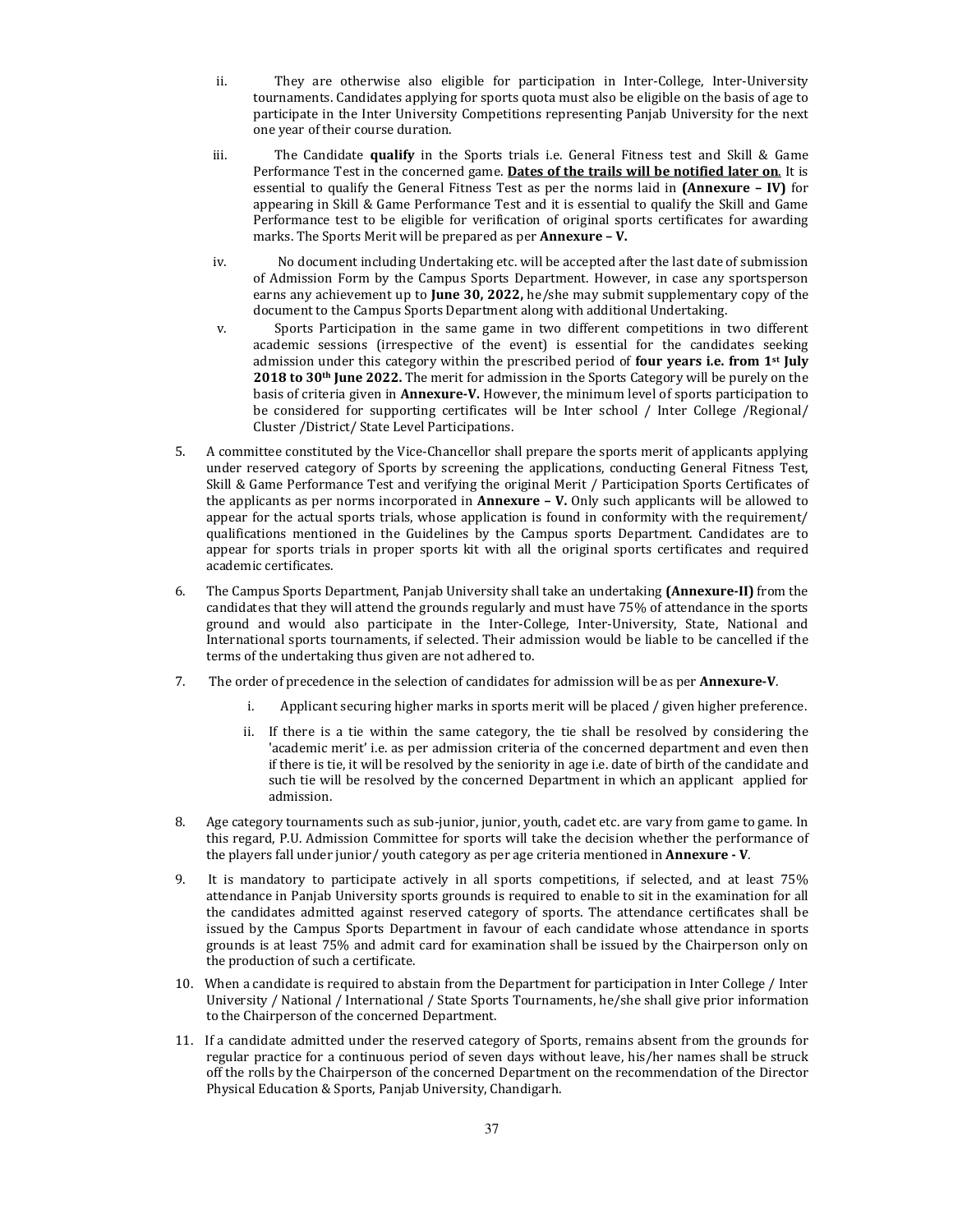- 12. Deficiency of equal numbers of lectures (theory, practical, seminars and tutorials etc.) shall be condoned for sportspersons for attending Coaching Camps and participation in various tournaments i.e. Inter Hostel and Inter Department (Conducted by P.U. Campus Sports), Inter College, Inter District, State, Inter State, Inter University, National and International level tournament.
- 13. In case a candidate does not attend the grounds for practice or does not participate in the P.U. Campus Sports Activities including Campus Annual Athletic Meet, Inter College Competition, Inter University Tournaments on medical grounds, the Medical Certificate issued only by the University Chief Medical Officer will be accepted.
- NOTE : In case a student remains present in the concerned Department for classes but absent in the grounds for sports then his/her Medical Certificate will not be accepted and his/her admission shall liable to be cancelled.
- 14. In case there is one association / federation or more than one association / federation in any game the sports certificates issued by those State Associations will be considered which are recognized by National Federation of the concerned game for State level tournaments. Further, for International/ Inter state and National level competitions, the certificates issued by only those National Federations of the concerned game will be considered which are duly recognized by Ministry of Youth Affairs and Sports India and the recognized National Federation of the concerned game must be recognized by International Federation of the concerned game for International tournament. In case of Cricket, BCCI will be the competent authority. For International level competitions, the certificates issued by those National Federation / International Sports Federation of the concerned game (e.g. FIBA, FIFA etc.) will be considered which are duly recognized by concerned Country's Olympic Association and Ministry of Sports. Such National Olympic Association should be duly recognized by International Olympic Committee.
- 15. Certificate on Letter head will not be considered in normal course. The Certificates of the concerned tournament must be signed by minimum two office bearers of concerned Association / Federation. However, if the certificates are not issued by some sports Organization / Association in a particular game, those cases will be looked after separately by the screening committee on the recommendation of Campus Sports Department.
- 16. The clause 4 (i) and (ii) will not be applicable for Arjuna Awardeee / Rajiv Khel Ratan Awardee / Padam Shree Awardee / Olympians in any game/sports with the condition that if such a candidate is successful in getting admission but barred for participation due to age bar then he/she will coach or groom a team of his expertise for at least five hours a week without seeking any remuneration.
- 17. The admission of students under reserved category of sports will be provisional until the verification of sports certificates from the concerned issuing authority.
- 18. No invitational / Memorial / Open /Prize Money League/ Ranking tournament will be considered for admission under reserved category of sports. Further, marks will not be given for tournament which are held more than once a year.
- 19. The sportspersons who have represented in the recognized competitions recognized by Ministry of Youth Affairs and Sports, Olympic Games by International Olympic Committee, World Championship / World Cup by International Sports Federations, Commonwealth Games by Commonwealth Games Federation, Asian Games by Olympic Council of Asia, Asian Championships by International Sports Federations, South Asian Federation Games (SAF) by South Asian Sports Council, Paralympic Games by International Paralympic Committee, World University Games By FISU/ Asian University Games / Championship by AUSF (Asian University Sports Federation), University games by AIU, National games and Championships by National Sports Federations of the concerned game recognized from Ministry of Youth Affairs & Sports or Ministry itself, State Level Games by recognized State Sports Associations/ State Directorate of Education / School Boards and Inter College by concerned University will only be eligible for admission under reserved category of sports in Panjab University, Chandigarh.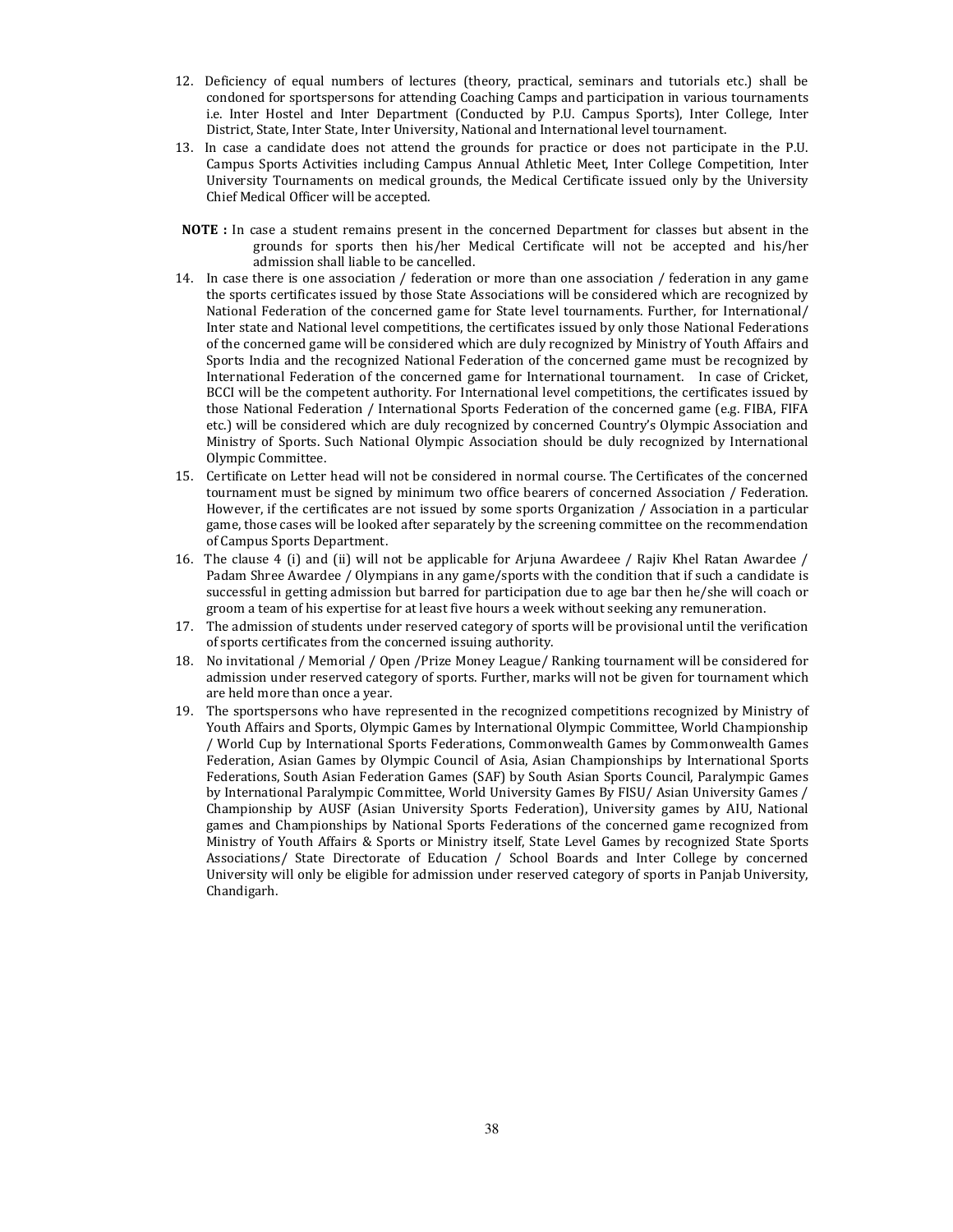### UNDERTAKING FOR ACHIEVEMENTS IN SPORTS

|                                                      | (name), son/daughter of |                          |  |
|------------------------------------------------------|-------------------------|--------------------------|--|
| Shri                                                 |                         | (father's name), born on |  |
|                                                      |                         |                          |  |
| Coddwood houghy colomnly declare and offirm as under |                         |                          |  |

\_\_\_\_\_\_\_\_\_\_\_\_\_\_\_\_\_\_ (address) hereby solemnly declare and affirm as under:–

1. That as Sportsman/Sportswoman in\_\_\_\_\_\_\_\_\_\_\_\_\_\_\_\_\_\_\_\_\_\_\_\_\_\_\_\_\_\_ (name of discipline), I have represented the team(s) in the competition(s) on date(s) and also of named position(s) as indicated in the table below :–

| Sr.<br>No.     | <b>Sports Disciplines</b> | Team Represented | Name of the<br>competition &<br>year | Venue/Date | Position<br>Secured |
|----------------|---------------------------|------------------|--------------------------------------|------------|---------------------|
|                |                           |                  |                                      |            |                     |
| $\overline{c}$ |                           |                  |                                      |            |                     |
| 2              |                           |                  |                                      |            |                     |

2. That the certificate(s) mentioned below are produced by me in support of the above are authentic: (i)

(ii)

(iii)

3. I understand that in case the information/documents supplied by me are found to be false, incorrect or forged, my admission will stand cancelled and I shall be liable for criminal action.

(Signature of the applicant)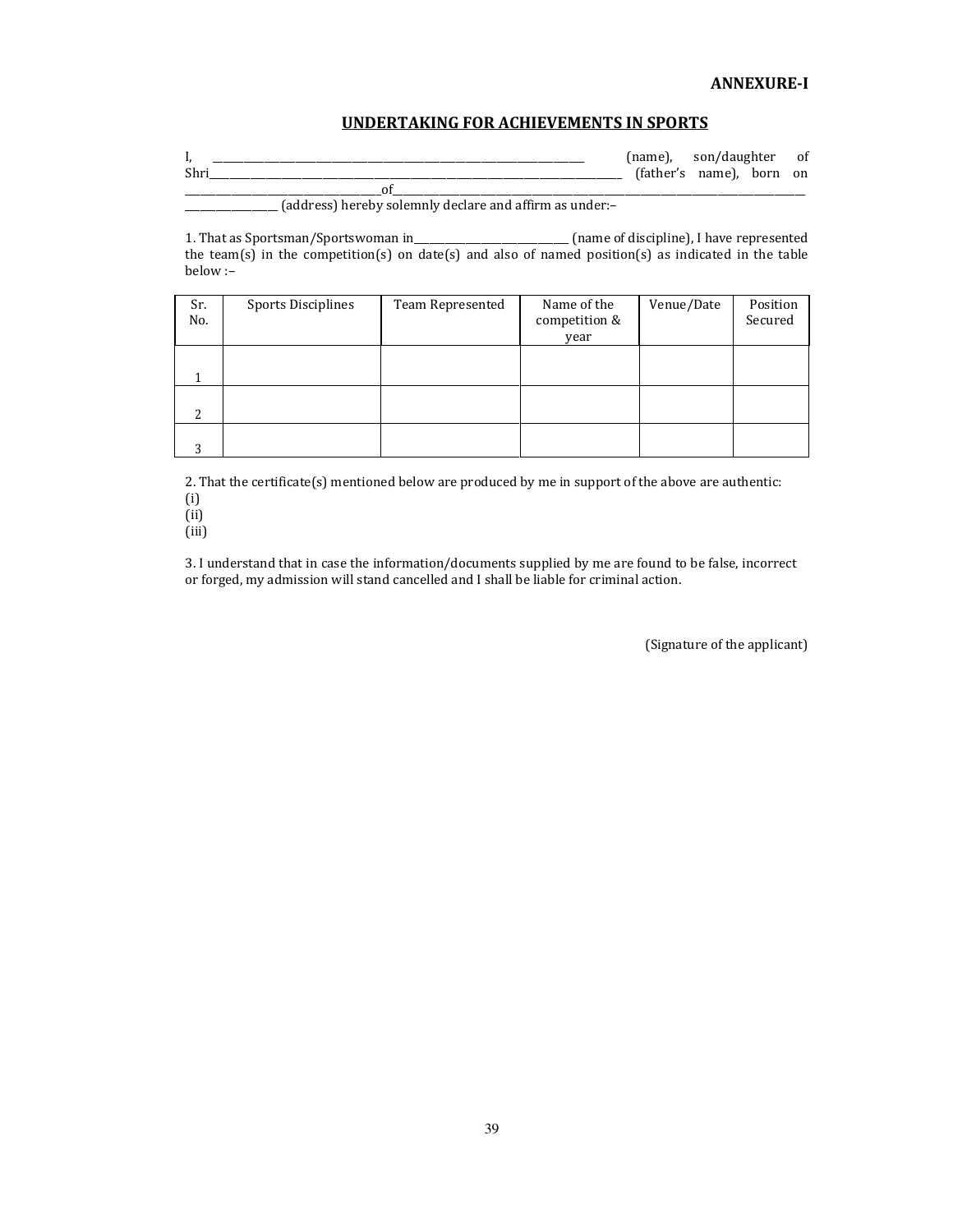### UNDERTAKING FOR ATTENDANCE IN SPORTS GROUND

|    | نتن ت<br> | ~<br>0    |  |
|----|-----------|-----------|--|
| 01 | do<br>    | nder<br>- |  |

- (i) That I am seeking admission to the Department of\_\_\_\_\_\_\_\_\_\_\_\_\_\_\_\_\_\_\_\_\_\_ under the Sports Category.
- (ii) That in case I am admitted to the above said department I shall regularly attend the grounds for practice and I shall also participate in P.U. Campus Sports Activities including P.U. Campus Annual Athletic Meet/Inter-College/Inter-University/National/International Sports Tournament on behalf of the P.U. Campus and the Panjab University if selected.
- (iii) That in case I fail to regularly attend the Grounds for practice or fail to participate in the tournaments as and when required, my admission to the Department of\_\_\_\_\_\_\_\_\_\_\_\_ shall be liable to be cancelled.
- (iv) That in case my admission to the Deptt. of \_\_\_\_\_\_\_\_\_\_\_\_\_\_\_\_\_\_\_\_\_\_\_\_is cancelled due to my failure to regularly attend the grounds for practice or to participate in the P.U. Campus Sports Activities (including Annual Athletic Meet) / Inter-University / National / International Sports Tournaments as may be required by the Campus Sports Department, Panjab University, Chandigarh. I shall have no claim on any account whatsoever against the Department or against the University.

(Signature of the applicant)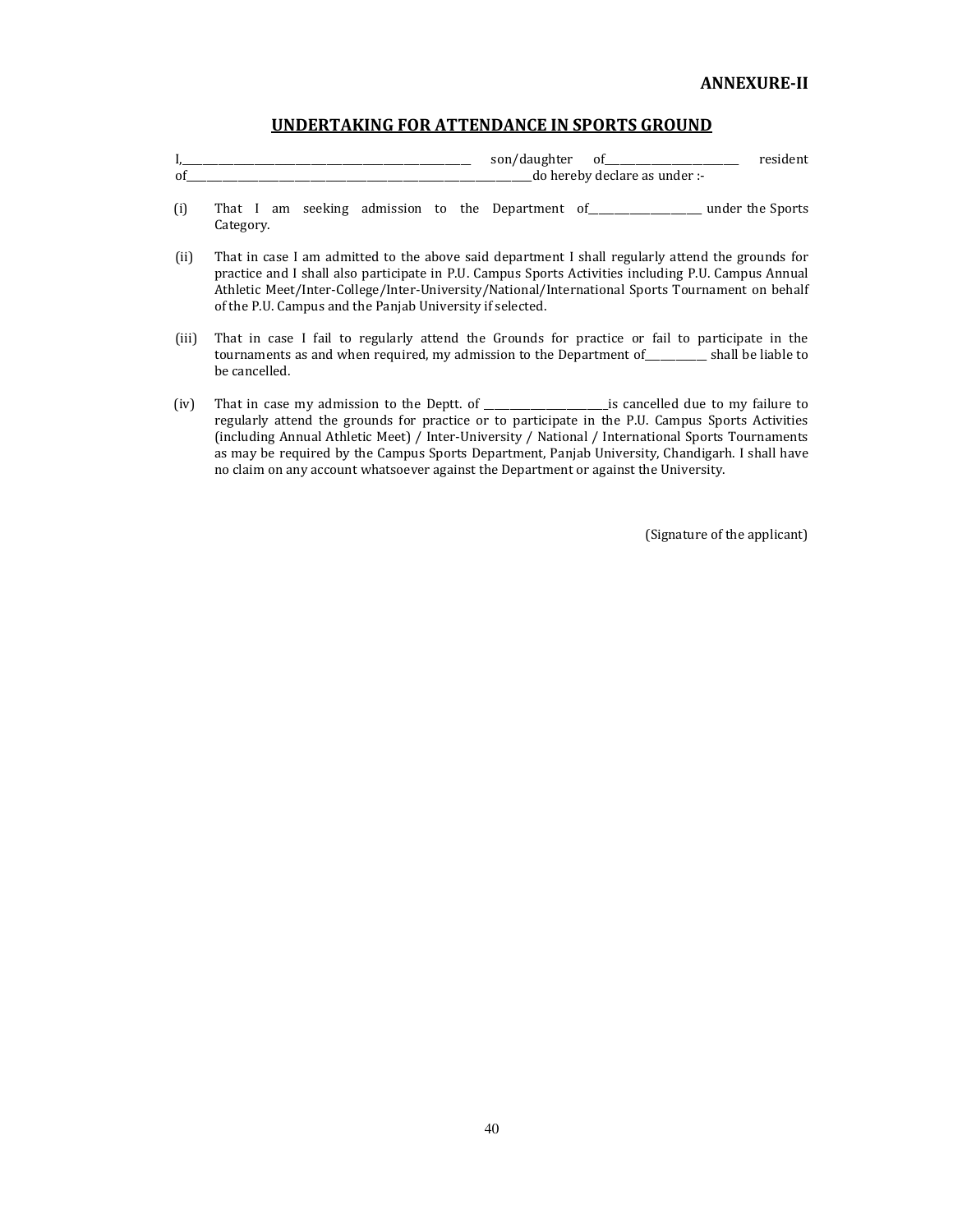## ANNEXURE-III LIST OF SPORTS DISCIPLINES ELIGIBLE FOR ADMISSION UNDER RESERVED

## CATEGORY OF SPORTS

Sports disciplines to be considered for admission under reserved category of sports will be based on the following conditions:-

- 1) The sports disciplines should also be part of proceeding Olympic / Asian Games / Commonwealth Games immediately preceding the year of admission.
- 2) Apart from the above the following four sports disciplines are included based on popularity / indignity.
	- a) Chess
	- b) Cricket
	- c) Kho-kho
	- d) Yoga

### LIST OF GAMES

| Sr.<br>No.     | Game                        | Sr.<br>No. | Game                       |
|----------------|-----------------------------|------------|----------------------------|
| $\mathbf{1}$   | Aquatics (M & W)            | 23.        | Roller Skating (M & W)     |
| 2              | Archery (M & W)             | 24.        | Rowing (M & W)             |
| 3              | Athletics (M & W)           | 25.        | Rugby (M & W)              |
| $\overline{4}$ | Badminton (M & W)           | 26.        | Sailing / Yachting (M & W) |
| 5              | Baseball (Men)              | 27.        | Sepak Takraw (M & W)       |
| 6              | Basketball (M & W)          | 28.        | Shooting (M & W)           |
| $\overline{7}$ | Boxing (M & W)              | 29.        | Soft Tennis (M & W)        |
| 8              | Bridge (M & W)              | 30.        | Soft Ball (Women)          |
| 9              | Canoeing & Kayaking (M & W) | 31.        | Squash (M & W)             |
| 10             | Cycling (M & W)             | 32.        | Table Tennis (M & W)       |
| 11             | Equestrian (M & W)          | 33.        | Tennis (M & W)             |
| 12             | Fencing (M & W)             | 34.        | Triathlon (M & W)          |
| 13             | Football (M & W)            | 35.        | Volleyball (M & W)         |
| 14             | Golf (M & W)                | 36.        | Weight Lifting (M & W)     |
| 15             | Gymnastic (M & W)           | 37.        | Wrestling (M & W)          |
| 16             | Handball (M & W)            | 38.        | Wushu (M & W)              |
| 17             | Hockey (M & W)              | 39.        | Cricket (M & W)            |
| 18             | Judo (M & W)                | 40.        | Kho-Kho (M & W)            |
| 19             | Karate (M &W)               | 41.        | Chess (M & W)              |
| 20             | Netball (Women)             | 42.        | Yoga (M & W)               |
| 21             | Kabaddi (M & W)             | 43.        | Pencak Silat (M & W)       |
| 22             | Taekwondo (M & W)           | 44.        | Tenpin Bowling (M & W)     |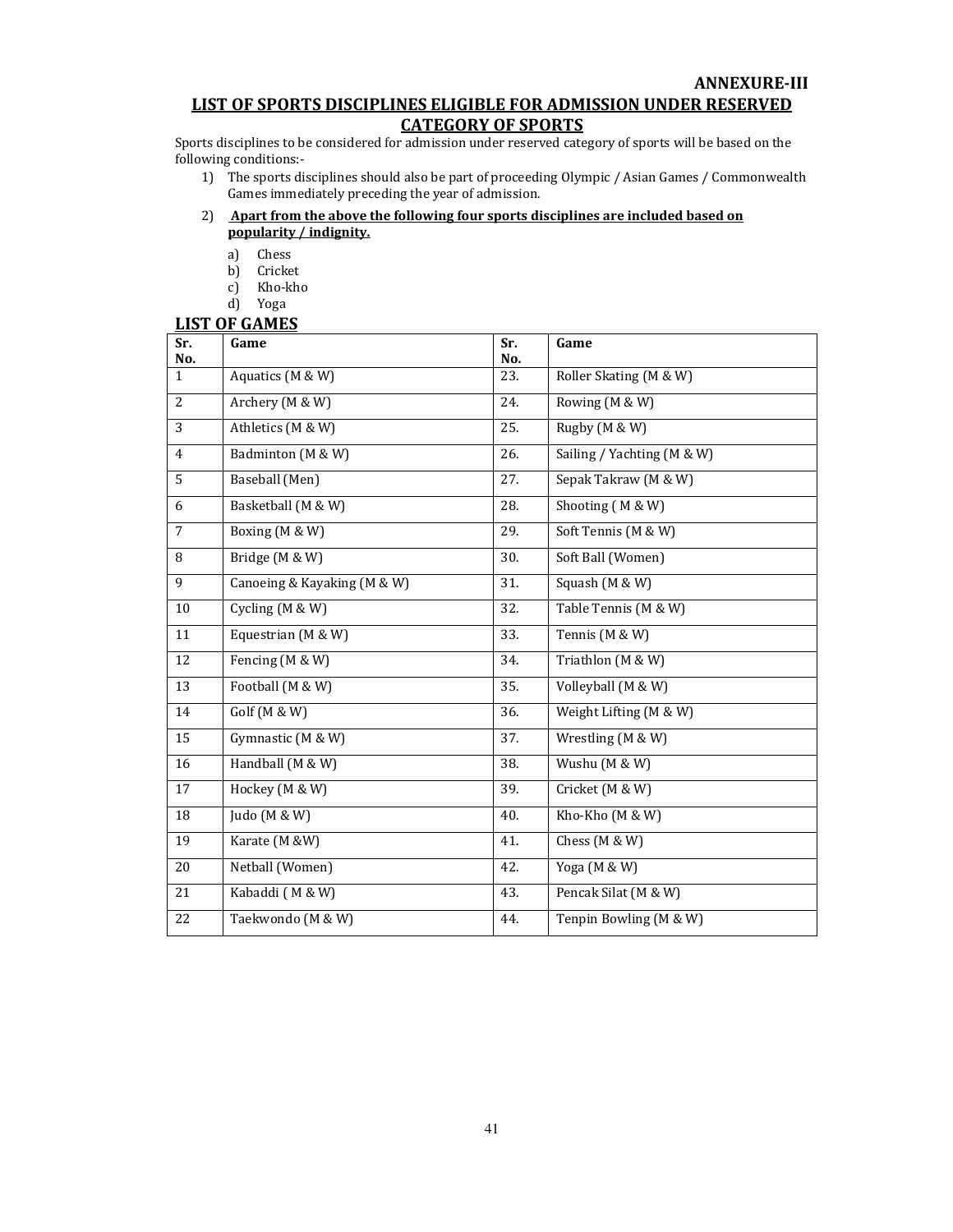## ANNEXURE-IV CRITERIA FOR GENERAL FITNESS TEST, SKILL & GAME PERFORMANCE TEST FOR ADMISSION UNDER RESERVED CATEGORY OF SPORTS

|    | <b>General Fitness Test</b>                                                                                  |                                                                                                             |                      |  |  |  |
|----|--------------------------------------------------------------------------------------------------------------|-------------------------------------------------------------------------------------------------------------|----------------------|--|--|--|
|    | It is essential for the candidates to qualify <b>any one</b> of the following General Fitness Test items for |                                                                                                             |                      |  |  |  |
|    |                                                                                                              | considerations of admission in Archery, Chess, Shooting and any two of the following fitness test items for |                      |  |  |  |
|    |                                                                                                              | consideration of admission in other games / sports as per the following standards.                          |                      |  |  |  |
| 1. | Strength                                                                                                     | Standing broad jump                                                                                         | Two attempts allowed |  |  |  |
|    |                                                                                                              | 1.65 mts. For Men                                                                                           |                      |  |  |  |
|    |                                                                                                              | 1.15 mts. For Women                                                                                         |                      |  |  |  |
| 2. | Endurance                                                                                                    | 1000 mts. Run/Walk                                                                                          | One attempt allowed  |  |  |  |
|    |                                                                                                              | 5.00 minutes for Men                                                                                        |                      |  |  |  |
|    |                                                                                                              | 6.00 minutes for Women                                                                                      |                      |  |  |  |
| 3. | Speed                                                                                                        | 50 mts. Dash                                                                                                | Two attempt allowed  |  |  |  |
|    |                                                                                                              | 8.00 seconds for Men                                                                                        |                      |  |  |  |
|    |                                                                                                              | 9.00 seconds for Women                                                                                      |                      |  |  |  |

### Note: It is essential to qualify the General Fitness Test for appearing in the Skill & Game Performance test.

- 1. No Physical Fitness Test for specially challenged candidates / players.
- 2. All the candidates are to appear in the General Fitness Test in proper sports kit.
- 3. Any injury / casualty caused to the applicant during sports trials shall be the sole responsibility of the applicant.

| <b>Skill and Game Performance Test</b>                                                             |                                          |  |  |  |  |
|----------------------------------------------------------------------------------------------------|------------------------------------------|--|--|--|--|
| It is essential for the candidate to qualify the Skill and Game Performance Test for consideration |                                          |  |  |  |  |
|                                                                                                    | of admission.                            |  |  |  |  |
|                                                                                                    |                                          |  |  |  |  |
|                                                                                                    | Fundamental Skills in the concerned game |  |  |  |  |
|                                                                                                    | Game Performance in Trials.              |  |  |  |  |

### Note: It is essential to qualify the Skill & Game Performance Test for Verification of Original Sports Certificates for awarding Marks.

### Merit / Participation Sports Certificates

Maximum 100 Marks for Merit / Participation Sports Certificates

Maximum 100 Marks for Merit / Participation Sports Certificate as per the criteria in Annexure-V. Only the Highest Merit / Participation Sports Certificate will be considered for Marking.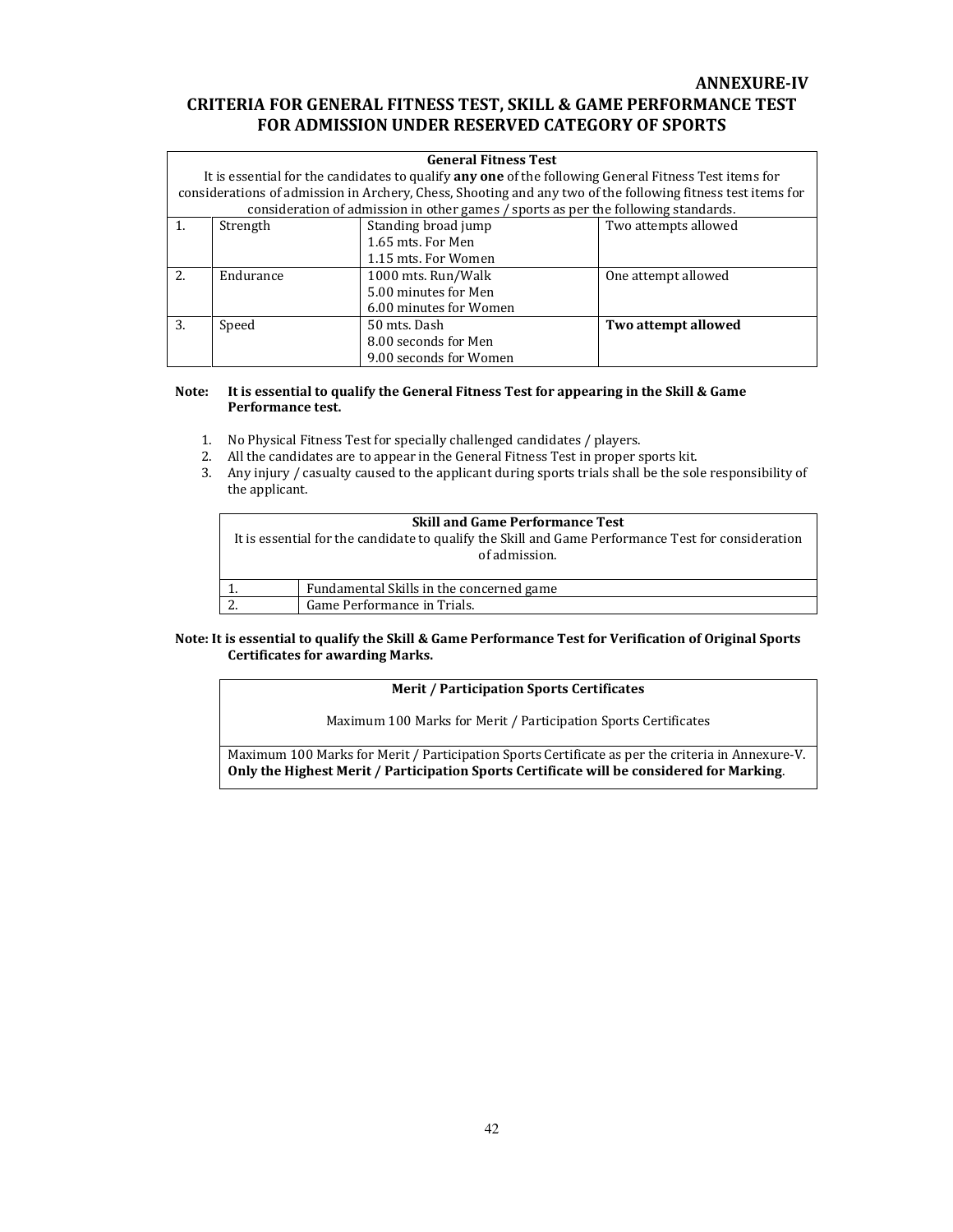## ANNEXURE-V CRITERIA FOR MARKING OF MERIT / PARTICIPATION SPORTS CERTIFICATE OUT OF MAXIMUM 100 MARKS

Note: - Tournaments/Championships other than Inter University/Inter College/Inter School will be considered for Gradation provided they are recognized by International Olympic Committee/ Indian Olympic Association/respective National Federation / State Association / BCCI / SGFI / MYAS\*

|     | Level of Game/ Sport Competition(s)                                                                                                                        | Ist | <b>IInd</b> | <b>IIIrd</b> | Participation |
|-----|------------------------------------------------------------------------------------------------------------------------------------------------------------|-----|-------------|--------------|---------------|
|     | <b>CATEGORY 'A'</b>                                                                                                                                        |     |             |              |               |
| 1.  | Sports performance as a player in<br>Olympic Games / Paralympic Games<br>(under senior / open category).                                                   | 100 | 97          | 95           | 91            |
| 2.  | Sports performance as a player in<br>World Cups/ Championships (Four Year<br>Cycle) under senior / open category                                           | 97  | 95          | 93           | 89            |
| 3.  | Sports performance as a player in Asian<br>Games (under senior / open category)                                                                            | 95  | 93          | 91           | 87            |
| 4.  | Sports performance as a player in Asia<br>Cup / Asian Championship (Four Year<br>Cycle) under senior / open category                                       | 93  | 91          | 89           | 85            |
| 5.  | Sports performance as a player in<br>Commonwealth Games (under senior /<br>open category).                                                                 | 91  | 89          | 87           | 83            |
| 6.  | Sports performance as a player in<br>Commonwealth Championships (Four<br>Year Cycle) (under senior / open<br>category).                                    | 89  | 87          | 85           | 81            |
| 7.  | Sports performance as a player in<br>World cups / World Championships<br>(Two Years Cycle) under senior / open<br>category                                 | 87  | 85          | 83           | 79            |
| 8.  | Sports performance as a player in Asia<br>Cup / Asian Championship (Two Years<br>Cycle) under senior / open category.                                      | 85  | 83          | 81           | 77            |
| 9.  | Sports performance in Commonwealth<br>Championships (Two Years Cycle)<br>under senior / open category.                                                     | 83  | 81          | 79           | 75            |
| 10. | Sports performance as a player in<br>World University games / World<br>University championships (Two year<br>Cycle)                                        | 81  | 79          | 77           | 73            |
| 11. | Sports performance as a player in<br>World Cup / Championship (one year<br>cycle) under senior / open category.                                            | 79  | 77          | 75           | 71            |
| 12. | Sports performance as a player in Asia<br>Cup / Asian Championship (One Year<br>Cycle) under senior / open category /<br>Sports performance as a player in | 77  | 75          | 73           | 69            |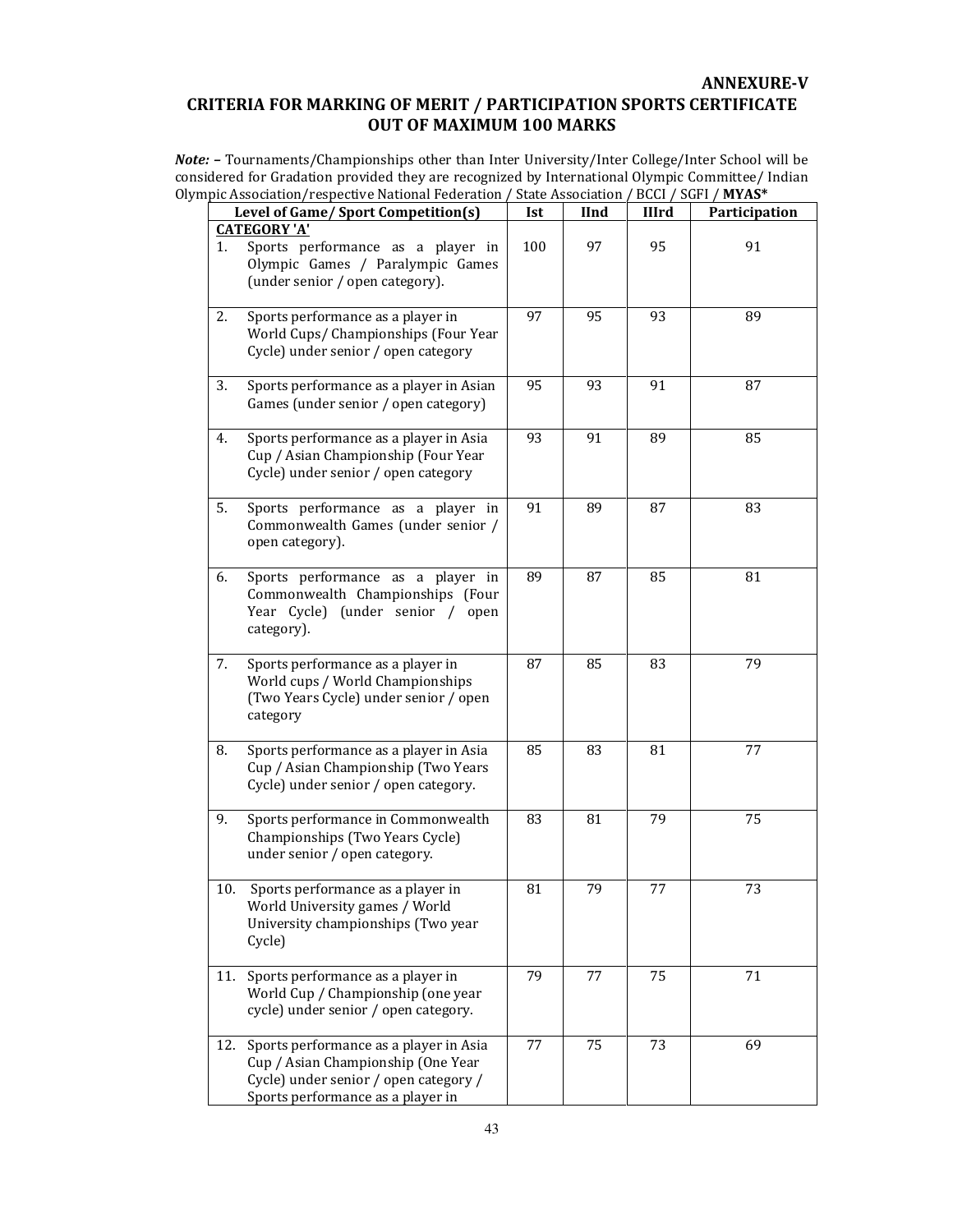| Common Wealth Championships (One<br>Year Cycle) under senior / open<br>category / Sports performance as a<br>player in South Asian Games (under<br>senior / open category). Asian<br>University Games and Championships.<br><b>Marks</b><br>Note:<br>for<br>World<br>Cup/<br>Championships,<br>Asian<br>Cup/<br>Championships<br>$\prime$<br>Common<br>wealth<br>Championships under Junior/ Youth/<br>Cadet categories will be awarded $\frac{3}{4}$ of<br>marks awarded to the respective senior<br>categories<br>same<br>tournament<br>of<br>championship / category e.g. for Junior<br>World Cup / Championship for 1st 87x3/4<br>= 65.25, for IInd 85 x $\frac{3}{4}$ = 63.75, for IIIrd<br>$83 \times \frac{3}{4} = 62.25$ and so on. |    |    |    |    |
|---------------------------------------------------------------------------------------------------------------------------------------------------------------------------------------------------------------------------------------------------------------------------------------------------------------------------------------------------------------------------------------------------------------------------------------------------------------------------------------------------------------------------------------------------------------------------------------------------------------------------------------------------------------------------------------------------------------------------------------------|----|----|----|----|
| <b>CATEGORY 'B'</b><br>Sports performance as a player in<br>1.<br>National Games (under senior/open<br>category)                                                                                                                                                                                                                                                                                                                                                                                                                                                                                                                                                                                                                            | 50 | 48 | 46 | 42 |
| Sports performance as a player in<br>2.<br>National University Games / Inter<br>Universities<br>Zonal<br>Games<br>for<br>Universities (under senior / open<br>category) / Sports performance as a<br>player in senior National / Inter<br>State Championships for seniors /<br>Federation Cup for seniors / khelo<br>India school games / Kehlo India<br>University Games (under 21) //<br>Sports performance as a player in<br>Khelo India School Games / SGFI<br>School<br>National<br>Games.<br>Sports<br>performance as<br>a player in Junior National / Cadet<br>Nationals / Youth Nationals                                                                                                                                           | 48 | 46 | 44 | 40 |
| Sports performance as a player in<br>3.<br>Zonal University Championships /<br>Zonal<br>Championships<br>National<br>(under senior and open category)                                                                                                                                                                                                                                                                                                                                                                                                                                                                                                                                                                                       | 46 | 44 | 42 | 38 |
| <b>CATEGORY 'C'</b><br>Sports performance as a player in A<br>1.<br>division Inter College tournaments<br>professional<br>other<br>than<br>Universities/ Deemed Universities /<br>Universities<br>Agricultural<br>Law<br>$\prime$<br>Universities<br>Technical<br>and<br>$\prime$<br>Management Universities /Senior<br>State Championship / Inter District<br>State<br>School<br>Championships<br>$\sqrt{2}$<br>Games / Junior / Cadet / Youth State<br>Championship. Position as a player<br>in Inter University Tournament /<br>Competitions<br>professional<br>for                                                                                                                                                                      | 36 | 34 | 32 | 28 |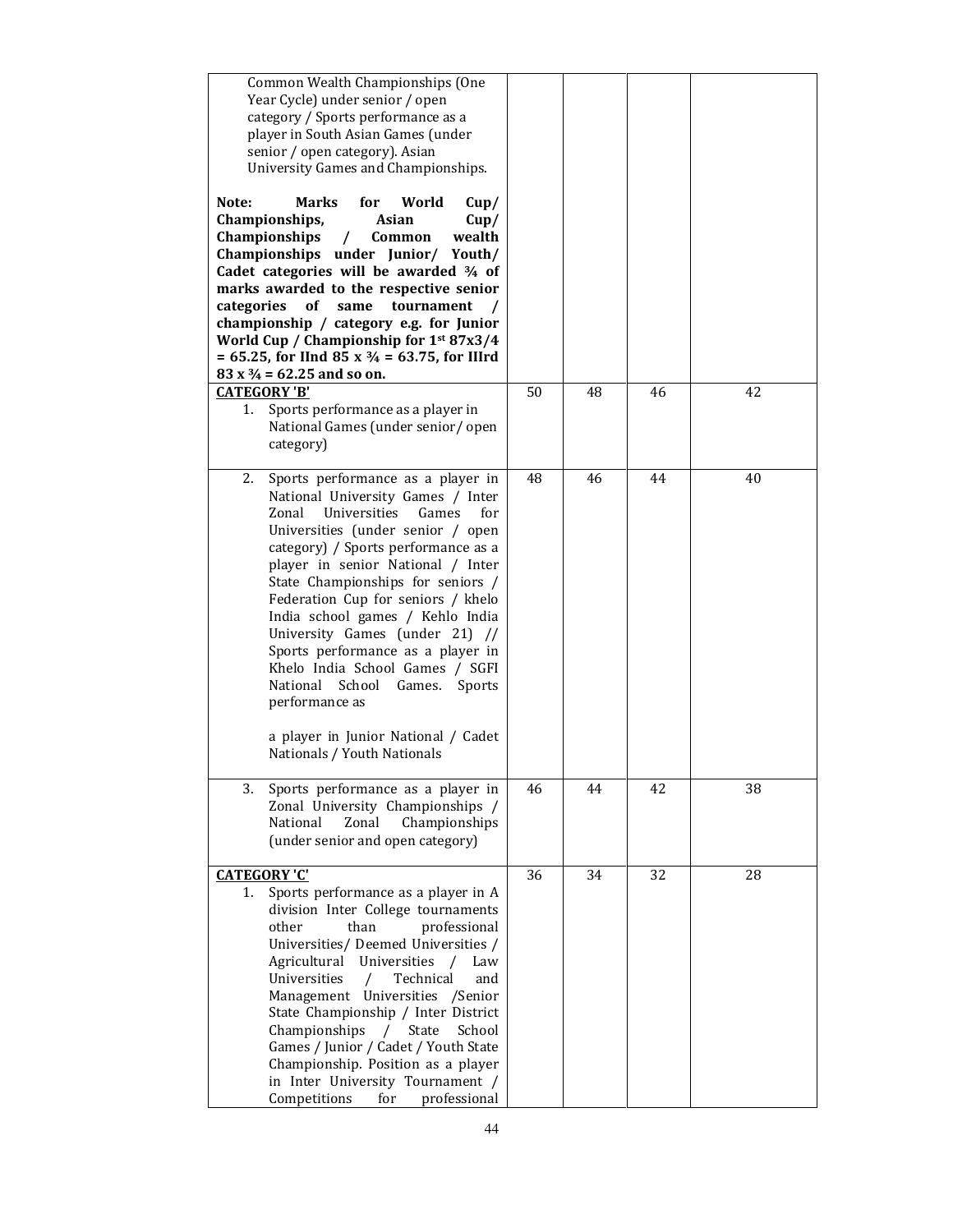| Universities / Deemed Universities /<br>Agricultural Universities<br>Law<br>Universities<br>Technical<br>$\sqrt{ }$<br>and<br>Management Universities, School<br>Nationals other than SGFI                                                                                                                                                                                                                            |    |     |     |              |
|-----------------------------------------------------------------------------------------------------------------------------------------------------------------------------------------------------------------------------------------------------------------------------------------------------------------------------------------------------------------------------------------------------------------------|----|-----|-----|--------------|
| <b>CATEGORY 'D'</b><br>Sports performance as a player in<br>1.<br>college of professional<br>inter<br>residential<br>universities<br>PU<br>universities<br>Campus<br>$\prime$<br>Championships $/$ B and C division<br>Inter college.                                                                                                                                                                                 | 26 | 2.4 | 22. | Not Eligible |
| Note: The certificates not mentioning the<br>level of tournament i.e. Senior /Junior<br>/ Youth / Schools will be considered<br>as per the following age criteria:<br>1. Under 17 Junior<br>Under 19Youth<br>2.<br>3. Above 19Senior<br>* BCCI: Board of<br>Control<br>for<br><b>Cricket in India</b><br>* SGFI: School<br>Games<br>Federation<br>of<br>India<br>* MYAS: Ministry of Youth Affairs &<br><b>Sports</b> |    |     |     |              |

### **Note:**

- 1. Sports Certificate of Invitational / Memorial /Open/ Prize Money League/ Ranking and other tournaments not mentioned in Annexure –V, competitions will not be considered for admission under reserved category of sports.
- 2. Merit / Participation Sports Certificates of preceding four years will be considered from 01<sup>st</sup> July 2018 to 30<sup>th</sup> June 2022.
- 3. Applicants are required to upload Self-Attested copies of two Merit / Participation Sports Certificates.
- 4. Only the Highest Merit / Participation Sports Certificates will be considered for Awarding Marks.
- 5. Sports Certificates signed by less than two office bearers of concerned Federation / Association of the concerned sports discipline will not be considered for admission under reserved category of sports.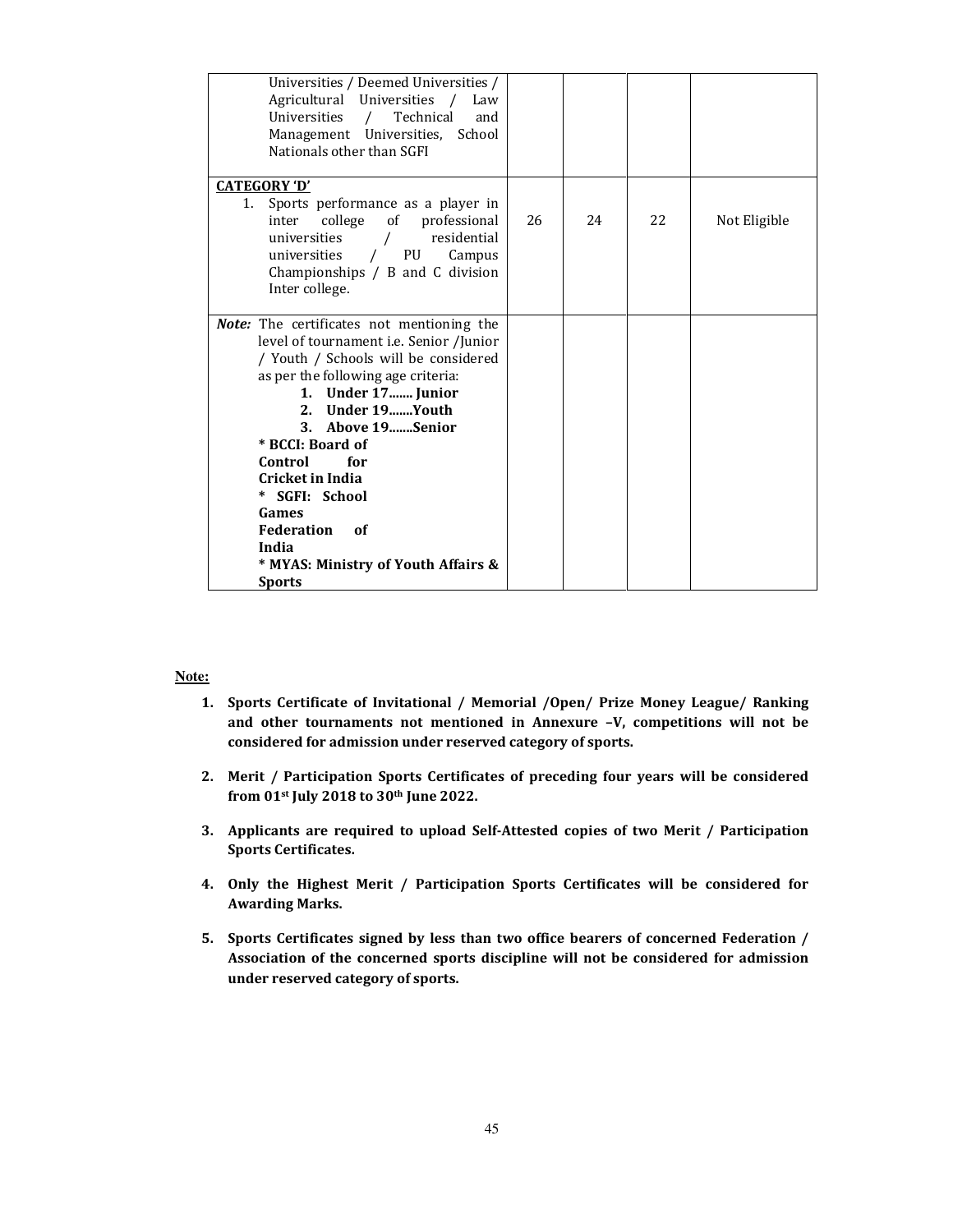## SAMPLE PAPERS

## Sample Questions for LL.B.

## Legal Aptitude, Current Affairs and General Knowledge, Reasoning ability and Knowledge of English

- 1. Which of the following is a non metal that exists as a liquid at room temperature?
	- a) Mercury b) Bromine
	- c) Gallium d) rubidium
- 2. An enlarged photograph is not as clear as the smaller because on enlarging?
	- a) the number of pixels per square inch is reduced
	- b) the number of pixels per square inch is increased
	- c) both (a) and (b) above
	- d) none of the above
- 3. Which of the following glands controls the balance of calcium in the body?
	- a) thyroid b) pituitary
	- c) parathyroid d) Adrenal

## 4. A pencil dipped in water appears to be bent because of?

- a) Reflection b) Refraction
- c) Dispersion d) None of the above

5. Which of the following part of the Constitution of India was drafted by the Constituent Assembly in the last?

- a) the preamble b) schedules
- c) Fundamental duties d) Directive Principles of
- State Policy
- 6. Which of the following is believed to usher the origin and concept of fundamental rights?
	- a) Magna Carta b) Bill of Rights 1689
	- c) French Revolution d) Bill of Rights 1789.
- 7. Which of the following Article is referred to by Dr.B.R Ambedkar as the "heart and soul" of the Constitution?
	- a) Article 14 b) Article 19
	- c) Article 21 d) Article 32
- 8. Awarding lesser punishment considering the pregnancy of a women offender as a special ground
	- a) remission b) respite
	- c) commutation d) reprieve
- 9. Which of the following contracts should be in writing?
	- a) Contract of insurance b) negotiable instruments
	- c) Promise to pay time barred debt d) agreement by way of wager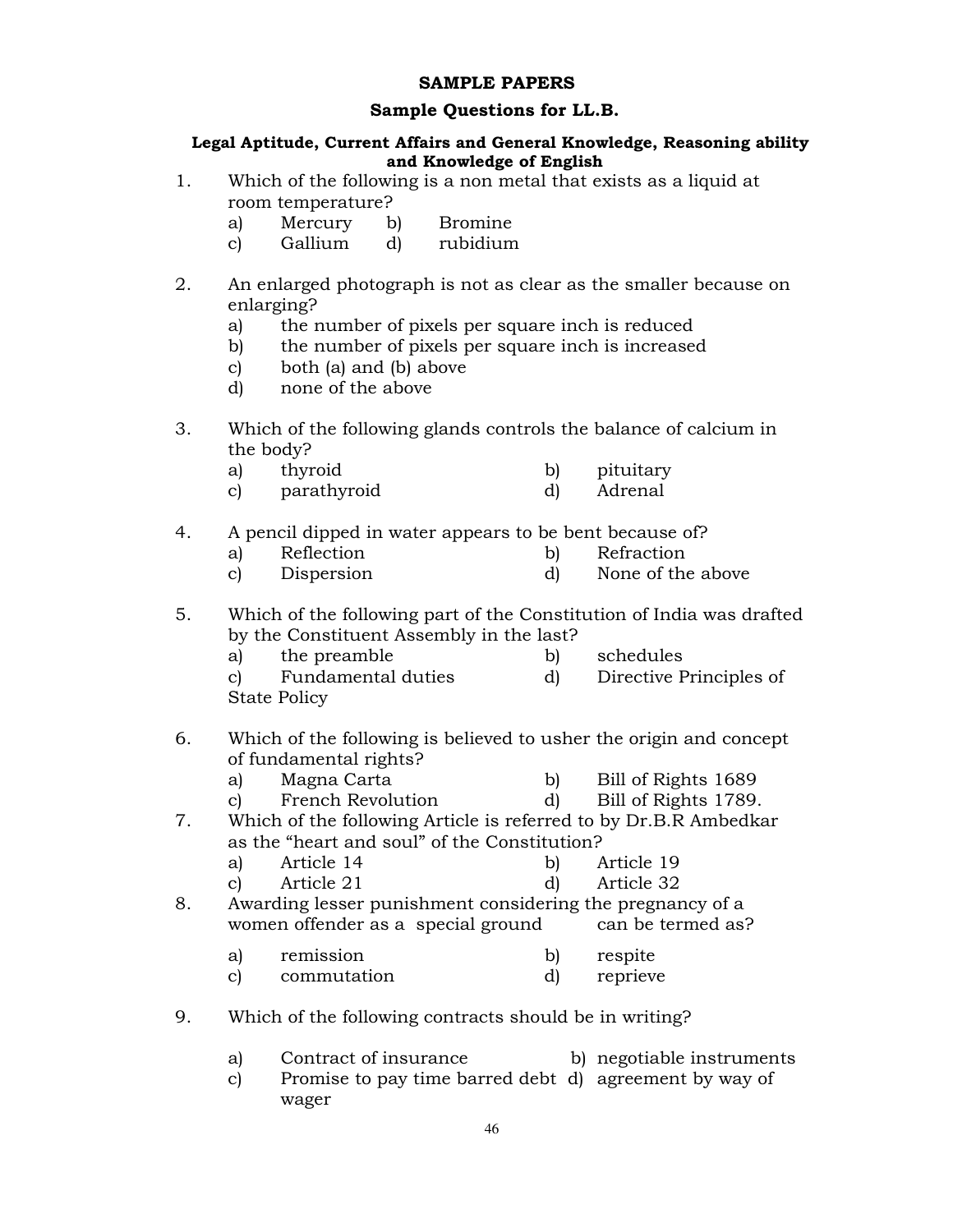| 10. | An insurance policy in which person pays premiums for a fix term<br>and get fix payment per month after the tenure of the policy is<br>known as? |                                                                                       |          |                                          |  |  |  |
|-----|--------------------------------------------------------------------------------------------------------------------------------------------------|---------------------------------------------------------------------------------------|----------|------------------------------------------|--|--|--|
|     | a)<br>$\mathbf{c}$                                                                                                                               | endowment policy<br>annuity insurance                                                 | b)<br>d) | term insurance<br>none of the above      |  |  |  |
| 11. | Which of the following is the relation between a banker and a<br>customer when a bank accepts<br>securities for safe custody?                    |                                                                                       |          |                                          |  |  |  |
|     | a)<br>$\mathbf{c}$                                                                                                                               | trustee and beneficiary<br>debtor - creditor                                          | b)<br>d) | principal and agent<br>none of the above |  |  |  |
| 12. | Augusta westland deal which was scrapped recently by the<br>government of India was regarding?                                                   |                                                                                       |          |                                          |  |  |  |
|     | a)<br>$\mathbf{c}$                                                                                                                               | Air-craft carrier<br>Nuclear powered submarine                                        | b)<br>d) | <b>VVIP Chopper</b><br>None of the above |  |  |  |
| 13. | Which of the following country has become a member of EURO in<br>January 2014?                                                                   |                                                                                       |          |                                          |  |  |  |
|     | a)<br>$\mathbf{c}$                                                                                                                               | Latvia<br>Georgia                                                                     | b)<br>d) | <b>Bolivia</b><br>Uzbekistan             |  |  |  |
| 14. | Which of the following was inducted in to the Indian Navy recently?                                                                              |                                                                                       |          |                                          |  |  |  |
|     | a)<br>c)                                                                                                                                         | INS Vikramaditya<br>$\mathbf{b}$ )<br><b>INS Krusura</b><br>d)                        | Viraat   | <b>INS Sindhurakshak</b>                 |  |  |  |
| 15. |                                                                                                                                                  | In which of the Indian cities, a rapid metro system was opened to<br>public recently? |          |                                          |  |  |  |

- 
- a) Gurgaon b) Ahmedabad<br>c) Bangalore d) none of the a none of the above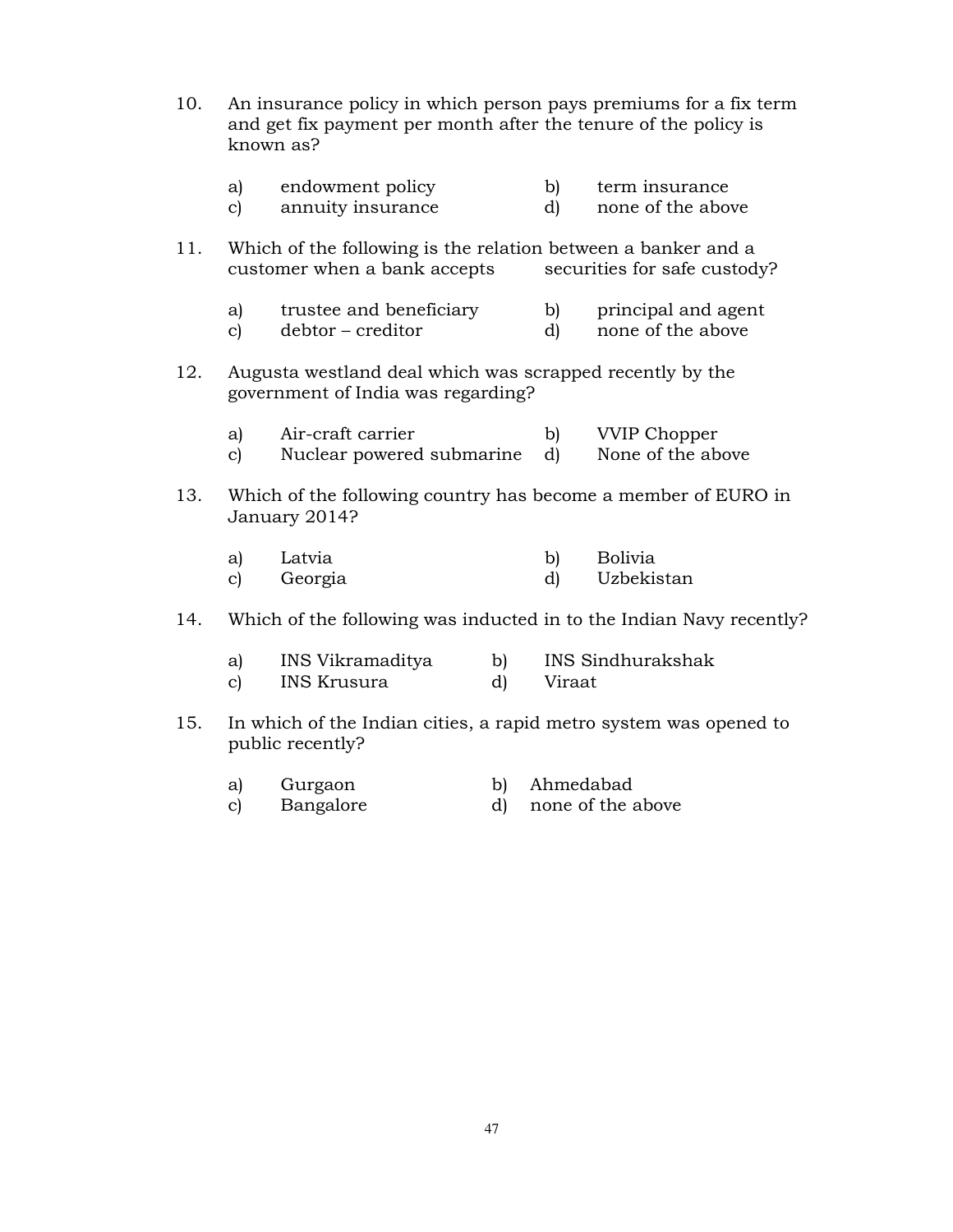## **नमूना प्रश्न-पत्र**

## $\overline{u}$ नमूना प्रश्न-पत्र एल $\overline{n}$  एल $\overline{n}$  बी $\overline{n}$  हेतु

भाग-1 विधि विषयक अभिरुचि, सामान्य बोध और अंग्रेजी का ज्ञान

|                                                    |                                                          |  | 1. इनमें कौन सा अधातु (क्वद.उमजंस) कमरे के तापमान में एक तरल के रूप में |  |  |  |  |
|----------------------------------------------------|----------------------------------------------------------|--|-------------------------------------------------------------------------|--|--|--|--|
| मौजुद रहता है ।                                    |                                                          |  |                                                                         |  |  |  |  |
| क.                                                 | पारा                                                     |  | ख. ब्रोमीन                                                              |  |  |  |  |
|                                                    | ग. गौलियम                                                |  | घ स्वबिडियम                                                             |  |  |  |  |
|                                                    |                                                          |  |                                                                         |  |  |  |  |
|                                                    |                                                          |  | 2. एक बड़ा किया गया फोटो बड़ा करने पर छोटे के मुकाबले कम साफ दिखाई      |  |  |  |  |
| देता है क्योंकि ?                                  |                                                          |  |                                                                         |  |  |  |  |
| प्रति वरग इंच पिकसलस की गिनती घट जाती है ।<br>क.   |                                                          |  |                                                                         |  |  |  |  |
| प्रति वरग इंच पिकसलस की गिनती बढ़ जाती है ।<br>रव. |                                                          |  |                                                                         |  |  |  |  |
|                                                    | ग. दौनों (1) और (2) Aपर                                  |  |                                                                         |  |  |  |  |
|                                                    | घ कोई नहीं                                               |  |                                                                         |  |  |  |  |
|                                                    |                                                          |  |                                                                         |  |  |  |  |
|                                                    |                                                          |  | 3. इनमें कौन सा ग्रंथ शरीर में कैल्शियम को नियंत्रित करता है ?          |  |  |  |  |
| क.                                                 | थाइराइड़ ख. पिटुइद्रि                                    |  |                                                                         |  |  |  |  |
| ग.                                                 | पारा थाइराइड        घ      ऐडि <sup><u>क्ष्</u>नल</sup>  |  |                                                                         |  |  |  |  |
|                                                    |                                                          |  |                                                                         |  |  |  |  |
|                                                    | 4. पानी में डुबी हुई पेंसिल मुडी हुई क्यों नज़र आती है । |  |                                                                         |  |  |  |  |
| क.                                                 | प्रतिबिंब                                                |  | ख. अपवर्तन                                                              |  |  |  |  |

- ग. बिखराव य कोई-नहीं
- 5. नीचे दिये गये में से भारतीय संविधान के रूप रेखा का भाग संविधान सभा द्वारा अंत में तैयार किया गया है।
	- क. प्रसतावना ख. अनुसूचियां
	- ग. मौलिक कार्य घ राज के नीति के दिशा सिधांत
- $6.$  इनमें कौन सा मौलिक अधिकारो केक उत्प $\dot{\textbf U}$ h और धारणा का स्वागतक माना जाता है $\gamma$ क. मैगनाकार्टा रव. बिल आफ राइटस् 1989
	- ग. फांसीसी Øांति या बिल आफ राइटस् 1789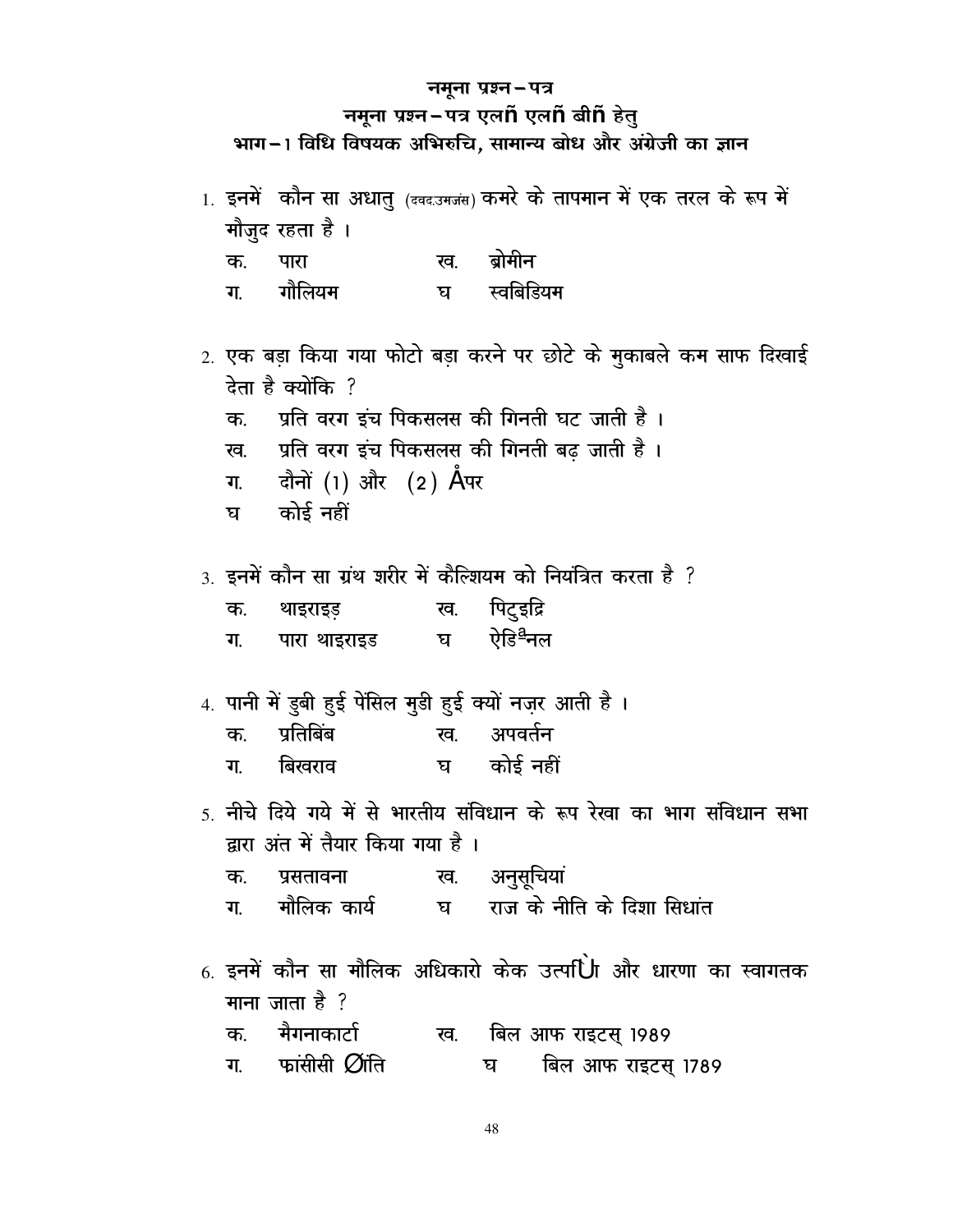- $7.$  इनमें कौन सा अनुच्छेद डा. बी.आर अबेंदकर के द्वारा संविधान का ''हृदय और आत्मा $'$ ' कहा गया है।
	- क. अनुच्छेद 14 रव. अनुच्छेद 19
	- ग. अनुच्छेद 21 घ अनुच्छेद 32
- 8. एक महिला कैदी की गर्भावस्था को विचारते हुऐ जो घट सजा दी जाती है उस खास आधार का क्या कहते है ? क. माफी सव. राहत
	- ग. लघूकरन घ बचाना
- 9. नीचे दिये गये में से कौन सा इकरारनामा लिखित में होना चाहिये ?
	- क. वीमा का इकरारनामा
	- ख. वारता दस्तावेज
	- ग. मियादी कर्जा भुगतान करने का वादा
	- घ शर्त के रूप में समझौते

 $10.$ एक बीमा पॉलिसी जिसमें एक व्यक्ति निश्चित मियाद के लिए प्रीमियम का भुगतान करता है और पॉलिसी का कार्यकाल खत्म होने पर हर मास एक fिरचित अदायगी प्राप्त करता है। इस पॉलिसी को कहा जाता है:-क. बंदोबस्ती पॉलिसी ख. मियादी बीमा ग. वार्षिक बीमा - घ कोई नहीं

- $11.$ इनमें कौन सा रिश्ता एक बैंकर और ग्राहक के बीच में होता है जब बैंक सुरक्षित कसटड़ी के लिए सिक्योरिटी स्वीकार कर लेता है ?
	- d- VªLVh vk Sj ykHkHkksxh [k- fizalhiy vk Sj ,tsUV
	- ग. कर्जदार और लेनदार घ कोई भी नहीं
- $12$ . ऑगस्टा वेस्टलैंड डील जो हाल में भारतीय सरकार द्वारा रद्द किया गया है वह किससे जुड़ा है ?
	- क. वायुयानवाहक पोत ख. वी.वी.आई.पी हेलिकप्टर
	- ग. परमाण्, पनड़ब्बी घ कोई नहीं

49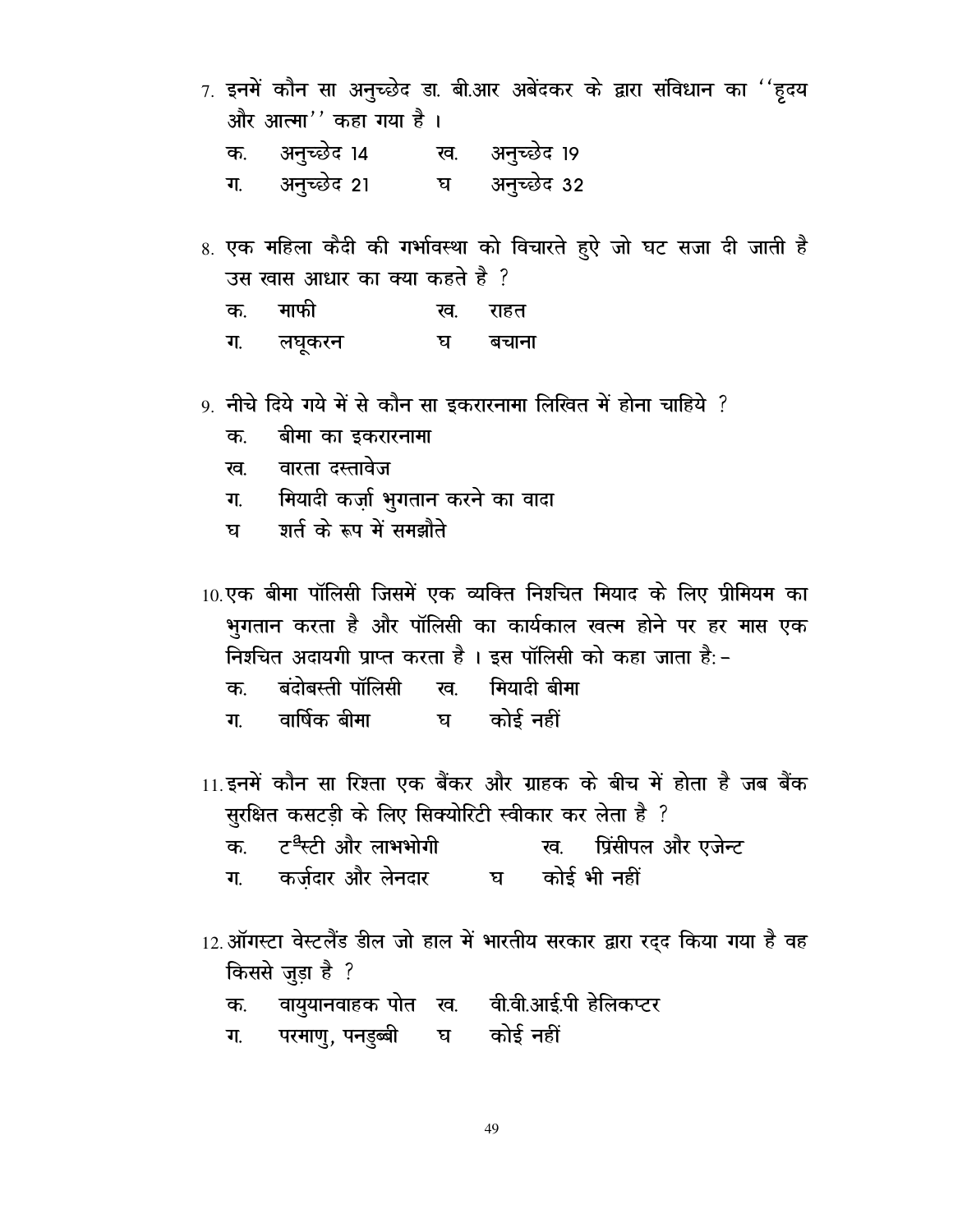|  |  | 13.इनमें कौन सा देश जनवरी 2014 में युरों का अंग बना है ? |  |  |  |  |
|--|--|----------------------------------------------------------|--|--|--|--|
|  |  |                                                          |  |  |  |  |
|  |  |                                                          |  |  |  |  |

- क. लातविया ख. बोलीविया
- ग. जोरजिया घ उज्बेकिस्तान
- $14.$  नीचे दिये गये में कौन सा भारतीय नौसना में शामिल किया गया है ?
	- क. आई.एन.एस वि $\cancel{\mathcal{O}}$ मादि $\dot{\bigcup}$ ाया ख. आई.एन.एस सिंधुरक्षा
	- ग. आई.एन.एस कुसुरा
- 15.भारत के कौन से शहर में हाल ही में जनता के लिए तेज़ मैट<sup>9</sup>ी प्रणाली शुरू की गई है ?
	- क. गुडगांव ख. अहमदाबाद
	- ग. बैंगलोर य कोई भी नहीं ।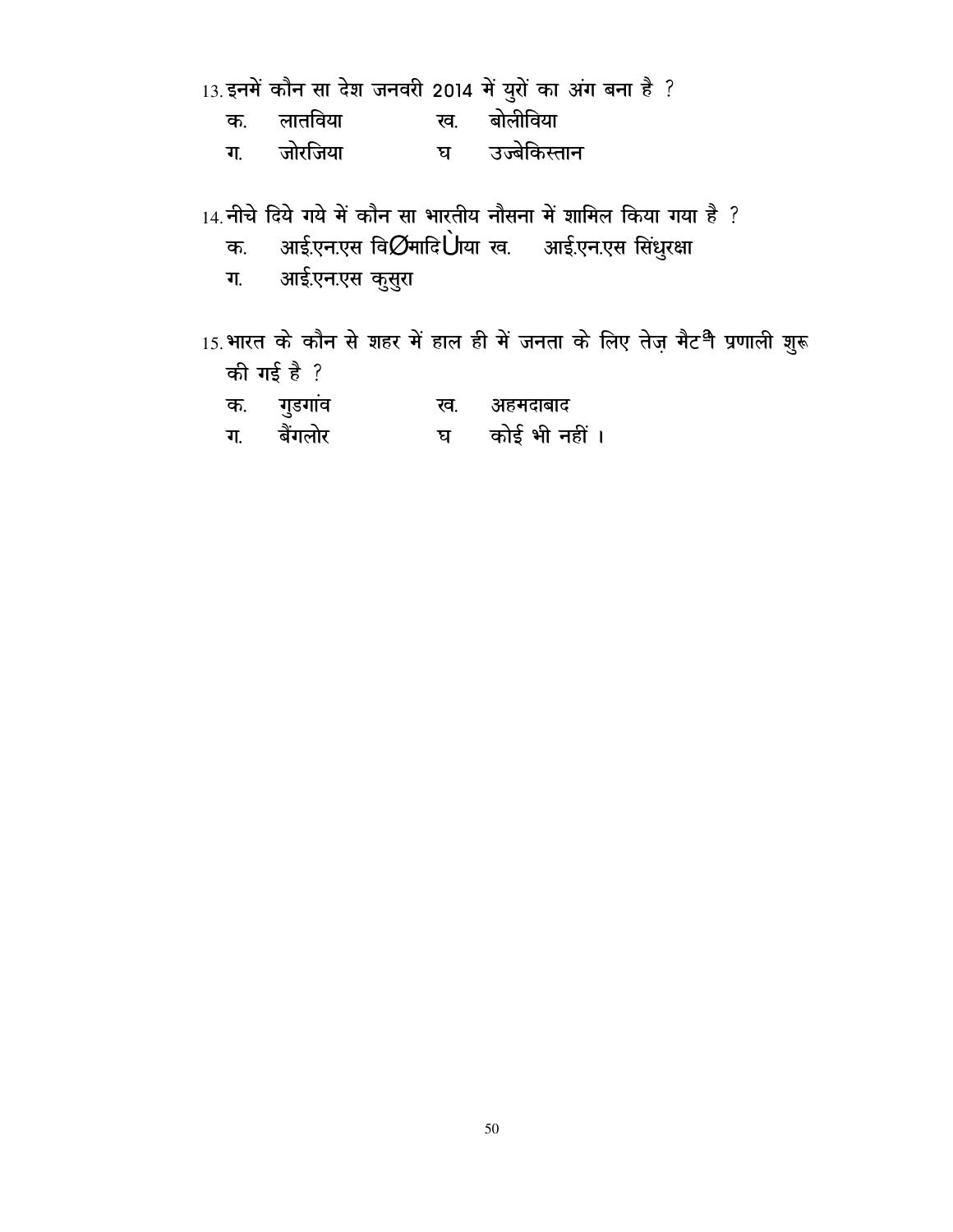### **nmUnw pRSn p`qr (Sample Questions) AYl. AYl. bI. dI pRIiKAw leI nmUny dw pRSn-p`qr**

1. j/m fdZs/ ftZu'A fejVh nXks{ ewo/ d/ skgwkB s/ fJZe sob d/ s"o s/ ofjzdh j?. (T) gkok (n) pq'whB (J) r?bhnw (;) o{phvhnw 2. fJZe tZvk ehsk frnk c'N' tZvk eoD s'A S'N/ o{g Bkb'A xZN ;kc fdykJh fdzdk j? feT[Afe (T) gqsh tor fJzu fge;bK dh frDsh xN iKdh j? (n) gqsh tor fJzu fge;bK dh frDsh tZX iKdh j? (J) T) ns/ n) d't/ (;) e'Jh BjhA 3. j/m fdZs/ ftZu'A fejVh rqzEh ;oho ftZu e?bôhnw dk ;zs[bB fB:zsfos eodh j? < (T) EkfJo'fJv (n) fgNT[Noh (J) g?ok EkfJo'fJv (;) n?vohBb 4. gkDh ftZu vp'fJnk j'fJnk fJZe g?Bf;b d/ ekoD M[fenk j'fJnk ikgdk j?. (T) gqfsfpzp (n) tosB (J) c?bkn (;) e'Jh BjhA 5. j/m fdZs/ ftZu'A Gkos d/ ;zftXkB dh o{g o/yk dk fejVk Gkr ;zftXkBe ;Gk d[nkok nzs ftZu fsnko ehsk frnk< (T) gq;sktBk (n) nB[;{uh (J) p[fBnkdh nfXeko (;) oki dh Bhsh d/ fdôk f;XKs 6. j/m fdZs/ ftZu'A fejVk p[fBnkdh jZeK d/ w{b ns/ XkoBk dk ;[nkrse wzfBnk iKdk j?< (T) w?rBk ekoNk (n) fpb nkc okJhN÷ -1689 (J) cqK;h;h fJBebkp (;) fpb nkc okJhN÷ 1789 7. fJjBK ftu'A fejVk nB[S/d B{z vkH phHnkoH nzp/deo d/ d[nkok ;zftXkB dk šfjodk ns/ nkswk@ fejk frnk  $i?$ (T) nB[S/d 14 (n) nB[S/d 19 (J) nB[S/d 21 (;)nB[S/d 32 8. fJZe wfjbk ngokXh d/ roG ftukod/ j'J/ i' xZN ;ik fdZsh iKdh j? T[; yk; nkXko B{z fejk iKdk j? L (T) w[nkch (n) okjs (J) bx{eoD (;) pukT[Dk 9. j/m fby/ ftZu'A fejVk fJeokoBkwk fbysh o{g ftZu j'Dk ukjhdk j?<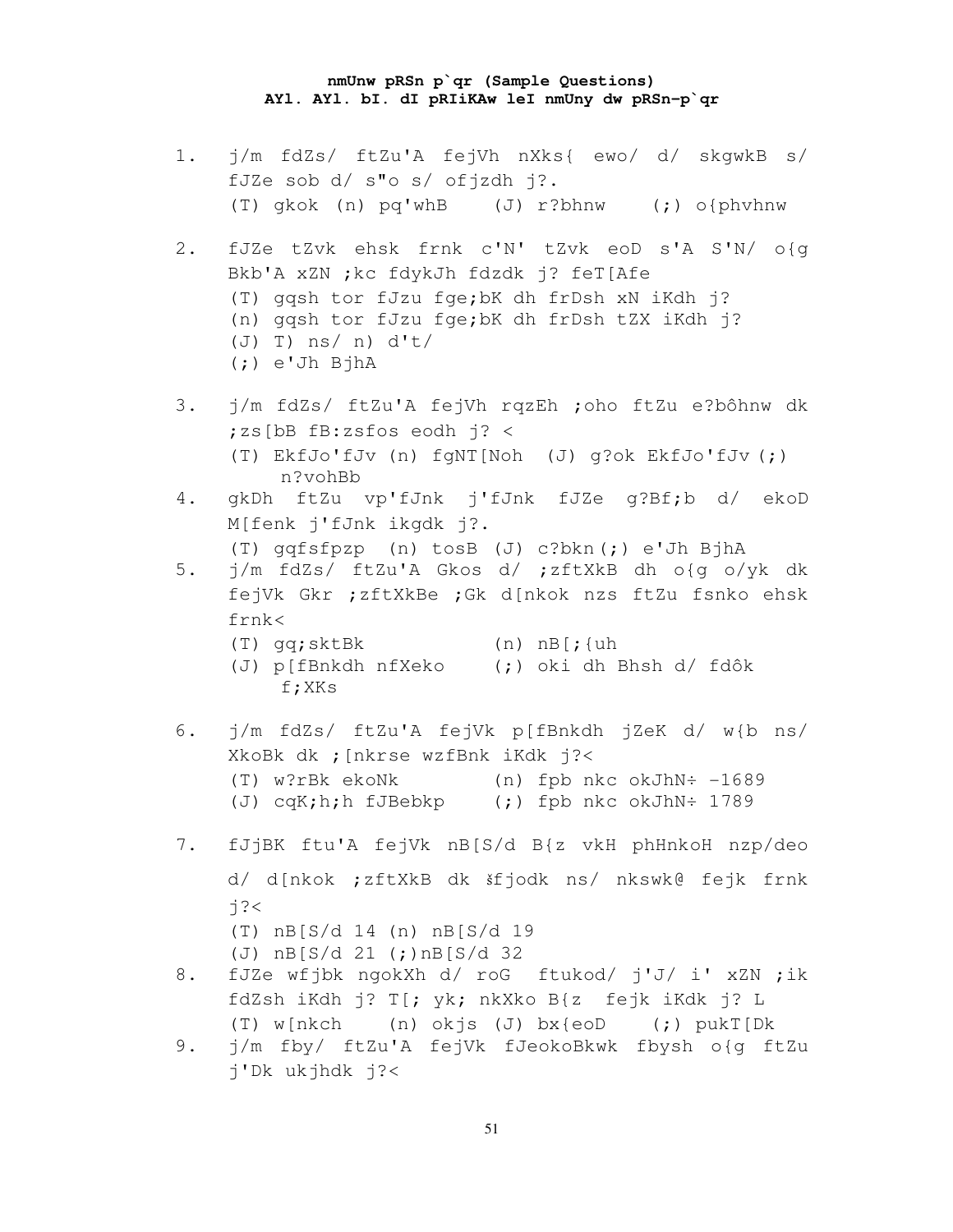(T) phwk dk fJeokoBkwk (n) tkosk d;skt/i (J) fwnkdh eoik G[rskB eoB bJh tkndk (;) ôos d/ okjhA ;wM"s/ 10. fJe phwk gkfb;h fi; ftZu ftnesh fJZe fBôfus fwnkd d/ bJh gqhwhnw dk G[rskB eodk j? ns/ gkfb;h dk ekoiekb ysw j'D s'A pknd jo wjhB/ fJZe fBôfus ndkfJrh jk;b eodk j?, fJ; gkfb;h B{z fejk iKdk j?L (T) pzd'p;s gkfb;h (n) fwnkdh phwk (J) ;kbkBk phwk (;) e'Jh BjhA 11. j/m fdZs/ ftZu'A fJZe p?Aeo ns/ rkje ftZu fejVk ;zpzX ;Ekfgs j[zdk j? id'A p?Ae ;[oZfyns e;Nvh bJh ;eT[oNh÷ B{z ;theko eodk j?. (T) No;Nh ns/ bkGgksoh (n) fgqz;hgb ns/ J/izN (J) eo÷Jh ns/ b?Ddko (;) e'Jh BjhA 12. Gkos ;oeko B/ jkb jh u nr;sk t?;Nb?Av Bkb fJZe vhb oZd ehsh j? i' ;zpzX eodk ;h T) ftwkB tkje g's (n) thHthHnkJhHthH j?bhekgNo (J) gowkD{gkto gDv[Zph (;) e'Jh BjhA 13. j/m fdZs/ ftZu'A fejVk d/ô iBtoh 2014 ftZu :{o' dk w?Apo pD frnk j? (T) b?Nthnk (n) p'bhftnk (J) ikoihnk (;) T[ip/fe;skB 14. fJjBK ftu'A fe; B{z jkb jh u Gkosh ib ;?Bk ftZu ôkfwb ehsk frnk j?< (T) nkJhHn?BHn?;H fteowfdfsnk (n) nkJhHn?BHn?;H f;zX{oee (J) nkJhHn?BHn?;H o[{ôok (;) ftokN 15. Gkos d/ fejV/ ôfjo ftZu s/÷ w?No' gqDkbh jkb jh u iBsk bJh y'bh rJh j?< (T) r[VrkT[A (n) nfjwdkpkd (J) pzrb"o (;) e'Jh BjhA 16. j/m fdZs/ ftu'A fe;/ fJZe s/ b/y fby'. (T) ;wkfie whvhnk (n) e{NBhfse S'NK (J) ekB{zB, ftfrnkB ns/ seBkb'ih (;) ekB{zB ns/ nkofEe ;[Xko